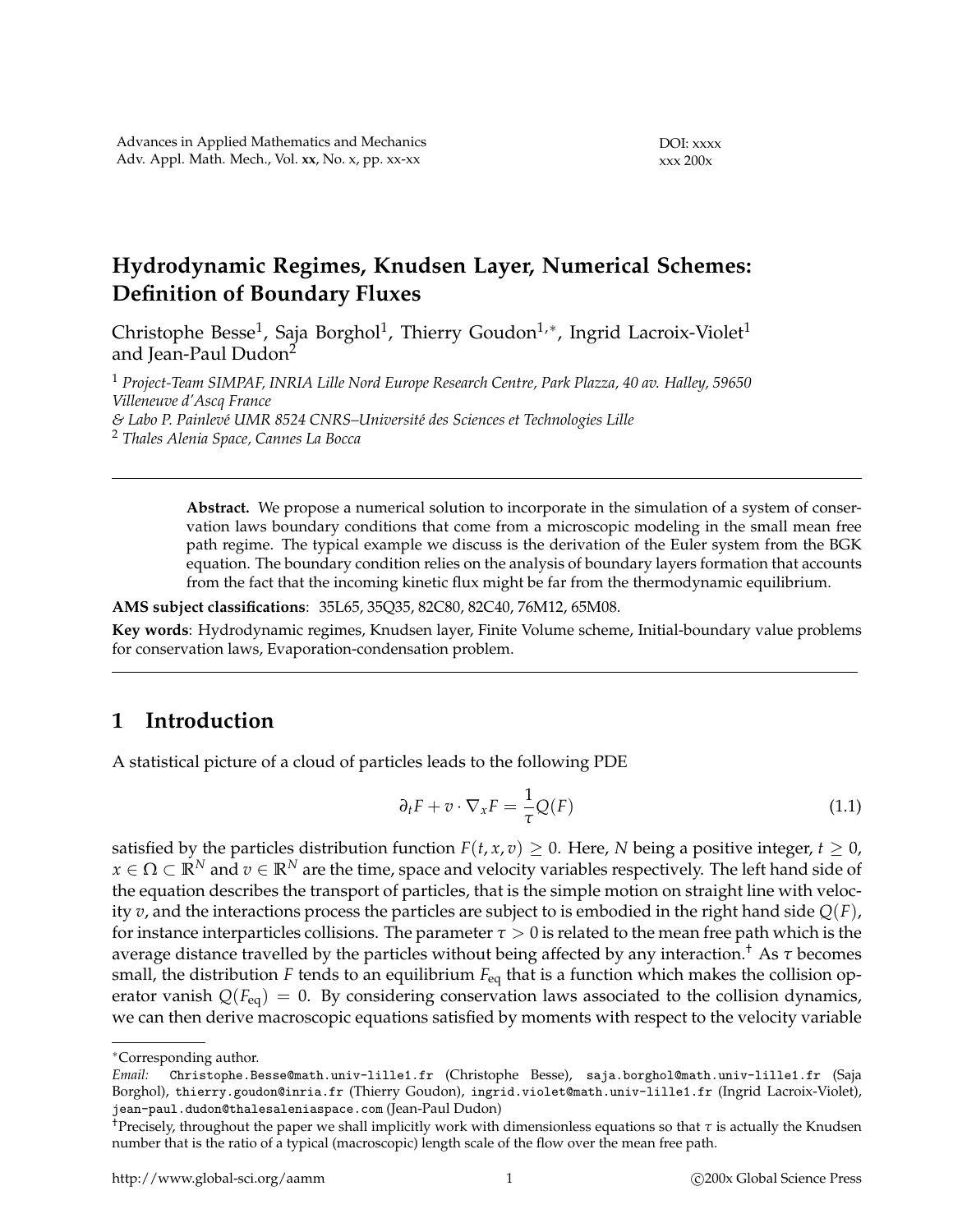*v*. A difficulty arises when the boundary conditions are not compatible with the equilibrium state. In such a case boundary layers appear, whose analysis is quite delicate. The questions we address are related to the numerical treatment of the boundary layer: considering a system of conservation laws obtained as a small mean free path limit of a kinetic model, what are the associated boundary conditions for the hydrodynamic fields? How the boundary fluxes can be evaluated in numerical procedures?

The paper is organized as follows. First we need to set up a few definition and notation. Our framework will be the Euler system, obtained as the limit of the BGK equation (but the method can be extended to more intricate collision operators like the Boltzmann operator or the Landau-Fokker-Planck operator). The necessary material is recalled in Section 2. In particular entropy dissipation has a central role. A difficulty for hyperbolic equations set on a bounded domain relies on the fact that the number of necessary boundary conditions for the problem to be well–posed usually depends on the solution itself. The entropy provides a natural way to determine the incoming fluxes, with a direct analogy with the microscopic picture. The discussion is strongly inspired by the analysis of the Knudsen layer for the linearized Boltzmann equation by F. Coron-F. Golse-C. Sulem [20], see also the lecture notes of F. Golse [32], and their result is the cornerstone of the definition of numerical fluxes we propose in this paper. Section 3 is the main part of the paper: we discuss how we can take into account the boundary layer in a Finite Volume scheme for the conservation laws. The point is precisely to define a suitable numerical flux on the boundary cells. The definition that we design relies on a decomposition of the numerical solution, according to the nature of the flow (sub or supersonic) combined with an approximation of the half-space problem which defines the matching condition. Finally Section 4 comments the numerical experiments with comparison to direct simulations of the kinetic model.

## **2 Hydrodynamic limits, entropy dissipation and boundary layer analysis**

#### **2.1 BGK equation and Euler system**

For the sake of concreteness we consider the BGK collision operator:

$$
Q(F) = M[F] - F \tag{2.1}
$$

where

$$
M[F](v) = \frac{\rho}{(2\pi\theta)^{N/2}} \exp\left(-\frac{|v-u|^2}{2\theta}\right)
$$
\n(2.2)

and the macroscopic quantities ( $\rho$ ,  $u$ ,  $\theta$ ) are defined by

density: 
$$
\rho = \int_{\mathbb{R}^N} F \, dv
$$
,  
velocity:  $\rho u = \int_{\mathbb{R}^N} v F \, dv$ ,  
temperature:  $\rho u^2 + N \rho \theta = \int_{\mathbb{R}^N} |v|^2 F \, dv$ . (2.3)

This non linear operator can be seen as a caricature of the Boltzmann or the Landau-Fokker-Planck collision operators that arise in gas dynamics and plasma physics, see [11]. It allows the derivation of rather simple formulae, but our discussion can be extended to more complex collision operators.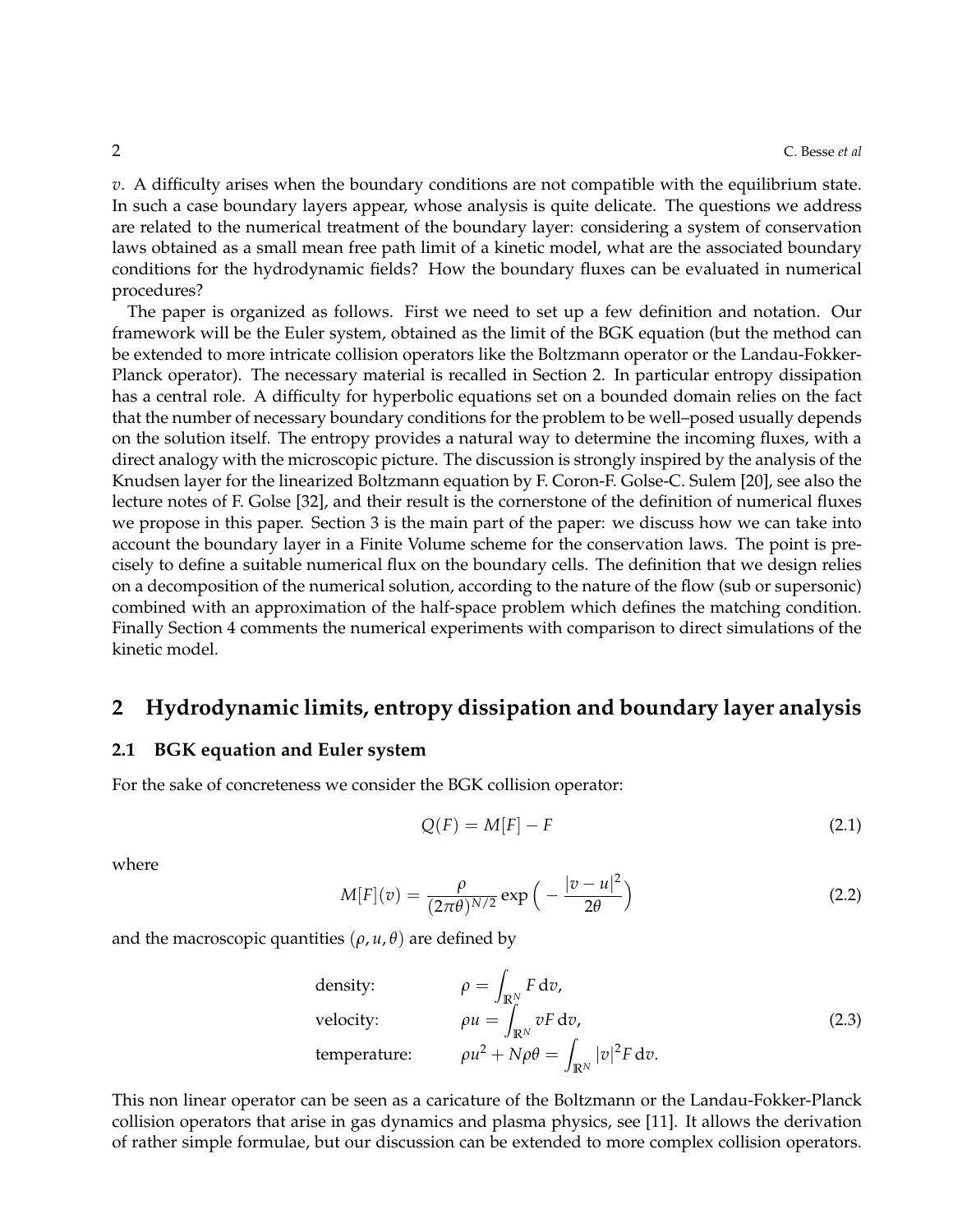As a matter of fact, we remark that  $(1, v, |v|^2)$  are collision invariants: it means that

$$
\int_{\mathbb{R}^N} \left( \begin{array}{c} 1 \\ v \\ |v|^2 \end{array} \right) Q(F) dv = 0
$$

holds. In turn, integration of (1.1)–(2.2) yields the following (local) conservation laws

$$
\partial_t \int_{\mathbb{R}^N} \left( \begin{array}{c} 1 \\ v \\ \frac{|v|^2}{2} \end{array} \right) F dv + \nabla_x \cdot \int_{\mathbb{R}^N} v \left( \begin{array}{c} 1 \\ v \\ \frac{|v|^2}{2} \end{array} \right) F dv = 0.
$$
 (2.4)

The system is not closed since the higher order moments cannot be expressed by means of the macroscopic quantities (2.3). Next, it is clear that the equilibria are the Maxwellian functions

$$
Q(F_{\text{eq}}) = 0 \text{ iff } F_{\text{eq}}(v) = \frac{\rho}{(2\pi\theta)^{N/2}} \exp\left(-\frac{|v-u|^2}{2\theta}\right) = M_U(v),
$$

where *U* stands for the triple  $(\rho, u, \theta)$  that parametrizes the Maxwellian. Therefore, as  $\tau \to 0$  we expect that *F*, solution of (1.1)–(2.2), resembles a Maxwellian, whose macroscopic parameters *ρ*, *u*, *θ* are still functions of *t* and *x*. Inserting this information into the moment system (2.4) we obtain

$$
\partial_t \int_{\mathbb{R}^N} \left( \begin{array}{c} 1 \\ v \\ \frac{|v|^2}{2} \end{array} \right) M_U(v) \, \text{d}v + \nabla_x \cdot \int_{\mathbb{R}^N} v \left( \begin{array}{c} 1 \\ v \\ \frac{|v|^2}{2} \end{array} \right) M_U(v) \, \text{d}v = 0
$$

which is now a closed system since it can be recast as the Euler system‡

$$
\begin{cases}\n\frac{\partial_t \rho + \nabla_x \cdot (\rho u) = 0, \\
\frac{\partial_t (\rho u) + \nabla_x \cdot (\rho u \otimes u) + \nabla_x (\rho \theta) = 0}{\partial_t \frac{\rho u^2 + N \rho \theta}{2} + \nabla_x \cdot \frac{(\rho u^2 + (N + 2) \rho \theta) u}{2} = 0.\n\end{cases}
$$
\n(2.5)

However, when *x* lies in a domain  $\Omega$  of  $\mathbb{R}^N$ , equation (1.1) has to be completed with boundary conditions which prescribe the incoming distribution function. We assume that *∂*Ω is smooth and we denote  $\nu(x)$  to be the outward normal unit vector at point  $x \in \partial \Omega$ . We set

$$
\Gamma^{\text{out}} = \left\{ (t, x, v) \in (0, \infty) \times \partial \Omega \times \mathbb{R}^N, \ v \cdot \nu(x) > 0 \right\}
$$

and

$$
\Gamma^{\text{inc}} = \big\{ (t, x, v) \in (0, \infty) \times \partial \Omega \times \mathbb{R}^N, \ v \cdot \nu(x) < 0 \big\}.
$$

The theory of traces on  $\Gamma^{\text{inc/out}}$  for solutions of transport equations has been developped in [10, 17, 18, 46] after the seminal work [5]; we denote  $\gamma^{\text{inc}/\text{out}}$  the trace operators. The boundary condition for (1.1) has the following expression

$$
\gamma^{\text{inc}} F(t, x, v) = \Phi^{\text{data}}(t, x, v), \qquad \text{for } (t, x, v) \in \Gamma^{\text{inc}}, \tag{2.6}
$$

<sup>&</sup>lt;sup>‡</sup>Here and below for given vectors *a*, *b* in  $\mathbb{R}^N$ , *a*  $\otimes$  *b* is the *N* × *N* matrix with components *a*<sub>*i*</sub>*b*<sub>*j*</sub> and, given a matrix valued field *A*,  $\nabla_x \cdot A$  stands for the vector in  $\mathbb{R}^N$  with components  $\sum_{j=1}^N \partial_j A_{ij}$ .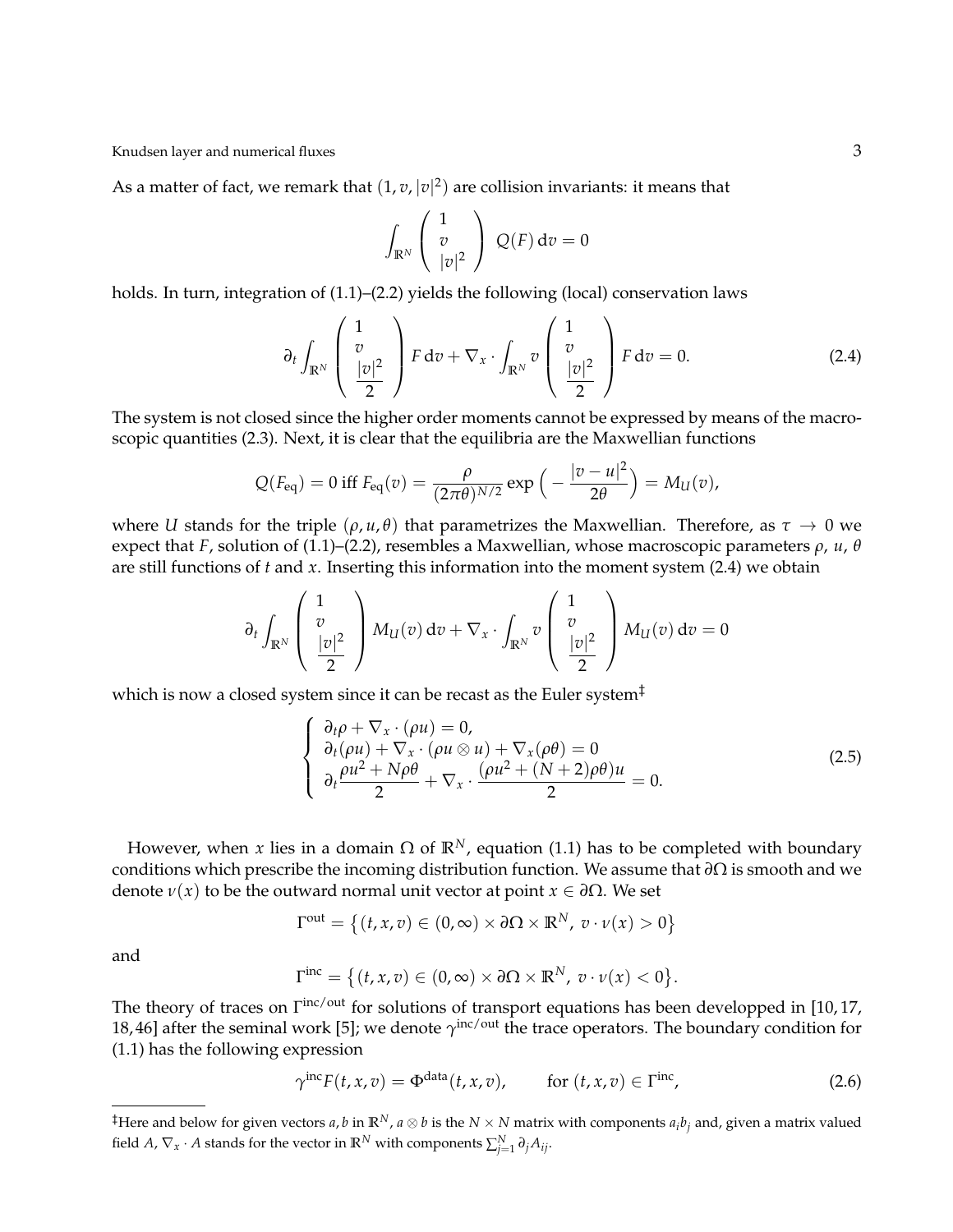where  $\Phi^{\text{data}} \geq 0$  is a given function in  $L^1(\Gamma^{\text{inc}}, |v \cdot v(x)| \, dv \, d\sigma(x) \, dt)$ . Here and below  $d\sigma(x)$  stands for the Lebesgue measure on *∂*Ω. Of course, the problem is also completed by an initial condition

$$
F(0, x, v) = F^{\text{Init}}(x, v) \in L^{1}(\Omega \times \mathbb{R}^{N}).
$$
\n(2.7)

**Remark 2.1.** *Prescribing the incoming data as in* (2.6) *might be unsatisfactory on a physical viewpoint. More realistic boundary conditions are intended to describe the interaction of the particles with the boundary. This is a complicated issue, which requires subsequent modeling efforts, see [16, 42]. Simple and classical reflection laws are, for*  $(t, x, v) \in \Gamma^{\text{inc}}$ 

Specular reflection law:

\n
$$
\gamma^{\text{inc}}F(t, x, v) = \alpha \, \gamma^{\text{out}}F(t, x, v - 2(v \cdot v(x))v(x)),
$$
\n
$$
\int_{v_\star \cdot v(x) > 0} v_\star \cdot v(x) \gamma^{\text{out}}F(t, x, v_\star) \, \mathrm{d}v_\star
$$
\nMaxwell diffusive law:

\n
$$
\gamma^{\text{inc}}F(t, x, v) = \alpha \, \frac{\int_{v_\star \cdot v(x) > 0} v_\star \cdot v(x) \gamma^{\text{out}}F(t, x, v_\star) \, \mathrm{d}v_\star}{\int_{v_\star \cdot v(x) < 0} |v_\star \cdot v(x)| \, e^{-|v_\star|^2 / (2\theta_w(x))} \, \mathrm{d}v_\star} \, e^{-|v|^2 / (2\theta_w(x))},
$$

*where*  $0 \le \alpha \le 1$  *is an accomodation parameter that gives the fraction of reflected particles and*  $\theta_w$  *is the temperature of the wall ∂*Ω*. We refer to [36, 37] for further comments and references on boundary conditions.*

### **2.2 Entropy**

The collision operator verifies a dissipation property that will be crucial to our discussion. We introduce the entropy functional

$$
\mathcal{H}(F) = \int_{\mathbb{R}^N} F \ln(F) \, \mathrm{d}v.
$$

As a consequence of the definition of the collisional invariants, we observe that

$$
\int_{\mathbb{R}^N} (M[F] - F) \ln(M[F]) dv = 0.
$$

Then, by using integration by parts and the boundary condition (2.6) we obtain

$$
\frac{d}{dt} \int_{\Omega} \mathcal{H}(F) dx + \int_{\partial \Omega} \int_{v \cdot v(x) > 0} \gamma^{\text{out}} F \ln(\gamma^{\text{out}} F) v \cdot v(x) dv d\sigma(x) + \frac{1}{\tau} \int_{\Omega} \int_{\mathbb{R}^N} D(F) dv dx
$$
  
= 
$$
\int_{\partial \Omega} \int_{v \cdot v(x) < 0} \Phi^{\text{data}} \ln(\Phi^{\text{data}}) |v \cdot v(x)| dv d\sigma(x),
$$

with

$$
D(F) = (M[F] - F) \ln \left( \frac{M[F]}{F} \right) \geq 0.
$$

Thus the entropy is dissipated and we deduce the following estimate of the solution by means of the data

$$
\int_{\Omega} \mathcal{H}(F)(t,x) dx + \int_{0}^{t} \int_{\partial \Omega} \int_{v \cdot v(x)>0} \gamma^{\text{out}} F \ln(\gamma^{\text{out}} F) v \cdot v(x) dv d\sigma(x) ds
$$
\n
$$
\leq \int_{\Omega} \mathcal{H}(F^{\text{Init}}) dx + \int_{0}^{t} \int_{\partial \Omega} \int_{v \cdot v(x)<0} \Phi^{\text{data}} \ln(\Phi^{\text{data}}) |v \cdot v(x)| dv d\sigma(x).
$$

This remarkable relation is referred to as the H-Theorem. In what follows, we will work with the relative entropy between two particles distribution functions  $F$  and  $F_{\star}$ 

$$
\mathcal{H}(F|F_{\star}) := \int_{\mathbb{R}^N} \left[ F \ln \left( \frac{F}{F_{\star}} \right) - F + F_{\star} \right] dv = \int_{\mathbb{R}^N} \left[ \frac{F}{F_{\star}} \ln \left( \frac{F}{F_{\star}} \right) - \frac{F}{F_{\star}} + 1 \right] F_{\star} dv \ge 0.
$$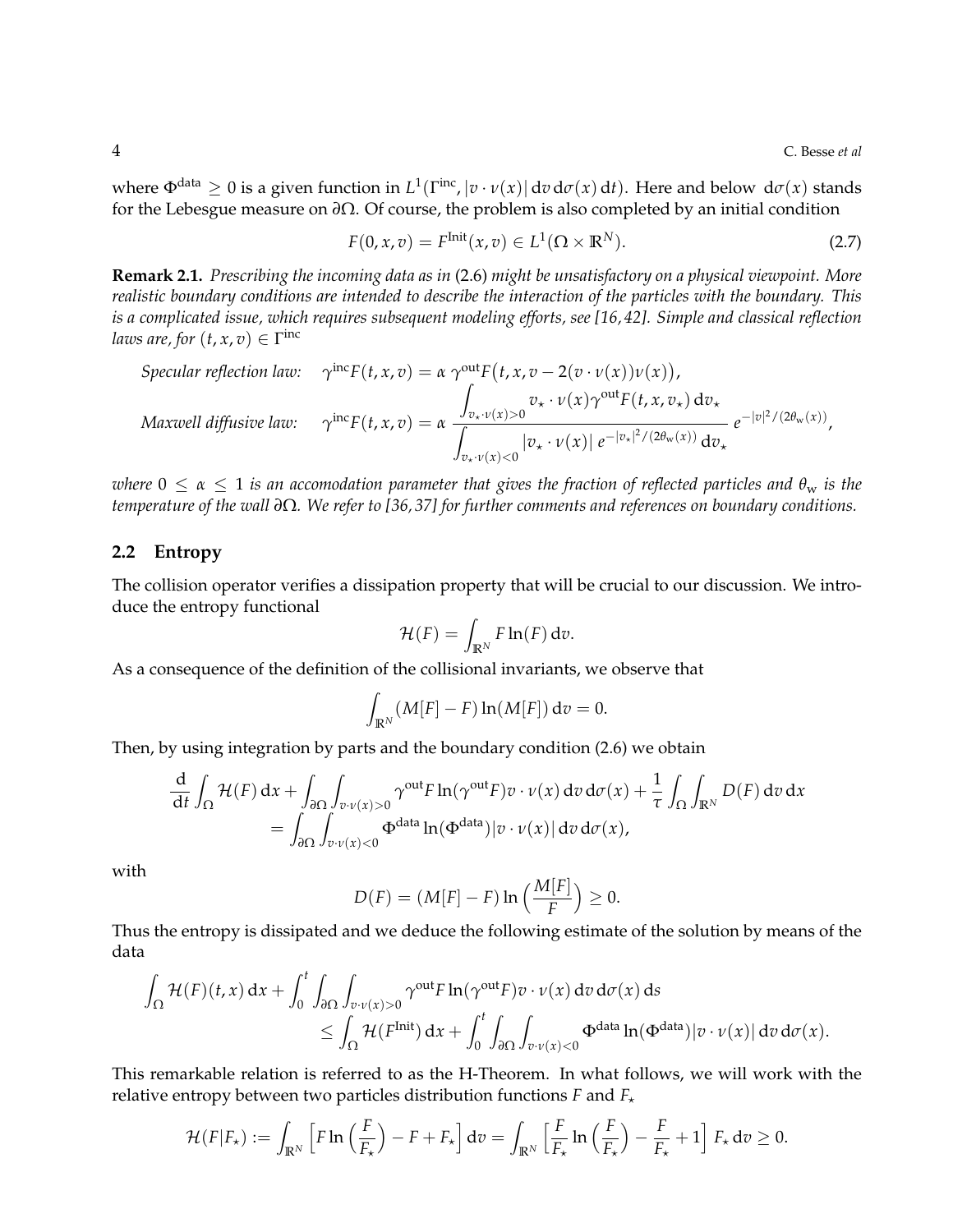Knudsen layer and numerical fluxes 5  $\,$  5  $\,$ 

This quantity is non negative and vanishes iff  $F = F_{\star}$ . It has been shown to be very useful in kinetic theory to evaluate how far a solution *F* of (1.1) is from a reference state  $F_{\star}$  (see e. g. [57] and the references therein).

**Remark 2.2.** *The dissipation property extends to the case of the specular or the Maxwell reflection law, and even to more general reflection laws: the dissipation due to the boundary condition essentially relies on a convexity argument and on a version of the Jensen lemma, referred to as the Darrozes-Guiraud lemma [21] (see also comments in [14]).*

**Remark 2.3.** *The entropy dissipation gives the basic a priori estimate that can be used for justifying the existence of weak (or renormalized) solutions. We refer to [24] for the Boltzmann equation, to [48, 51] for the BGK equation in the whole space, while the initial-boundary-value problem is investigated e. g. in [37, 39, 47]. Of course, entropy dissipation is also the basis for the analysis of hydrodynamic limits, according to the program addressed in [7, 8]: we refer to [35] and to the very complete survey [57] for detailed results and further references.*

Let us go back to the Euler system (2.5). We consider the mapping

$$
U = (\rho, u, \theta) \in (0, \infty) \times \mathbb{R}^N \times (0, \infty) \longrightarrow \mathcal{U} = (\rho, j, \mathcal{E}) = (\rho, \rho u, \rho u^2 / 2 + N \rho \theta / 2), \tag{2.8}
$$

which defines the conserved quantities. The Euler system recasts as

$$
\partial_t \mathscr{U} + \nabla_x \cdot \mathscr{F}(\mathscr{U}) = 0,
$$

with the matrix (with  $N + 2$  raws,  $N$  columns)

$$
\mathcal{F}(\mathcal{U}) = \left( \begin{array}{c} j^T \\ \frac{j \otimes j}{\rho} + \left(\frac{2}{N} \mathcal{E} - \frac{j^2}{N\rho}\right) \mathbb{I}_N \\ \left(\frac{N+2}{N} \mathcal{E} - \frac{j^2}{N\rho}\right) \left(\frac{j}{\rho}\right)^T \end{array} \right)
$$

An entropy for the Euler system is a convex function  $\eta : \mathcal{U} \mapsto \eta(\mathcal{U}) \in \mathbb{R}$  such that there exists an entropy flux  $q : \mathcal{U} \mapsto q(\mathcal{U}) \in \mathbb{R}^N$  verifying

$$
\partial_t \eta(\mathscr{U}) + \nabla_x \cdot q(\mathscr{U}) = 0
$$

for any smooth solution of (2.5). This definition§ leads to a relation between the entropy *η*, the entropy flux *q* and the flux function  $\mathcal{F}$ ; namely we have

$$
\partial_{\mathscr{U}_k} q_j = \sum_{i=1}^{N+2} \partial_{\mathscr{U}_k} \mathscr{F}_{ij} \, \partial_{\mathscr{U}_i} \eta. \tag{2.9}
$$

.

Given a reference (constant) state  $\mathcal{U}_\star$ , it is convenient to introduce the relative entropy

$$
\eta(\mathscr{U}|\mathscr{U}_\star) = \eta(\mathscr{U}) - \eta(\mathscr{U}_\star) - \nabla_{\mathscr{U}}\eta(\mathscr{U}_\star) \cdot (\mathscr{U} - \mathscr{U}_\star).
$$

Since *η* is convex, this quantity is non negative and it vanishes iff  $\mathcal{U} = \mathcal{U}_*$ . As far as the solution  $\mathcal{U}$ of (2.5) is smooth, we have

$$
\partial_t \eta(\mathscr{U}|\mathscr{U}_\star) + \nabla_x \cdot q(\mathscr{U}|\mathscr{U}_\star) = 0 \tag{2.10}
$$

<sup>§</sup>We refer for more details on this notion and its role for the analysis of hyperbolic systems e. g. to [52, Section 3.4 and ff.].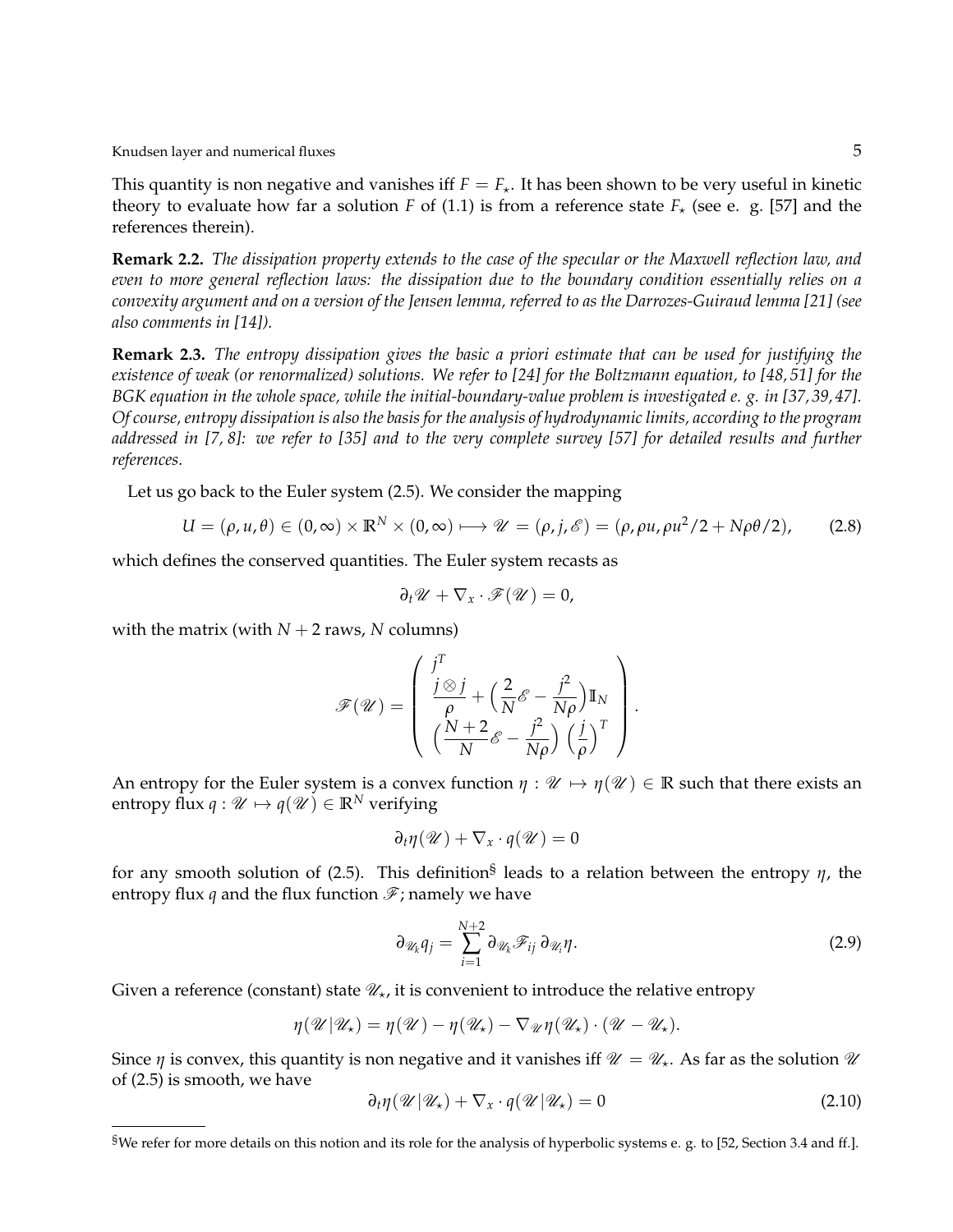where the entropy flux is defined by

$$
q(\mathscr{U}|\mathscr{U}_\star) = q(\mathscr{U}) - q(\mathscr{U}_\star) - \nabla_{\mathscr{U}}\eta(\mathscr{U}_\star) \cdot (\mathscr{F}(\mathscr{U}) - \mathscr{F}(\mathscr{U}_\star)).
$$

A crucial remark is that the kinetic entropy defines an entropy for the Euler system. Indeed, let us set

$$
\eta(\mathscr{U}) = \int_{\mathbb{R}^N} M_U \ln(M_U) \, dv = \mathcal{H}(M_U)
$$

with  $U = (\rho, u, \theta)$  associated to  $\mathcal{U}$  by (2.8).

**Lemma 2.1.** *We have*

$$
\eta(\mathscr{U}) = \rho \ln \left( \frac{\rho}{\theta^{N/2}} \right) - \frac{N}{2} (1 + \ln(2\pi)) \rho
$$

*and the function*  $\mathcal{U} \longmapsto \eta(\mathcal{U})$  *is strictly convex. The associated flux is given by* 

$$
q(\mathscr{U}) = \left[\ln\left(\frac{\rho}{\theta^{N/2}}\right) - \frac{N}{2}(1 + \ln(2\pi))\right] \times \rho u = \eta(\mathscr{U})\frac{j}{\rho} = \int_{\mathbb{R}^N} v M_U \ln(M_U) dv.
$$

*The relative entropy is*

$$
\eta(\mathscr{U}|\mathscr{U}_\star) = \eta(\mathscr{U}) - \rho \left[ \ln \left( \frac{\rho_\star}{\theta_\star^{N/2}} \right) + 1 - \frac{N}{2} - \frac{N}{2} \ln(2\pi) \right] + \rho_\star + \frac{1}{2\theta_\star} (\rho |u - u_\star|^2 + \rho N(\theta - \theta_\star))
$$
  
=  $\mathcal{H}(M_U|M_{U_\star}) \ge 0.$  (2.11)

*Finally we have*

$$
q(\mathscr{U}|\mathscr{U}_\star) = \int_{\mathbb{R}^N} v \left[ M_U \ln \left( \frac{M_U}{M_{U_\star}} \right) - M_U + M_{U_\star} \right] dv.
$$

The proof of this lemma is just a lengthy but straightforward computation and will be omitted here.

### **2.3 Linearization**

We consider a given state, with fixed and constant density  $\rho_{\star} > 0$ , velocity  $u_{\star} \in \mathbb{R}^N$  and temperature  $\theta_{\star} > 0$ ; we thus set  $U_{\star} = (\rho_{\star}, u_{\star}, \theta_{\star})$ . The Maxwellian

$$
M_{U_{\star}}(v) = \frac{\rho_{\star}}{(2\pi\theta_{\star})^{N/2}} \exp\left(-\frac{|v - u_{\star}|^2}{2\theta_{\star}}\right)
$$

is a solution of  $(1.1)$ – $(2.2)$ . We set

$$
F(t, x, v) = M_{U_{\star}}(v) \big(1 + f(t, x, v)\big)
$$

where the amplitude of the fluctuation is intended to be small. The fluctuation *f* satisfies

$$
\partial_t f + v \cdot \nabla_x f = \frac{1}{\tau} L_{U_\star}(f) + \frac{1}{\tau} R(f, M_{U_\star})
$$
\n(2.12)

where  $L_{U_{\star}}$  is the linearized BGK operator and *R* is the remainder, with at least a quadratic estimate with respect to the amplitude of the fluctuation, defined by the development

$$
\frac{M[M_{U_{\star}}+M_{U_{\star}}f]-M_{U_{\star}}-M_{U_{\star}}f}{M_{U_{\star}}} = L_{U_{\star}}f + R(f, M_{U_{\star}}).
$$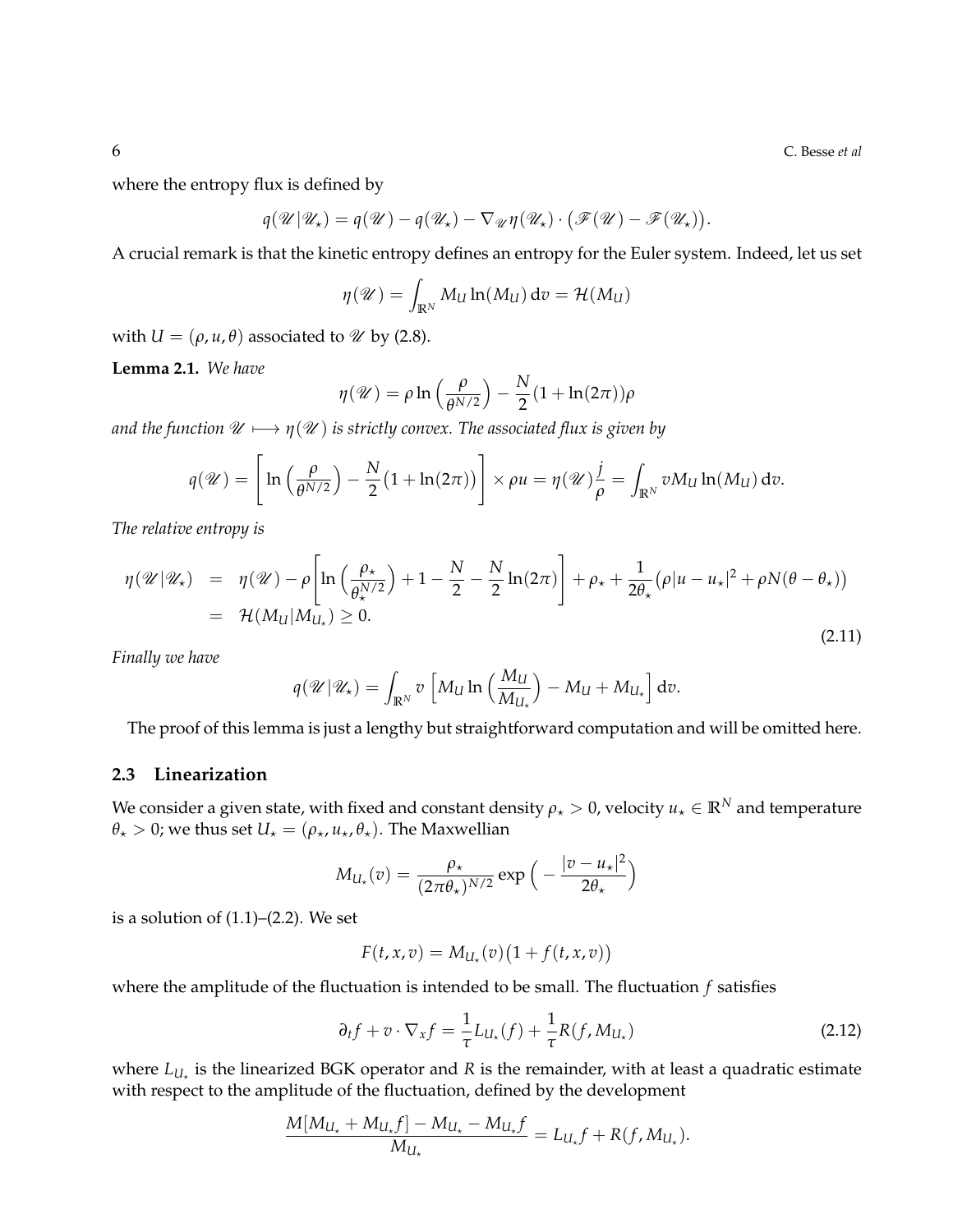In other words, we have

$$
L_{U_{\star}}f = \frac{1}{M_{U_{\star}}} \frac{\partial}{\partial F} (M[F] - F) \Big|_{F = M_{U_{\star}}} (M_{U_{\star}}f).
$$

For the BGK operator, computing the linearized operator reduces to apply the chain rule to obtain the derivative of the composite function

$$
F \mapsto (\rho, j, \mathscr{E}) = \int_{\mathbb{R}^N} (1, v, v^2/2) F dv \mapsto U = (\rho, u, \theta) \mapsto M_U.
$$

The first application is linear and its derivative is simply defined by moments. Introducing the fluctuation of the macroscopic quantities

$$
U = U_{\star} + \widetilde{U}, \qquad \widetilde{U} = \begin{pmatrix} \widetilde{\rho} \\ \widetilde{u} \\ \widetilde{\theta} \end{pmatrix},
$$

we are led to the linearization of the relation (2.8) which in turn defines the following linear relation

$$
\widetilde{\mathscr{U}} = \begin{pmatrix} \widetilde{\rho} \\ \widetilde{j} \\ \widetilde{\mathscr{E}} \end{pmatrix} = \begin{pmatrix} 1 & 0^T & 0 \\ u_{\star} & \rho_{\star} \mathbb{I}_N & 0 \\ \frac{u_{\star}^2 + N\theta_{\star}}{2} & \rho_{\star} u_{\star}^T & N\rho_{\star}/2 \end{pmatrix} \begin{pmatrix} \widetilde{\rho} \\ \widetilde{u} \\ \widetilde{\theta} \end{pmatrix} = P_{\star} \widetilde{U}. \tag{2.13}
$$

.

Thus, the derivative of the second application is defined by the matrix  $P_{\star}^{-1}$ . Finally, we have

$$
\nabla_{U_{\star}} M_{U_{\star}}(v) = M_{U_{\star}}(v) \left( \begin{array}{c} \frac{1}{\rho_{\star}} \\ \frac{v - u_{\star}}{\rho_{\star}} \\ -\frac{N}{2\theta_{\star}} + \frac{|v - u_{\star}|^2}{2\theta_{\star}^2} \end{array} \right)
$$

Then, it turns out that the linearized operator reduces to a projection: let  $f \in L^2(M_{U_\star}\,\mathrm{d} v)$ , then

$$
L_{U_{\star}}f=\Pi f-f
$$

with

$$
\Pi f := \frac{1}{M_{U_{\star}}} \nabla_{U_{\star}} M_{U_{\star}} \cdot \begin{pmatrix} \widetilde{\rho} \\ \widetilde{u} \\ \widetilde{\theta} \end{pmatrix} = \frac{\widetilde{\rho}}{\rho_{\star}} + \frac{v - u_{\star}}{\theta_{\star}} \widetilde{u} + \frac{\widetilde{\theta}}{2\theta_{\star}} \Big(\frac{|v - u_{\star}|^2}{\theta_{\star}} - N\Big).
$$

and

$$
\begin{pmatrix}\n\widetilde{\rho} \\
\widetilde{\rho}u_{\star} + \rho_{\star}\widetilde{u} \\
\widetilde{\rho}(u_{\star}^2 + N\theta_{\star}) + 2\rho_{\star}u_{\star} \cdot \widetilde{u} + N\rho_{\star}\widetilde{\theta}\n\end{pmatrix} = P_{\star} \begin{pmatrix}\n\widetilde{\rho} \\
\widetilde{u} \\
\widetilde{\theta}\n\end{pmatrix} = \int_{\mathbb{R}^N} \begin{pmatrix}\n1 \\
v \\
|v|^2\n\end{pmatrix} f M_{U_{\star}} dv.
$$

Clearly,  $\Pi$  is the orthogonal projection of  $L^2(M_{U_*} \, \mathrm{d} v)$  to the finite dimensional set spanned by the collisional invariants  $\{1, v, |v|^2\}$ . In fact the asymptotic and boundary layer analysis relies on the following properties of the linearized collision operator: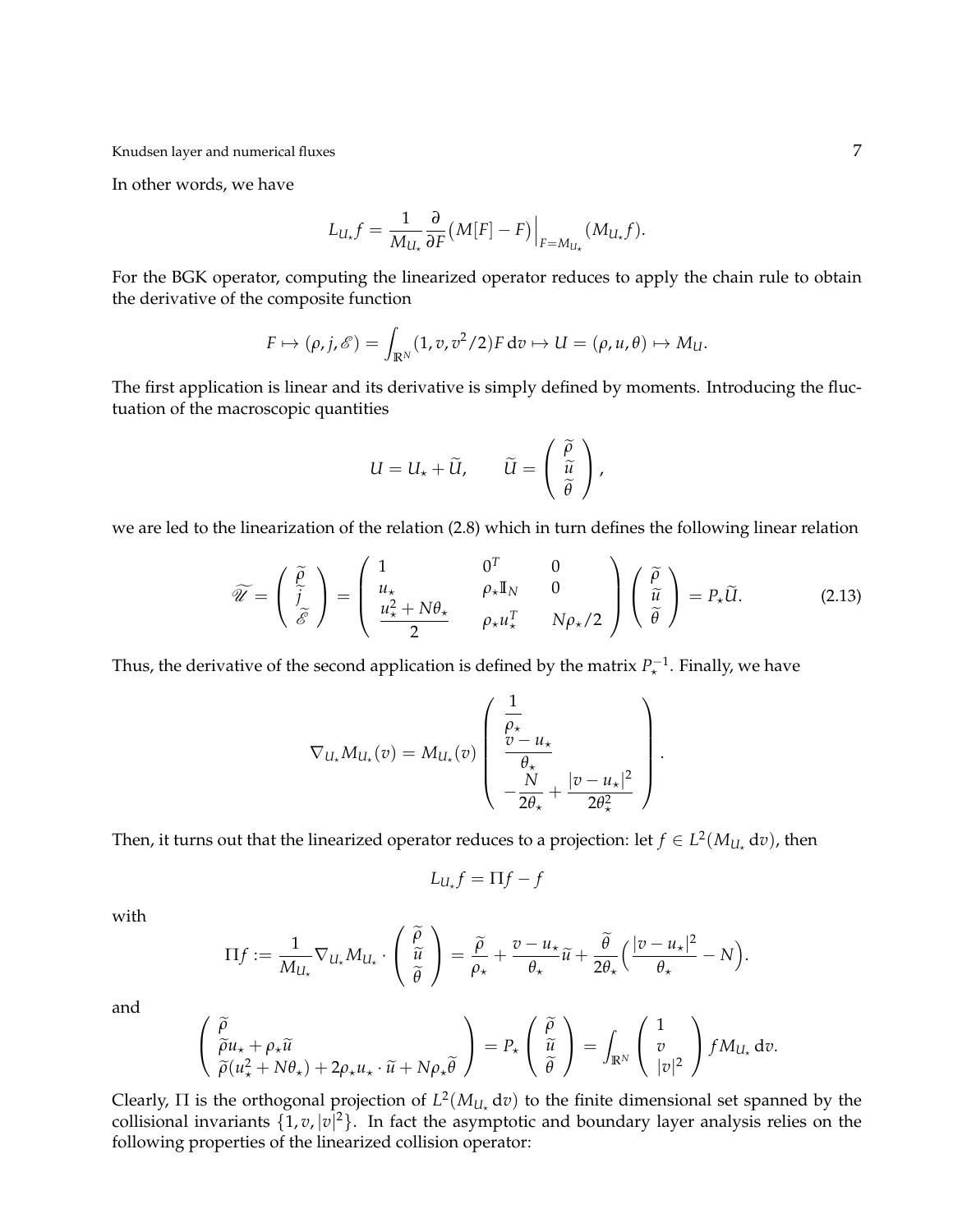- $L_{U_*}$  is self-adjoint for the inner product of  $L^2(M_{U_*} \, \mathrm{d} v)$ ,
- $\text{Ker}(L_{U_{\star}}) = \text{Span}\{1, v, |v|^2\},\$
- Ran $(L_{U_{\star}}) = (\text{Ker}(L_{U_{\star}}))^{\perp}$  for the inner product of  $L^2(M_{U_{\star}} d v)$ ,
- and the following dissipation property holds

$$
\int_{\mathbb{R}^N} L_{U_\star} f f M_{U_\star} dv \leq 0.
$$

These properties are obviously satisfied by the linearized BGK operator which is a mere projection. But they are fulfilled for the Boltzmann operator as well, at least for hard potentials, see [14] (functional framework for the case of soft potentials is discussed in [34]). Here, for the sake of simplicity we restrict the discussion to the BGK operator.

Assuming that the fluctuation remains small, we get rid of the non linear remainder term in (2.12).¶ We are thus concerned by the linear problem

$$
\begin{cases}\n\partial_t f + v \cdot \nabla_x f = \frac{1}{\tau} L_{U_\tau} f, \\
f_{|t=0} = f^{\text{Init}}, \\
\gamma^{\text{inc}} f(t, x, v) = \Psi^{\text{data}}(t, v), \quad \text{on } \Gamma^{\text{inc}},\n\end{cases}
$$
\n(2.14)

where the boundary condition is given, coming back to (2.6), by

$$
\Psi^{\text{data}} = \frac{\Phi^{\text{data}}}{M_{U_{\star}}} - 1.
$$

Now, as  $\tau \to 0$  we guess that *f* looks like an infinitesimal Maxwellian

$$
f(t,x,v) \simeq m_{\widetilde{U}(t,x)}(v) = \frac{\widetilde{\rho}(t,x)}{\rho_{\star}} + \frac{v-u_{\star}}{\theta_{\star}} \widetilde{u}(t,x) + \frac{\widetilde{\theta}(t,x)}{2\theta_{\star}} \Big(\frac{|v-u_{\star}|^2}{\theta_{\star}} - N\Big) \in \text{Ker}(L_{U_{\star}}).
$$

Inserting this ansatz in the following moment system (analog for the linearized problem of (2.4))

$$
\partial_t \int_{\mathbb{R}^N} \left( \begin{array}{c} 1 \\ v \\ |v|^2/2 \end{array} \right) f M_{U_\star} \, \mathrm{d}v + \nabla_x \cdot \int_{\mathbb{R}^N} v \left( \begin{array}{c} 1 \\ v \\ |v|^2/2 \end{array} \right) f M_{U_\star} \, \mathrm{d}v = 0,
$$

we are led to the linearized Euler system

$$
\begin{cases}\n\partial_t \widetilde{\rho} + \rho_\star \nabla_x \cdot \widetilde{u} + u_\star \cdot \nabla_x \widetilde{\rho} = 0, \\
\partial_t \widetilde{u} + (u_\star \cdot \nabla_x) \widetilde{u} + \nabla_x \widetilde{\theta} + \frac{\theta_\star}{\rho_\star} \nabla_x \widetilde{\rho} = 0, \\
\partial_t \widetilde{\theta} + u_\star \cdot \nabla_x \widetilde{\theta} + \frac{2}{N} \theta_\star \nabla_x \cdot \widetilde{u} = 0.\n\end{cases}
$$
\n(2.15)

Of course, we obtain the linear system (2.15) when we linearize directly the system of conservation laws (2.5), assuming that the perturbations and their derivatives remain small. The question is now to identify the boundary conditions to be satisfied by  $\tilde{\rho}$ ,  $\tilde{u}$ ,  $\tilde{\theta}$ , that will depend on the kinetic incoming condition in (2.6).

<sup>¶</sup>which makes sense when the amplitude of the deviation *f* is small compared to *τ*.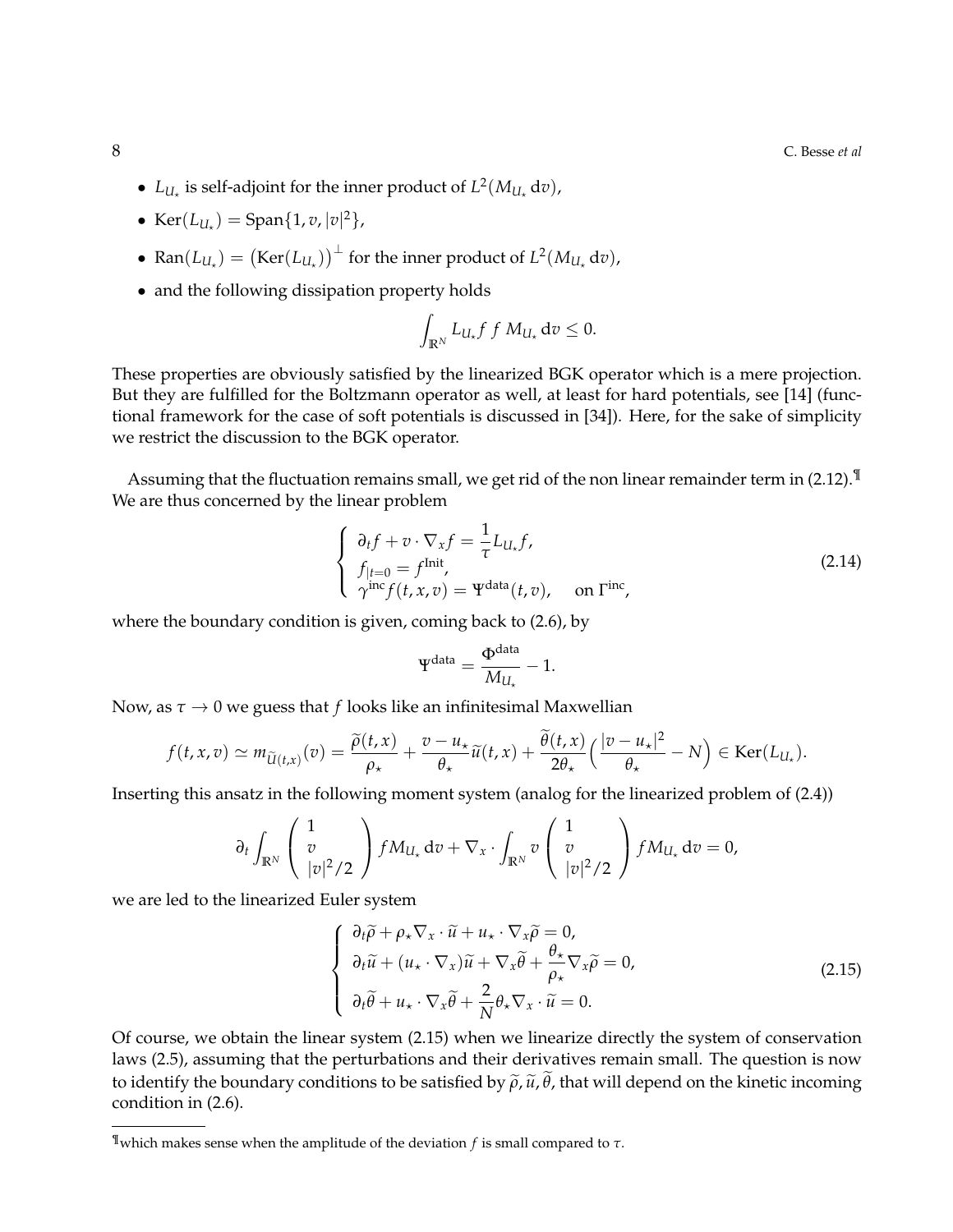#### **2.4 Slab geometry**

For the sake of simplicity, we avoid all difficulties associated to complex geometries and from now on we adopt the following simplified framework: the flow does not depend on the transverse variables *x*<sub>2</sub>, ..., *x*<sub>*N*</sub> and the particles evolve in the domain  $x_1 \in (-\omega, +\omega)$ . We slightly change the notation by using  $x$  to denote the single coordinate  $x_1$  characterizing this slab geometry. When necessary we shall write  $u \in \mathbb{R}^N$  as  $(u_1, u_\perp) \in \mathbb{R} \times \mathbb{R}^{N-1}$ .

Then the kinetic equation now reads

$$
\partial_t F + v_1 \partial_x F = \frac{1}{\tau} \Big( M_{U(t,x)} - F \Big) \qquad t \ge 0, \ x \in (-\omega, +\omega), \ v \in \mathbb{R}^N,
$$

with  $ρ, u, θ$  associated to *F* by (2.3). The boundary condition becomes

$$
\gamma^{\text{inc}} F(t, -\omega, v) = \Phi^{\text{data}, L}(t, v) \quad \text{for } v_1 > 0, \qquad \gamma^{\text{inc}} F(t, +\omega, v) = \Phi^{\text{data}, R}(t, v) \quad \text{for } v_1 < 0. \tag{2.17}
$$

The linearized equation (2.14) can be recast in a similar fashion: we have

$$
\begin{cases}\n\partial_t f + v_1 \partial_x f = \frac{1}{\tau} L_{U_\star} f, \\
f_{|_{t=0}} = f^{\text{Init}},\n\end{cases}
$$
\n(2.18)

endowed with

 $\gamma^{\text{inc}} f(t, -\omega, v) = \Psi^{\text{data},L}(t, v)$  for  $v_1 > 0$ ,  $\gamma^{\text{inc}} f(t, +\omega, v) = \Psi^{\text{data},R}(t, v)$  for  $v_1 < 0$ , (2.19) where  $\Psi^{\text{data},j} = \Phi^{\text{data},j}/M_{UL} - 1$  for  $j = L$  or  $j = R$ .

Let us go back to the hydrodynamic equations. In conserved variables the Euler system reads

$$
\partial_t \mathscr{U} + \partial_x \mathscr{F}(\mathscr{U}) = 0,
$$

where now  $\mathscr{F}: \mathbb{R}^{N+2} \to \mathbb{R}^{N+2}$ . It is given by the components  $\mathscr{F}_{i1}$  of the multi-dimensional case. Precisely we have

$$
\mathscr{F}(\mathscr{U}) = \begin{pmatrix} j_1 \\ j_1^2/\rho + 2\mathscr{E}/N - j^2/(N\rho) \\ j_1j_\perp/\rho \\ ((N+2)\mathscr{E}/N - j^2/(N\rho))j_1/\rho \end{pmatrix}.
$$

As far as the solution is smooth, we can rewrite the equation in the following non conservative form

$$
\partial_t \mathscr{U} + \mathscr{A}(\mathscr{U}) \partial_x \mathscr{U} = 0,
$$

with

$$
\mathscr{A}(\mathscr{U})=\nabla_{\mathscr{U}}\mathscr{F}(\mathscr{U})=\left(\begin{array}{cccc}0&1&0&0\\-\frac{j_1^2}{\rho^2}+\frac{j^2}{N\rho^2}&\frac{2j_1}{\rho}-\frac{2j_1}{N\rho}&\left(\frac{2j_\perp}{N\rho}\right)^T&\frac{2}{N}\\-\frac{j_1j_\perp}{\rho^2}&\frac{j_\perp}{\rho}&\frac{j_1}{\rho} &\frac{j_1j_1}{\rho^2}\\-\left(\frac{N+2}{N}\mathscr{E}-\frac{j^2}{N\rho}\right)\frac{j_1}{\rho^2}+\frac{j_1j^2}{N\rho^3}&\left(\frac{N+2}{N}\mathscr{E}-\frac{j^2}{N\rho}\right)\frac{1}{\rho}-\frac{2j_1^2}{N\rho^2}&\left(-\frac{2j_\perp j_1}{N\rho^2}\right)^T&\frac{N+2}{N}\frac{j_1}{\rho}\end{array}\right).
$$

 $\Delta$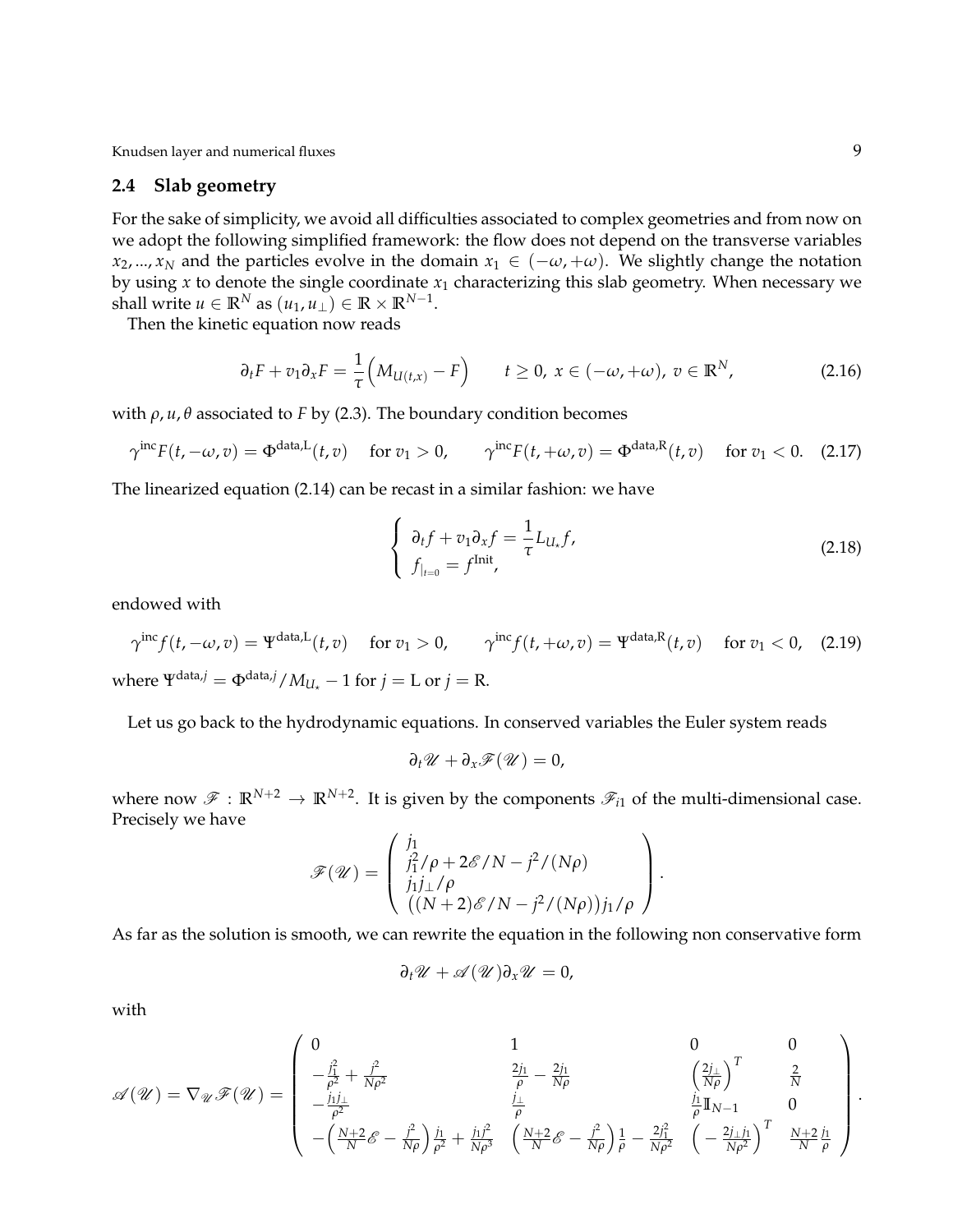The linearized version of the Euler system is simply

$$
\partial_t \widetilde{\mathscr{U}} + \mathscr{A}(\mathscr{U}_\star) \partial_x \widetilde{\mathscr{U}} = 0.
$$

Equivalently we can express the system with the variations of density, velocity and temperature  $\widetilde{U} = (\widetilde{\rho}, \widetilde{u}, \widetilde{\theta})$ . We remind that they are related to the conservative unknowns by  $\widetilde{\mathcal{U}} = P_{*}\widetilde{U}$ , see (2.13). In the slab geometry, (2.15) becomes

$$
\partial_t \begin{pmatrix} \widetilde{\rho} \\ \widetilde{u}_1 \\ \widetilde{\theta} \end{pmatrix} + \underbrace{\begin{pmatrix} u_{\star 1} & \rho_{\star} & 0 & 0 \\ \frac{\theta_{\star}}{\rho_{\star}} & u_{\star 1} & 0 & 1 \\ 0 & 0 & u_{\star 1} \mathbb{I}_{N-1} & 0 \\ 0 & 2\theta_{\star}/N & 0 & u_{\star 1} \end{pmatrix}}_{:=A_{\star}} \partial_x \begin{pmatrix} \widetilde{\rho} \\ \widetilde{u}_1 \\ \widetilde{\theta} \end{pmatrix} = 0.
$$
 (2.20)

We thus have

$$
\partial_t \widetilde{\mathscr{U}} + P_{\star} A_{\star} P_{\star}^{-1} \partial_x \widetilde{\mathscr{U}} = 0,
$$

and of course

$$
P_{\star}A_{\star}P_{\star}^{-1}=\mathscr{A}(\mathscr{U}_{\star}).
$$

The characteristic speeds of the system are the eigenvalues of  $A_{\star}$ , that is  $u_{\star1}$  (with multiplicity *N*),  $u_{\star1} \pm c_{\star}$ , with  $c_{\star} = \sqrt{\frac{N+2}{N} \theta_{\star}}$  the sound speed. A difficulty is related to the fact that the number of boundary conditions necessary to complete the problem depends on the number of "incoming characteristics", that is the dimension of the eigenspace associated to positive eigenvalues (at  $x =$  $-\omega$ , while at  $x = +\omega$  we care about negative eigenvalues). This intuition<sup>||</sup> becomes clear by using the natural symetrization of the system provided by the (relative) entropy.

To this end, we need to introduce a couple of notation, the goal being to rewrite the linearized system in an equivalent form  $\partial_t \mathscr{S}_\star \widetilde{\mathscr{U}} + \partial_x \mathscr{Q}_\star \widetilde{\mathscr{U}} = 0$ , with  $\mathscr{S}_\star$  and  $\mathscr{Q}_\star$  symmetric matrices. The definition of  $\mathscr{S}_\star$  and  $\mathscr{Q}_\star$  are deduced from the expression of the entropy. Since the pioneering works of K. O. Friedrichs and P. D. Lax [27] and S. Godunov [29], this is the standard preliminary step for studying hyperbolic problems. In particular it has an essential role for proving the local well-posedness of the non linear Cauchy problem. For the initial boundary value problem, the new formulation of the system gives rise to the boundary terms that need to be imposed.

Tedious computations yield

$$
\nabla_{\mathscr{U}} \eta(\mathscr{U}|\mathscr{U}_\star) = \left(\begin{array}{c} \ln\left(\frac{\rho}{\rho_\star}\left(\frac{\theta_\star}{\theta}\right)^{N/2}\right) + \frac{|u - u_\star|^2}{2\theta_\star} - \frac{u}{\theta_\star} \cdot (u - u_\star) + \left(-\frac{1}{\theta} + \frac{1}{\theta_\star}\right) \frac{|u|^2}{2} \\ \frac{u}{\theta} - \frac{u_\star}{\theta_\star} \\ -\frac{1}{\theta} + \frac{1}{\theta_\star} \end{array}\right).
$$

The basic tools for the analysis of hyperbolic mixed problems are described e. g. in [53, Chapter 14].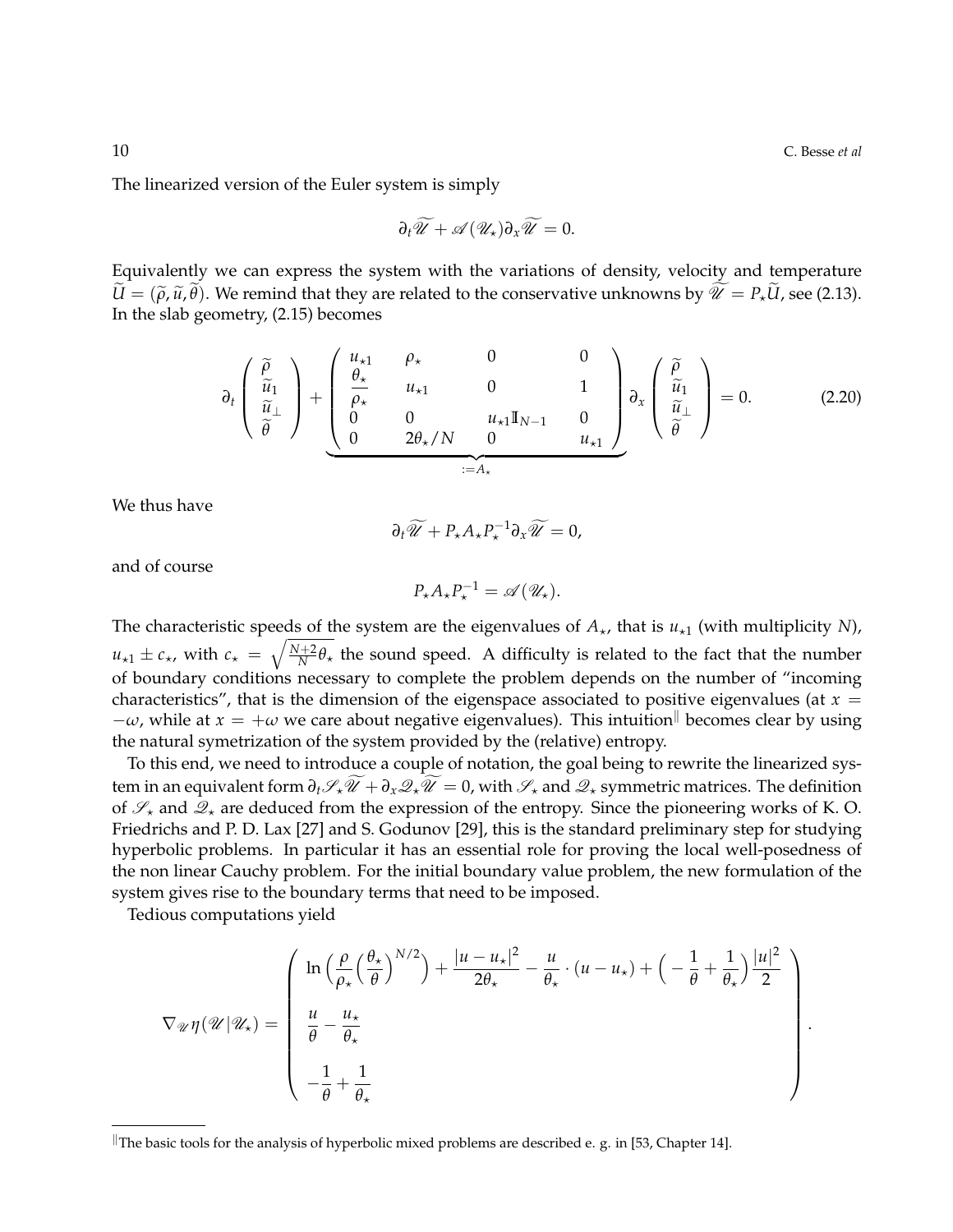Knudsen layer and numerical fluxes 11 and 2008 11 and 2008 12 and 2008 12 and 2008 12 and 2008 12 and 2008 12 and 2008 12 and 2008 12 and 2008 12 and 2008 12 and 2008 12 and 2008 12 and 2008 12 and 2008 12 and 2008 12 and

Differentiating once more and evaluating the Hessian matrix at  $\mathcal{U} = \mathcal{U}$  defines the matrix

$$
\mathscr{S}_{\star} = D_{\mathscr{U}}^2 \eta(\mathscr{U}|\mathscr{U}_{\star})\Big|_{\mathscr{U} = \mathscr{U}_{\star}} = \left(\begin{array}{ccc} \frac{1}{\rho_{\star}}\left(1 + \frac{N}{2} + \frac{|u_{\star}|^4}{2N\theta_{\star}^2}\right) & -\frac{|u_{\star}|^2}{N\rho_{\star}\theta_{\star}^2}u_{\star}^T & -\frac{1}{\rho_{\star}\theta_{\star}} + \frac{|u_{\star}|^2}{N\rho_{\star}\theta_{\star}^2} \\ -\frac{|u_{\star}|^2}{N\rho_{\star}\theta_{\star}^2}u_{\star} & \left(\frac{1}{\rho_{\star}\theta_{\star}} + \frac{2|u_{\star}|^2}{N\rho_{\star}\theta_{\star}^2}\right)\mathbb{I}_{N} & -\frac{2u_{\star}}{N\rho_{\star}\theta_{\star}^2} \\ -\frac{1}{\rho_{\star}\theta_{\star}} + \frac{|u_{\star}|^2}{N\rho_{\star}\theta_{\star}^2} & -\frac{2u_{\star}^T}{N\rho_{\star}\theta_{\star}^2} & \frac{2}{N\rho_{\star}\theta_{\star}^2} \end{array}\right).
$$

Since *η* is strictly convex (see Lemma 2.1),  $\mathscr{S}_\star$  is symmetric positive definite. Now, we evaluate the entropy flux. Since  $\eta(\mathcal{U}|\mathcal{U}_\star)$  and  $q(\mathcal{U}|\mathcal{U}_\star)$  as well as the gradient of  $\eta(\mathcal{U}|\mathcal{U}_\star)$  vanish at  $\mathcal{U}=\mathcal{U}_\star$ , by differentiating (2.9) we obtain

$$
\mathscr{A}(\mathscr{U})^T D^2_{\mathscr{U}} \eta(\mathscr{U}|\mathscr{U}_\star)\Big|_{\mathscr{U}=\mathscr{U}_\star} = D^2_{\mathscr{U}} \eta(\mathscr{U}|\mathscr{U}_\star)\Big|_{\mathscr{U}=\mathscr{U}_\star}.
$$
\n(2.21)

We denote by  $\mathcal{Q}_\star$  this matrix. Since it is defined as an Hessian matrix, it is symmetric and we have

$$
\mathcal{Q}_{\star} = \mathscr{A}(\mathscr{U}_{\star})^T \mathscr{S}_{\star} = \mathscr{Q}_{\star}^T = \mathscr{S}_{\star}^T \mathscr{A}(\mathscr{U}_{\star}) = \mathscr{S}_{\star} \mathscr{A}(\mathscr{U}_{\star}).
$$
\n(2.22)

Considering small fluctuations around  $\mathcal{U}_\star$ , we can expand the entropy relation (2.10) rewritten as

$$
\partial_t \eta(\mathscr{U}_\star + \widetilde{\mathscr{U}}|\mathscr{U}_\star) + \partial_x q(\mathscr{U}_\star + \widetilde{\mathscr{U}}|\mathscr{U}_\star) = 0.
$$

At leading order it yields

$$
\partial_t(\mathscr{S}_\star \widetilde{\mathscr{U}} \cdot \widetilde{\mathscr{U}}) + \partial_x(\mathscr{Q}_\star \widetilde{\mathscr{U}} \cdot \widetilde{\mathscr{U}}) = 0. \tag{2.23}
$$

Of course we can obtain the same relation by remarking that the multiplication of (2.20) by  $\mathscr{S}_\star$  leads to

$$
\partial_t \mathscr{S}_\star \widetilde{\mathscr{U}} + \partial_x \mathscr{Q}_\star \widetilde{\mathscr{U}} = 0,
$$

owing to (2.22). Then we use the symmetry of the matrices  $\mathscr{S}_\star$  and  $\mathscr{Q}_\star$  to deduce (2.23). The interest of the identity (2.23) relies on the derivation of an energy estimate as follows

$$
\frac{\mathrm{d}}{\mathrm{d}t} \int_{-\omega}^{+\omega} \mathscr{S}_\star \widetilde{\mathscr{U}} \cdot \widetilde{\mathscr{U}} \, \mathrm{d}x + \mathscr{Q}_\star \widetilde{\mathscr{U}} \cdot \widetilde{\mathscr{U}} \bigg|_{x=-\omega}^{x=+\omega} = 0.
$$

Separating contributions according to their sign yields

$$
0 \leq \int_{-\omega}^{+\omega} \mathscr{S}_{\star} \widetilde{\mathscr{U}} \cdot \widetilde{\mathscr{U}}(t, x) dx + \int_{0}^{t} \left[ \mathscr{Q}_{\star} \widetilde{\mathscr{U}} \cdot \widetilde{\mathscr{U}}(t, +\omega) \right]_{+} dt - \int_{0}^{t} \left[ \mathscr{Q}_{\star} \widetilde{\mathscr{U}} \cdot \widetilde{\mathscr{U}}(t, -\omega) \right]_{-} dt
$$
  
= 
$$
\int_{-\omega}^{+\omega} \mathscr{S}_{\star} \widetilde{\mathscr{U}}^{\text{Init}} \cdot \widetilde{\mathscr{U}}^{\text{Init}}(x) dx + \int_{0}^{t} \left[ \mathscr{Q}_{\star} \widetilde{\mathscr{U}} \cdot \widetilde{\mathscr{U}}(t, -\omega) \right]_{+} dt - \int_{0}^{t} \left[ \mathscr{Q}_{\star} \widetilde{\mathscr{U}} \cdot \widetilde{\mathscr{U}}(t, +\omega) \right]_{-} dt.
$$
 (2.24)

Hence we realize that uniqueness is guaranteed when the non negative part of  $\mathscr{Q}_\star \mathscr{U} \cdot \mathscr{U}(t, x = -\omega)$ and the non positive part of  $\mathscr{Q}_* \widetilde{\mathscr{U}} \cdot \widetilde{\mathscr{U}}(t, x = +\omega)$  are given.

These considerations are the key ingredients to study the well-posedness of the initial boundary value problem for the linearized system (2.20). We refer to [32] for a crystal-clean overview. The following claim makes the connection between the signature  $\sigma_{U}$  of the quadratic form  $\widetilde{\mathscr{U}}\mapsto\mathscr{Q}_*\widetilde{\mathscr{U}}\cdot$  $\widetilde{\mathscr{U}}=\mathscr{S}_{\star}\mathscr{A}(\mathscr{U}_{\star})\widetilde{\mathscr{U}}\cdot\widetilde{\mathscr{U}}$ , see (2.22), and the eigenvalues of the flux matrix  $\mathscr{A}(\mathscr{U}_{\star})$ : the dimension of the eigenspaces associated to positive (resp. negative) eigenvalues of  $\mathcal{Q}_*$  corresponds to the number of positive (resp. negative) eigenvalues of the flux matrix  $\mathscr{A}(\mathscr{U}_\star)$ , that is, for the left hand boundary  $x =$  $-\omega$ , the number of "incoming" (resp. "outgoing") characteristics and for the right hand boundary  $x = +\omega$ , the number of "outgoing" (resp. "incoming") characteristics.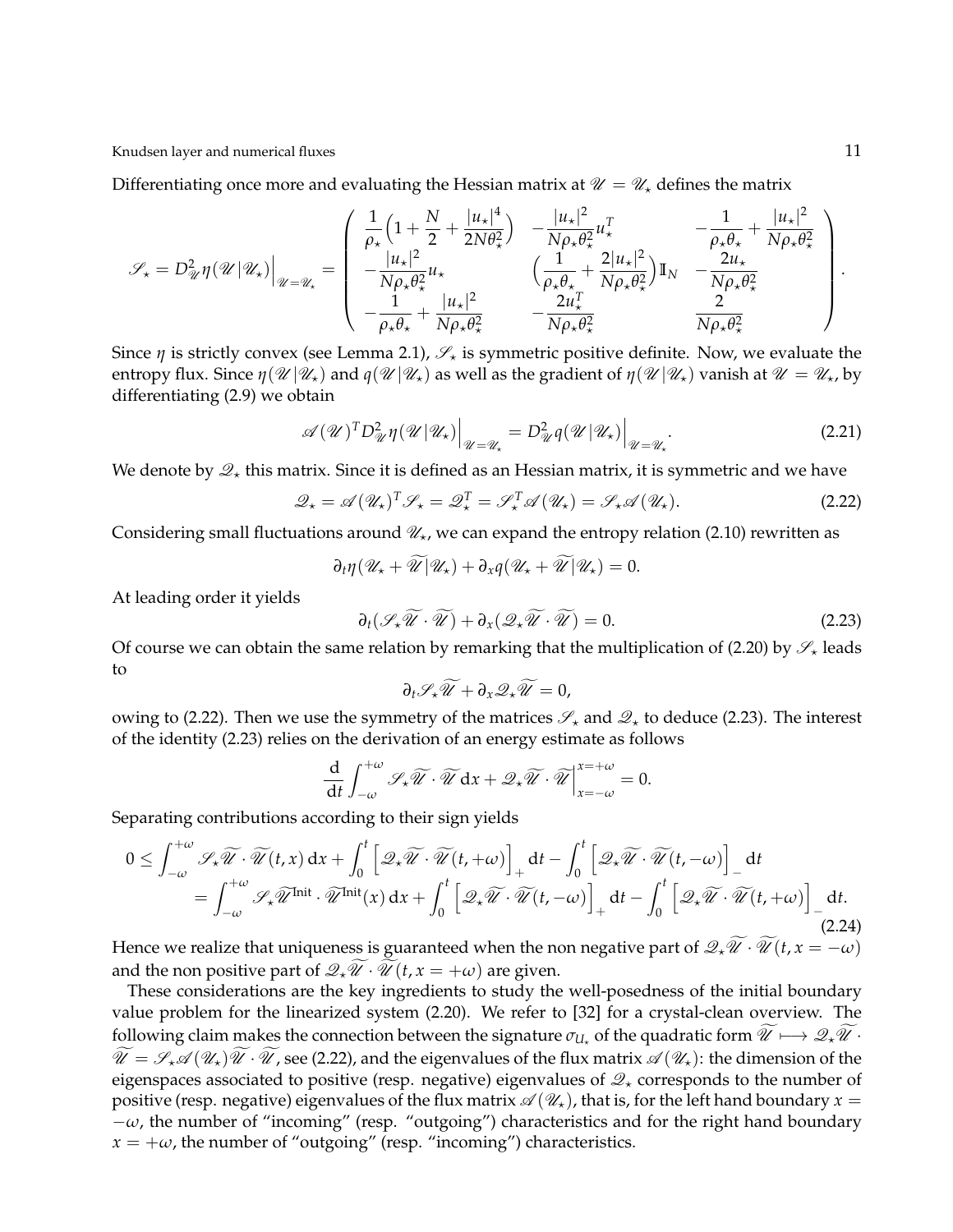**Proposition 2.1.** *The signature*  $\sigma_{U_{\star}}$  *is*  $(n_{+}, n_{-})$ *, with*  $n_{+} + n_{-} + n_{0} = N + 2$ *,*  $n_{0}$  *being the dimension of* Ker( $\mathscr{Q}_\star$ ), and  $n_+$ , resp.  $n_-$ , is the cardinal of the set of the positive, resp. negative, eigenvalues of  $\mathscr{A}(\mathscr{U}_\star)$ .

Combining this statement, which comes from basic linear algebra, to the energy estimate (2.24) we are led to the following well-posedness statement which makes precise the nature of required boundary conditions for solving (2.20).

**Proposition 2.2.** *Let E*<sup>±</sup> *be a subspace of* **R***N*+<sup>2</sup> *such that*

- *i*) For any  $\widetilde{\mathscr{U}} \in E^{\pm} \setminus \{0\}$ , we have  $\pm \mathscr{Q}_{\star} \widetilde{\mathscr{U}} \cdot \widetilde{\mathscr{U}} > 0$ ,
- *ii) E* <sup>±</sup> *is maximal in the sense that any subspace E* ⊂ **R***N*+<sup>2</sup> *verifying the property stated in i), is included in E*±*.*

*We set*

$$
E^{\pm \perp} = \{ \widetilde{\mathscr{U}} \in \mathbb{R}^{N+2}, \text{ such that for any } \widetilde{\mathscr{V}} \in E^{\pm} \text{ we have } \mathscr{Q}_{\star} \widetilde{\mathscr{U}} \cdot \widetilde{\mathscr{V}} = 0 \}.
$$

*Let*  $t \mapsto \widetilde{\mathcal{U}}^{data,L}(t)$  *and*  $t \mapsto \widetilde{\mathcal{U}}^{data,R}(t)$  *be integrable functions on*  $(0,T)$  *for any*  $0 < T < \infty$  *such that*  $\widetilde{\mathscr{U}}^{\text{data},L}(t) \in E^{-\perp}$  and  $\widetilde{\mathscr{U}}^{\text{data},R}(t) \in E^{+\perp}$ . We consider the mixed problem

$$
\begin{cases}\n\frac{\partial_t \widetilde{\mathscr{U}} + \mathscr{A}(\mathscr{U}_\star) \partial_x \widetilde{\mathscr{U}} = 0, \\
\widetilde{\mathscr{U}}_{t=0} = \widetilde{\mathscr{U}}^{\text{Init}} \in H^1([-\omega,\omega]), \\
\widetilde{\mathscr{U}}(t,-\omega) - \widetilde{\mathscr{U}}^{\text{data,L}} \in E^-, \qquad \widetilde{\mathscr{U}}(t,+\omega) - \widetilde{\mathscr{U}}^{\text{data,R}} \in E^+.\n\end{cases}
$$

 $Suppose that \,\,\widetilde{\mathscr{U}}^{\text{Init}}(x = -\omega) - \widetilde{\mathscr{U}}^{\text{data,L}}(t = 0) \in E^-$  and  $\widetilde{\mathscr{U}}^{\text{Init}}(x = +\omega) - \widetilde{\mathscr{U}}^{\text{data,R}}(t = 0) \in E^+$ . Then the mixed problem has a unique solution in  $C^1(0,\infty; L^2(-\omega,+\omega)).$ 

We refer to [20, 32] and [53, Chapter 14] for more details and proofs of these two propositions.

### **2.5 Boundary layer**

As already remarked

$$
\mathcal{H}(F|M_{U_{\star}})=\int_{\mathbb{R}^N}\left(F\ln(F/M_{U_{\star}})-F+M_{U_{\star}}\right)\mathrm{d}v\geq 0
$$

is the relative entropy associated to the BGK equation  $(1.1)$ – $(2.2)$ . Then we remark that, for any perturbation *f* and  $0 < \delta \ll 1$ ,

$$
\mathcal{H}(M_{U_{\star}}(1+\delta f)|M_{U_{\star}})=\frac{\delta^2}{2}\int_{\mathbb{R}^N}|f|^2M_{U_{\star}}\,d\mathit{v}+\mathscr{O}(\delta^3).
$$

Accordingly,

$$
f\longmapsto \int_{\mathbb{R}^N} |f|^2 M_{U_\star} dv
$$

defines an entropy for the linearized equation and indeed solutions of (2.18) satisfy

$$
\partial_t \int_{\mathbb{R}^N} |f|^2 M_{U_\star} \, \mathrm{d}v + \partial_x \int_{\mathbb{R}^N} v_1 |f|^2 M_{U_\star} \, \mathrm{d}v = \frac{2}{\tau} \int_{\mathbb{R}^N} L_{U_\star} f \, f M_{U_\star} \, \mathrm{d}v \le 0.
$$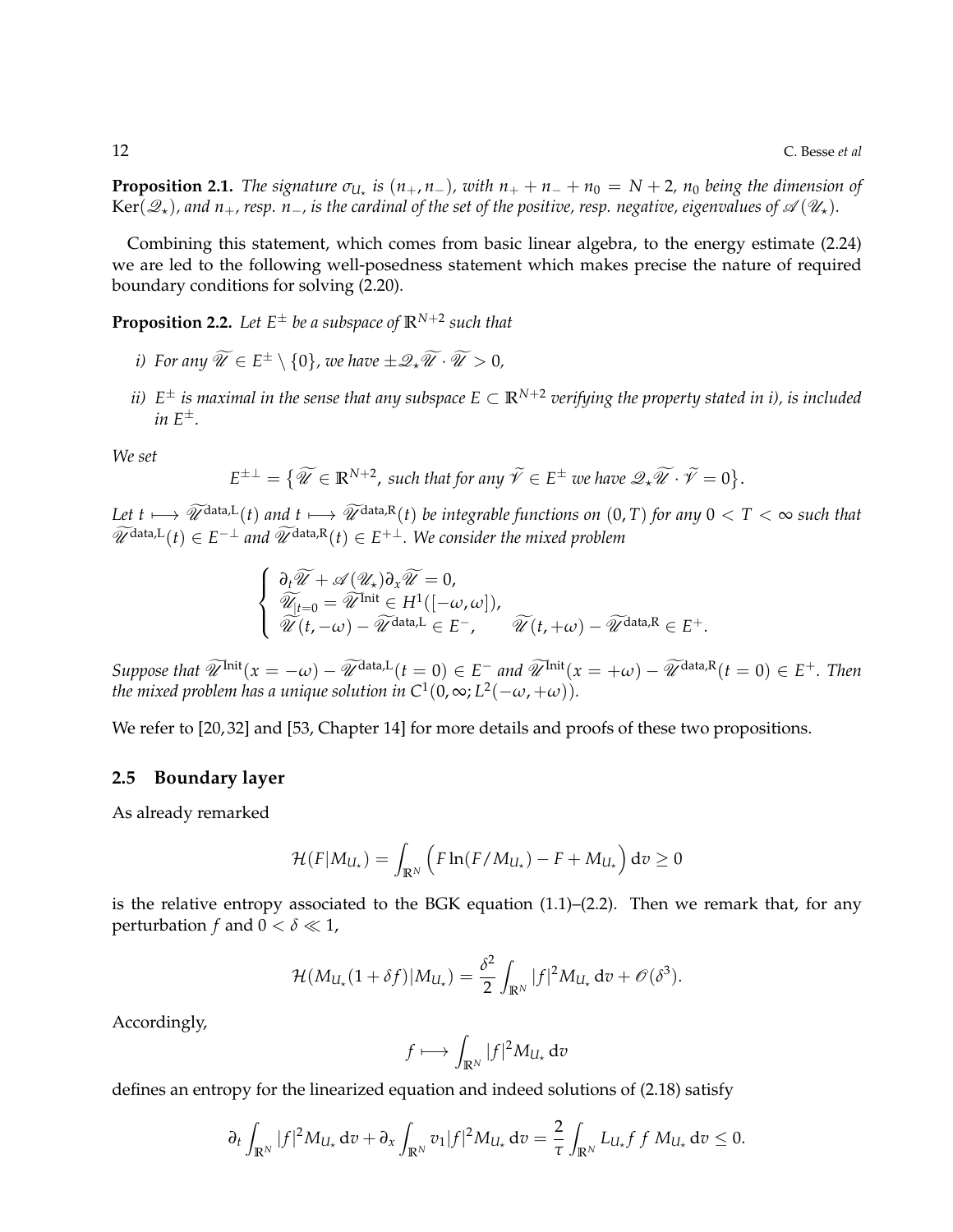Evaluating the entropy flux on an infinitesimal Maxwellian defines a quadratic form of the macroscopic quantities:

$$
\mathbf{Q}: g = m_{\widetilde{U}} \in \text{Ker}(L_{U_{\star}}) \mapsto \int_{\mathbb{R}^N} v_1 |g|^2 M_{U_{\star}} \, \mathrm{d}v
$$

satisfies

$$
\mathbf{Q}(m_{\widetilde{U}}) = \int_{\mathbb{R}^N} v_1 \Big| \frac{\widetilde{\rho}}{\rho_{\star}} + \frac{v - u_{\star}}{\theta_{\star}} \widetilde{u} + \frac{\widetilde{\theta}}{2\theta_{\star}} \Big( \frac{|v - u_{\star}|^2}{\theta_{\star}} - N \Big) \Big|^2 M_{U_{\star}} dv
$$
  
\n
$$
= \frac{u_{\star 1}}{\rho_{\star}} \widetilde{\rho}^2 + \frac{\rho_{\star} u_{\star 1}}{\theta_{\star}} \widetilde{u}_1^2 + \frac{\rho_{\star} u_{\star 1}}{\theta_{\star}} \widetilde{u}_\perp \cdot \widetilde{u}_\perp + N \frac{\rho_{\star} u_{\star 1}}{2\theta_{\star}} \widetilde{\theta}^2 + 2 \widetilde{\rho} \widetilde{u}_1 + 2 \frac{\rho_{\star}}{\theta_{\star}} \widetilde{u}_1 \widetilde{\theta}
$$
  
\n
$$
= \begin{pmatrix} \frac{u_{\star 1}}{\rho_{\star}} & 1 & 0 & 0 \\ 1 & \frac{\rho_{\star} u_{\star 1}}{\theta_{\star}} & 0 & \frac{\rho_{\star}}{\theta_{\star}} \\ 0 & 0 & \frac{\rho_{\star}}{\theta_{\star}} & 0 \end{pmatrix} \begin{pmatrix} \widetilde{\rho} \\ \widetilde{u}_1 \\ \widetilde{u}_1 \\ \widetilde{u}_1 \end{pmatrix} \cdot \begin{pmatrix} \widetilde{\rho} \\ \widetilde{u}_1 \\ \widetilde{u}_1 \\ \widetilde{u}_1 \end{pmatrix} = \Sigma_{\star} \widetilde{U} \cdot \widetilde{U}.
$$

In fact this quantity gives the entropy flux in the variables  $(\tilde{\rho}, \tilde{u}, \tilde{\theta})$  instead of the conservative variables, owing to the following claim.

**Lemma 2.2.** *We have*  $\Sigma_{\star} = P_{\star}^{T} \mathscr{Q}_{\star} P_{\star}$ *.* 

**Proof.** The identity can be checked by direct inspection. Instead, let us give some hints explaining where the formula comes from. According to the definition of the entropy flux  $q(\mathcal{U} | \mathcal{U}_*)$  in Lemma 2.1,  $\mathbf{Q}(m_{\tilde{\mathbf{U}}})$  corresponds to the leading term in the expansion of

$$
\int_{\mathbb{R}^N} v \left[ M_{U_{\star} + \widetilde{U}} \ln \left( \frac{M_{U_{\star} + \widetilde{U}}}{M_{U_{\star}}} \right) - M_{U_{\star} + \widetilde{U}} + M_{U_{\star}} \right] dv.
$$

Therefore, by identification with (2.23) and using (2.13), we obtain

$$
\mathbf{Q}(m_{\widetilde{U}}) = \Sigma_{\star} \widetilde{U} \cdot \widetilde{U} = \mathscr{Q}_{\star} \widetilde{\mathscr{U}} \cdot \widetilde{\mathscr{U}} = \mathscr{Q}_{\star} P_{\star} \widetilde{U} \cdot P_{\star} \widetilde{U} = P_{\star}^T \mathscr{Q}_{\star} P_{\star} \widetilde{U} \cdot \widetilde{U}.
$$

 $\Box$ 

Let us split the set of infinitesimal Maxwellians according to the sign of the quadratic form **Q**:

$$
Ker(L_{U_{\star}})=\Lambda^{+}\oplus\Lambda^{-}\oplus\Lambda^{0},
$$

with

 $\mathbf{Q}_{|\Lambda^+}$  is positive definite,  $\mathbf{Q}_{|\Lambda^-}$  is negative definite and  $\Lambda^0 = \{g = m_{\widetilde{U}} , \ \mathbf{Q}(g) = 0 \}.$ 

By Lemma 2.2, we note that  $g = m_{\tilde{U}} \in \Lambda^{\pm}$  means that  $\widetilde{\mathscr{U}} = P_{\star}\widetilde{U}$  verifies  $\pm \mathscr{Q}_{\star}\widetilde{\mathscr{U}} \cdot \widetilde{\mathscr{U}} > 0$  and thus  $\widetilde{\mathscr{U}}$ belongs to *E* <sup>±</sup> as arising in Proposition 2.2. Owing to Proposition 2.1 and Lemma 2.2, we have

$$
\dim(\Lambda^+) = n_+, \qquad \dim(\Lambda^-) = n_-, \qquad \dim(\Lambda^0) = n_0
$$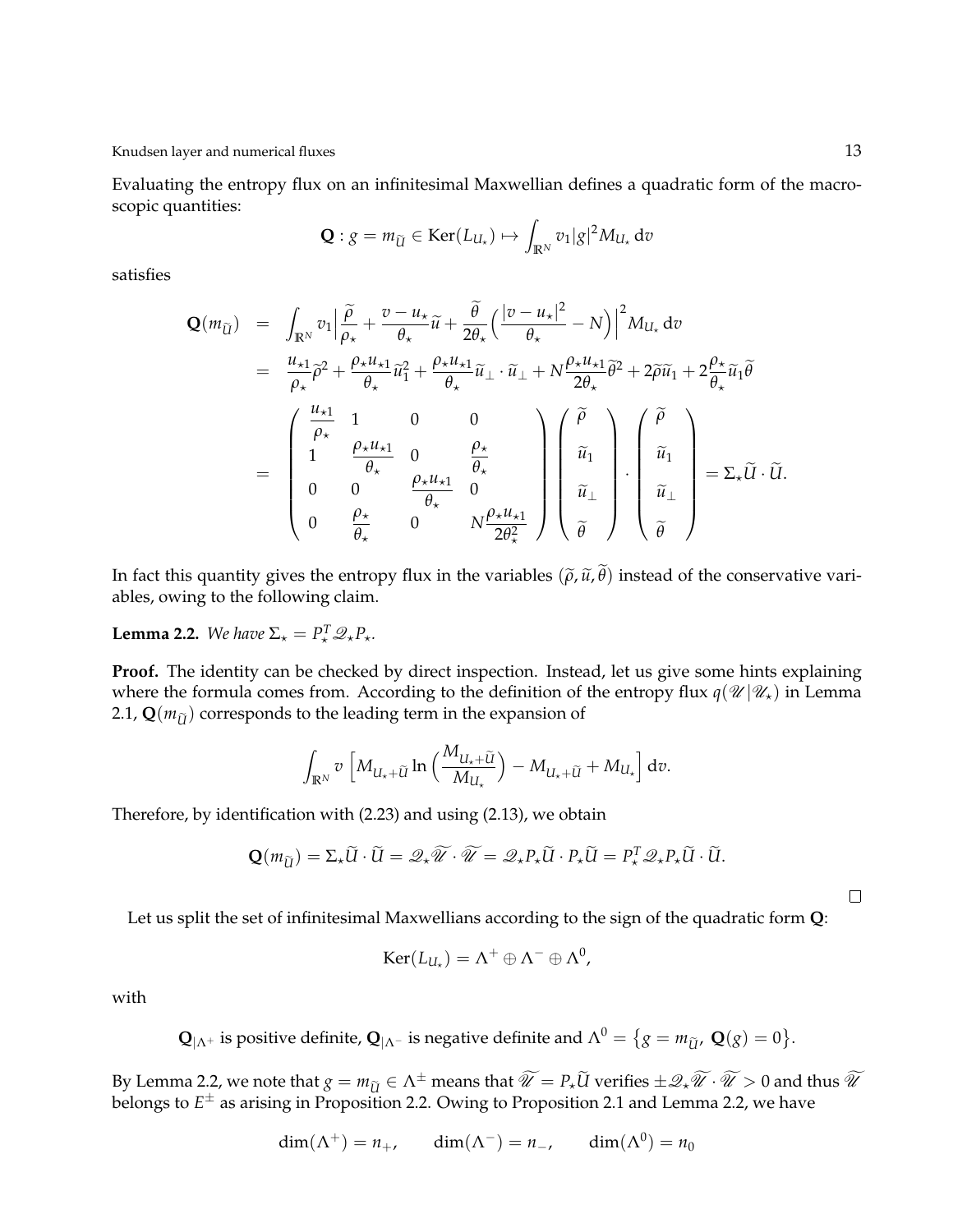and a correspondence is established between the quadratic form  $\mathbf Q$  on  $\text{Ker}(L_{U_\star})$  and the quadratic form on  $\mathbb{R}^{N+2}$  associated to the symmetric matrix  $\mathcal{Q}_*$ . According to [20], and as developed in [9,32], it is convenient to introduce the following basis of  $\text{Ker}(L_{U_\star})$ :

$$
\chi_1(v) = \frac{1}{\sqrt{2N(N+2)}} \left( \sqrt{N(N+2)} \frac{v_1 - u_{\star 1}}{\sqrt{\theta_{\star}}} + \frac{|v - u_{\star}|^2}{\theta_{\star}} \right),
$$
  
\n
$$
\chi_0(v) = \frac{1}{\sqrt{2(N+2)}} \left( \frac{|v - u_{\star}|^2}{\theta_{\star}} - N - 2 \right),
$$
  
\n
$$
\chi_k(v) = \frac{v_k - u_{\star k}}{\sqrt{\theta_{\star}}} \quad \text{for } k \in \{2, ..., N\},
$$
  
\n
$$
\chi_{N+1}(v) = \frac{1}{\sqrt{2N(N+2)}} \left( \sqrt{N(N+2)} \frac{v_1 - u_{\star 1}}{\sqrt{\theta_{\star}}} - \frac{|v - u_{\star}|^2}{\theta_{\star}} \right).
$$

In what follows, we denote

$$
I^{\pm} = \{k \in \{0, ..., N + 1\}, \chi_k \in \Lambda^{\pm}\}, \qquad I^0 = \{k \in \{0, ..., N + 1\}, \chi_k \in \Lambda^0\}.
$$

Note that  $\#I^+=n_+$ ,  $\#I^-=n_-$ ,  $\#I^0=n_0.$  The interest of this specific basis relies on the orthogonality properties and useful formula summarized in the following Lemma.

**Lemma 2.3.** *We have*

$$
\int_{\mathbb{R}^N} \chi_k \chi_l(v) M_{U_\star} dv = \rho_\star \delta_{kl},
$$
  

$$
\int_{\mathbb{R}^N} v_{1} \chi_k \chi_l(v) M_{U_\star} dv = 0 \quad if \, k \neq l.
$$

*Furthermore, we observe that*

$$
\int_{\mathbb{R}^N} v_1 |\chi_1|^2(v) M_{U_\star} dv = \rho_\star \Big( u_{\star 1} + \sqrt{\frac{N+2}{N}} \theta_\star \Big) = \rho_\star (u_{\star 1} + c_\star),
$$
\n
$$
\int_{\mathbb{R}^N} v_1 |\chi_k|^2(v) M_{U_\star} dv = \rho_\star u_{\star 1} \quad \text{for } k \in \{0, 2, ..., N\},
$$
\n
$$
\int_{\mathbb{R}^N} v_1 |\chi_{N+1}|^2(v) M_{U_\star} dv = \rho_\star \Big( u_{\star 1} - \sqrt{\frac{N+2}{N}} \theta_\star \Big) = \rho_\star (u_{\star 1} - c_\star).
$$

The final touch consists in introducing an ansatz which takes into account the boundary layer correctors. We expand the solution of (2.18) as follows

$$
f(t, x, v) = m_{\widetilde{U}(t, x)}(v) + G^{\mathcal{L}}(t, (x + \omega)/\tau, v) + G^{\mathcal{R}}(t, (\omega - x)/\tau, v) + r_{\tau}(t, x, v)
$$

with  $r_{\tau}$  a remainder which is expected to be small as  $\tau$  goes to 0. The correctors  $G^{\rm L}(t,z\,=\,(\omega +$ *x*)/ $\tau$ , *v*) and  $G^R(t, z = (\omega - x)/\tau, v)$  are defined from the following half space problem

$$
\begin{cases}\nv_1 \partial_z G = L_{U_\star} G, & \text{for } z > 0 \text{ and } v \in \mathbb{R}^N, \\
\gamma^{\text{inc}} G(0, v) = Y^{\text{data}}, & \text{for } v_1 > 0,\n\end{cases}
$$
\n(2.25)

where Υ data has to be suitability defined (the variables of the half-space problem are *z* and *v*; in fact we are concerned with data parametrized by the time variable but we omit the time dependence to simplify the notations). We seek a solution which vanishes at infinity: imposing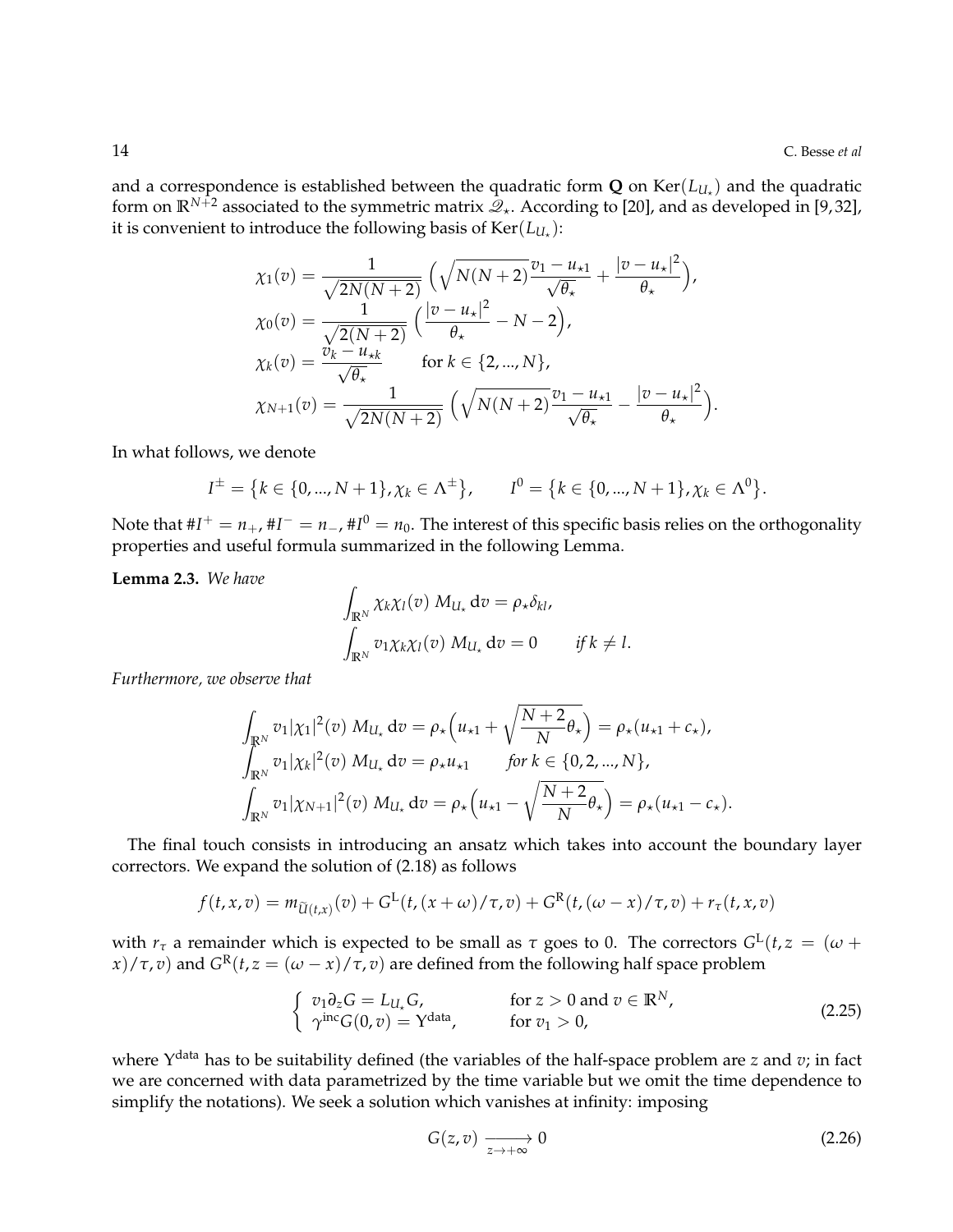means that the influence of the corrector becomes negligible far away from the boundary  $x = -\omega$ or  $x = +\omega$ . The complete analysis of the half-space problem is due to [20] (after the preliminary breakthrough of [6] and formulation of the problem in [13]; for the specific case of the linearized BGK operator the analysis appeared in a different form in [3, 38]). Precisely, we have the following statement [20, Theorem 1.7.1]

**Theorem 2.1.** Let  $V^+$  be a subspace of  $\text{Ker}(L_{U_\star})$  satisfying

- *i*) For any  $\widetilde{U} \in \mathbb{R}^{N+2} \setminus \{0\}$  such that  $m_{\widetilde{U}} \in V^+$  we have  $\mathbf{Q}(m_{\widetilde{U}}) \geq 0$ ,
- *ii)*  $V^+$  *is maximal in the sense that any subspace*  $V\subset \mathrm{Ker}(L_{U_\star})$  *verifying the property stated in i) is included in V*+*.*

Let  $Y^{\text{data}} \in L^2(\mathbb{R}^N, (1+|v|)M_{U_\star}(v)\,\mathrm{d} v)$ . Then, for any  $m \in \text{Ker}(L_{U_\star})$ , there exists a unique  $m_\infty \in V^+$  and  $a$  unique solution  $G\in L^\infty\big(0,\infty; L^2(\R^N,M_{U_\star}\,\mathrm{d} v)\big)$  of (2.25) such that for any  $\gamma>0$  small enough we have

$$
e^{\gamma z}\Big(G(z,v)-m-m_{\infty}(v)\Big)\in L^{\infty}\big(0,\infty;L^{2}(\mathbb{R}^{N},(1+|v|)M_{U_{\star}}(v)\,dv)\big).
$$

The statement can be rephrased as follows (using Theorem 2.1 with  $m = 0$ )

**Corollary 2.1.** *There exists a linear mapping (that can be called the generalized Chandrasekhar functional)*

$$
\mathscr{C}_\star: \begin{array}{ccc} L^2(\mathbb{R}^N, (1+|v|)M_{U_\star}(v) dv) & \longrightarrow & V^+ \\ Y^{\text{data}} & \longmapsto & m_\infty \end{array}
$$

 $with \ m_\infty \ the \ limit \ as \ z \to \infty \ of \ the \ unique \ solution \ G \in L^\infty\big(0,\infty; L^2(\mathbb{R}^N,M_{U_\star}\,\mathrm{d} v)\big) \ of \ (2.25).$ 

This statement defines the necessary boundary condition for the macroscopic field *U* at the boundary  $x = -\omega$  and  $x = +\omega$ . Indeed, coming back to (2.18), the boundary layer correctors are defined as follows:

•  $G^{L}(t, z, v) = G(t, z, v)$  with *G* the solution of (2.25) with incoming data data(*v*) = <u>Jata L</u>

$$
Y^{\text{data}}(v) = \Psi^{\text{data},L}(t,v) - m_{\widetilde{U}(t,-\omega)}(v),
$$

•  $G^{R}(t, z, v) = G(t, z, \hat{v})$  with *G* the solution of (2.25) with incoming data

$$
Y^{\text{data}}(v) = \Psi^{\text{data},R}(t,\hat{v}) - m_{\widetilde{U}(t,+\omega)}(\hat{v}),
$$

where if  $v = (v_1, v_2, v_3)$ ,  $\hat{v} = (-v_1, v_2, v_3)$ .

The  $n_+$  necessary boundary conditions at  $x = -\omega$  (resp. the  $n_-$  necessary boundary conditions at  $x = +\omega$ ) are provided by the determination of the asymptotic state  $m_{\infty}$  associated to the incoming data. Imposing (2.26) means that

$$
\mathscr{C}_{\star}(\Psi^{\text{data},L}(t,\cdot)) = \mathscr{C}_{\star}(m_{\widetilde{U}(t,-\omega)}), \qquad \mathscr{C}_{\star}(\Psi^{\text{data},R}(t,\cdot)) = \mathscr{C}_{\star}(m_{\widetilde{U}(t,+\omega)}).
$$
 (2.27)

In fact it is maybe more intuitive to split  $m_{\tilde{U}(t,-\omega)}$  into its "outgoing part"  $m_-\equiv \sum_{k\in I^-} \alpha_k \chi_k$  and its  $\cdots$ "incoming part"  $m_+ = \sum_{k \in I^+ \cup I^0} \alpha_k \chi_k$ : the former is determined by the flow while the latter has to be imposed as a boundary condition to complete the Euler system. Precisely, let us define *G*˜ as to be the solution of (2.25) with incoming data Y<sup>data</sup> = Ψ<sup>data,L</sup> − *m*−. Then, the boundary condition for the macroscopic field is obtained by requiring  $m_+$  to be the asymptotic state of  $\tilde{G}(z, v)$  as  $z \to \infty$  which means

$$
\mathscr{C}_{\star}(m_{+}(t,.))=\mathscr{C}_{\star}(\Psi^{\text{data},L}(t,.)-m_{-}(t,.)).
$$

A similar reasoning applies for the boundary condition at  $x = \omega$ . We are going to use this formalism in order to define numerical fluxes.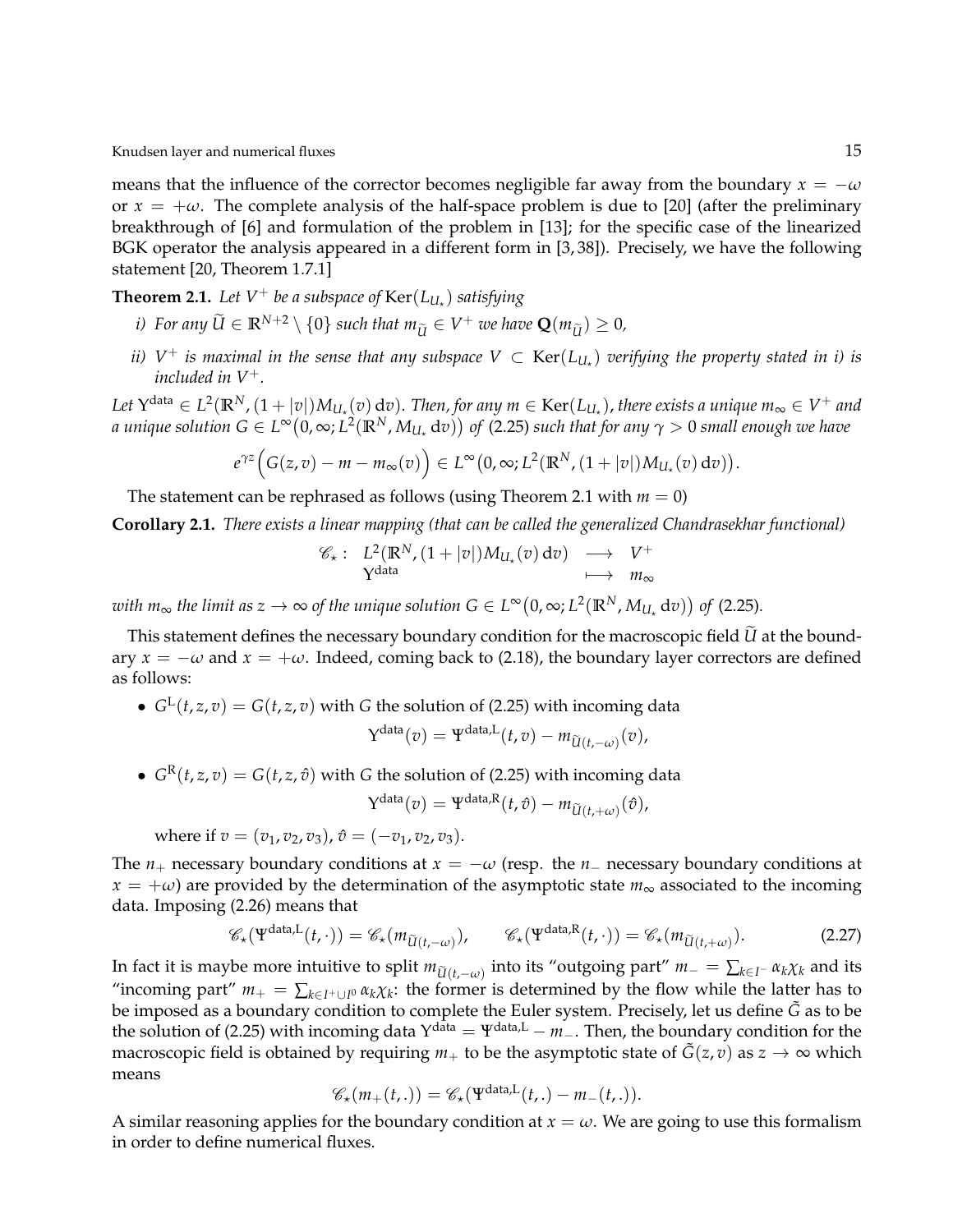### **3 Finite Volume scheme and treatment of the boundary conditions**

From now on, we only consider the case  $N = 1$  and we assume for the velocity variable  $v \in \mathbb{R}$ . The space domain reduces to the interval  $(-\omega, +\omega)$ , where for the simulation we will set  $\omega = 0.5$ . We wish to compare the simulation of the 1D BGK equation (2.16) endowed with the initial condition  $F_{|t=0} = F^{\text{Init}}$  and the given incoming boundary condition (2.17) with the simulation of the Euler system

$$
\begin{cases}\n\frac{\partial_t \rho + \partial_x(\rho u) = 0, \\
\partial_t(\rho u) + \partial_x(\rho u^2 + \rho \theta) = 0, \\
\partial_t \left(\frac{\rho u^2 + \rho \theta}{2}\right) + \partial_x \left(\left(\frac{\rho u^2}{2} + \frac{3}{2}\rho \theta\right) u\right) = 0,\n\end{cases}
$$
\n(3.1)

completed with boundary conditions defined through the boundary layer analysis.

We introduce a regular subdivision

$$
-\omega = x_0 < x_1 = -\omega + \Delta x < \ldots < x_i = -\omega + i\Delta x < \ldots < x_{I+1} = -\omega + (I+1)\Delta x = +\omega.
$$

In order to solve the kinetic equation (2.16) we use a simple splitting scheme: given  $F_{i,p}^n$ , an approximation of *F* at time *n*∆*t*, position  $x_i = -\omega + i\Delta x$  and velocity *p*∆*v*, with *n* ∈ **N**, *i* ∈ {0, ..., *I* + 1}, where  $(I + 1)Δx = +2ω$ , and  $p ∈ {−P, ..., P}$ 

• Firstly, we solve the free transport equation  $(\partial_t + v \partial_x)F = 0$  starting from  $F_{|n\Delta t} = F^n$ . Of course, we treat a discrete version of the equation which casts as

$$
F_{i,p}^{n+1/2} = F_{i,p}^n - \Delta t \mathbb{D}_{i,p} F^n
$$

where **D** is a discrete version of the advection operator *v∂x*. For instance, we can work with the upwind scheme which leads to

$$
\mathbb{D}_{ip}F = \frac{p\Delta v}{\Delta x}(F_{i,p} - F_{i-1,p}) \quad \text{if } p > 0, \qquad \mathbb{D}_{ip}F = \frac{p\Delta v}{\Delta x}(F_{i+1,p} - F_{i,p}) \quad \text{if } p < 0,
$$

and  $D_{i0}F = 0$ . The scheme is completed by using the incoming boundary condition for the fictitious points. The solution at time  $(n + 1)\Delta t$  defines the state  $F^{n+1/2}$ .

• Secondly, we solve the collision part  $\partial_t F = \frac{1}{\tau}(M[F] - F)$  with initial data  $F_{|n\Delta t} = F^{n+1/2}$ . Actually, it reduces to a mere ODE since the macroscopic quantities do not change during this time step: since  $\int_{\mathbb{R}} (1, v, |v|^2) F dv = \int_{\mathbb{R}} (1, v, |v|^2) F^{n+1/2} dv$ , we have  $M[F] = M[F^{n+1/2}]$  and therefore we end up with

$$
F^{n+1} = (1 - e^{-\Delta t/\tau})M[F^{n+1/2}] + e^{-\Delta t/\tau}F^{n+1/2}.
$$

Actually, we make use of the Strang version of this algorithm which is a straightforward extension intended to reach second order accuracy with respect to time.

Of course as the parameter  $\tau$  becomes small the resolution of the kinetic equation becomes highly demanding in computational time since the simulation can produce relevant results capturing the microscopic effects only under the constraints  $\Delta t$ ,  $\Delta x \ll \tau$ . Thus, when  $\tau$  goes to 0 there is a clear advantage in using the hydrodynamic equations which furthermore work on a reduced set of variables (since we do not need to consider the velocity variable *v*). In what follows, the simulation of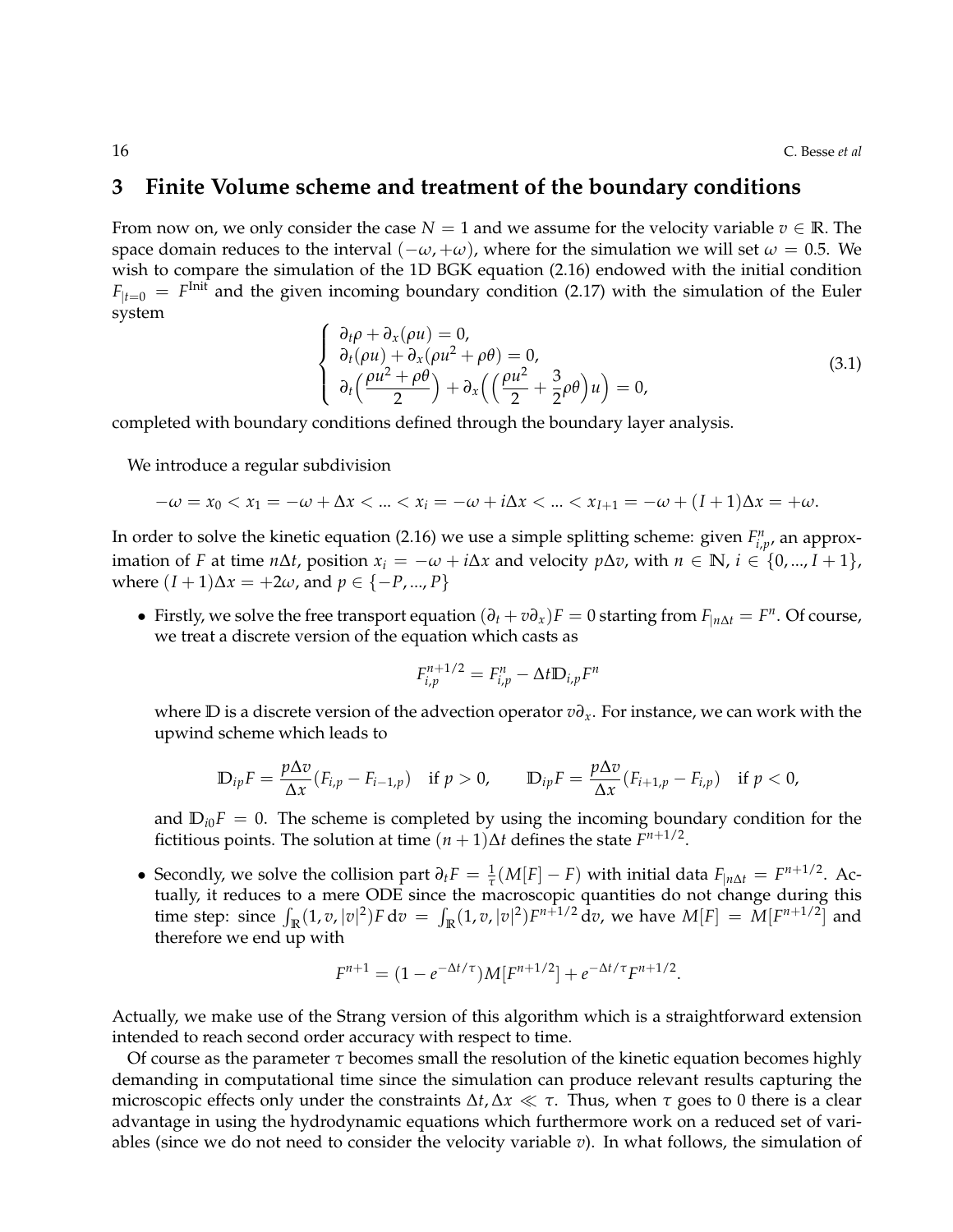(2.16)–(2.17) by using the splitting scheme will serve to obtain a reference solution, at the price of a very long computational time, and validate our numerical treatment of the boundary conditions for the Euler system.

Now, let us explain the scheme for the Euler system (3.1). To this end, let us denote, for any  $i \in \{1,...,I\}$ ,  $C_i = (−\omega + (i-1/2)\Delta x, −\omega + (i+1/2)\Delta x)$  to be the cell centered on  $x_i$ . Similarly, the boundary cells are defined by  $C_0 = (-\omega, -\omega + \Delta x/2)$  and  $C_{I+1} = (\omega - \Delta x/2, \omega)$ . Then  $\mathcal{U}_i^n$  is intended to be an approximation of  $\frac{1}{\Delta x} \int_{C_i} \mathcal{U}(n\Delta t, x) dx$ , the mean value of  $\mathcal{U}(n\Delta t, x)$  over the cell  $C_i$ . The definition of the scheme is deduced from the integration of (3.1) over the cell  $(n\Delta t, (n+1)\Delta t) \times$ *Ci* :

$$
\int_{C_i} \mathcal{U}((n+1)\Delta t, x) dx - \int_{C_i} \mathcal{U}(n\Delta t, x) dx \n+ \int_{n\Delta t}^{(n+1)\Delta t} \left( \mathcal{F}(\mathcal{U})(s, -\omega + (i+1/2)\Delta x) - \mathcal{F}(\mathcal{U})(s, -\omega + (i-1/2)\Delta x) \right) ds = 0
$$

suggests

$$
\mathscr{U}_i^{n+1} - \mathscr{U}_i^n = -\frac{\Delta t}{\Delta x} \left( \mathscr{F}_{i+1/2}^n - \mathscr{F}_{i-1/2}^n \right)
$$

where  $\mathscr{F}_{i+1/2}^n$  is an approximation of the flux on the interface  $x = -\omega + (i + 1/2)\Delta x$  on the time step. This approximation is obtained as a suitable function of the  $\mathcal{U}_k^{n}$ 's: in the simplest case, the numerical flux on the interface  $x = -\omega + (i + 1/2)\Delta x$  is determined by the unknowns in the two neighboring cells

$$
\mathcal{F}_{i+1/2}^n = \mathbf{F}(\mathcal{U}_i^n, \mathcal{U}_{i+1}^n)
$$

see [28, 43]. In what follows we work with Godunov fluxes (see e. g. [43, Chapter 15]) for the interior cells which correspond to the cells with  $i \in \{1, ..., I\}$  since the scheme uses only 3 points, but of course more sophisticated schemes can be used. The question is now to define the boundary fluxes, namely for indices  $i = 0$  and  $i = I + 1$ , in a way that accounts for the boundary layer analysis.

Actually, the question is two–fold. The first difficulty consists in performing the non linear boundary layer analysis and deriving the hydrodynamic boundary condition coming from (2.17) in the fluid regime. To our knowledge the theory is not developed as for the linearized problem, except certainly for scalar equations as discussed in [56]. Next, the underlying half-space problems are usually not affordable for the numerical simulation since their resolution is at least as difficult as the original kinetic problem. Hence, we need an additional approximation procedure. The approach we propose is based on the linearized theory described above. It has the advantage of offering a neat framework and a natural way to determine the number and the nature of the needed boundary conditions for the hyperbolic system (3.1). The first attempt would be to use directly (2.27) as a boundary condition: as we shall see it could be valid as far as the solution of the kinetic equation remains close to the reference state  $M_{U_{\star}}.$  But of course, using this boundary condition, which comes from a purely linear theory, is certainly questionable since it relies on the permutation of the linearization limit where the amplitude of the fluctuation vanishes and the small mean free path limit (hydrodynamic limit) *τ* → 0 in (2.12). Clearly inverting these limits is not valid and the linearized theory cannot be applied in general cases. Nevertheless, we can go beyond this naive idea and we shall use the neat picture offered by the linearized theory to design numerical fluxes based on a local linearization, considering the values in the closest cells to the boundaries as the reference state. Let us describe how the numerical approximation works. In what follows we explain the construction of the numerical fluxes and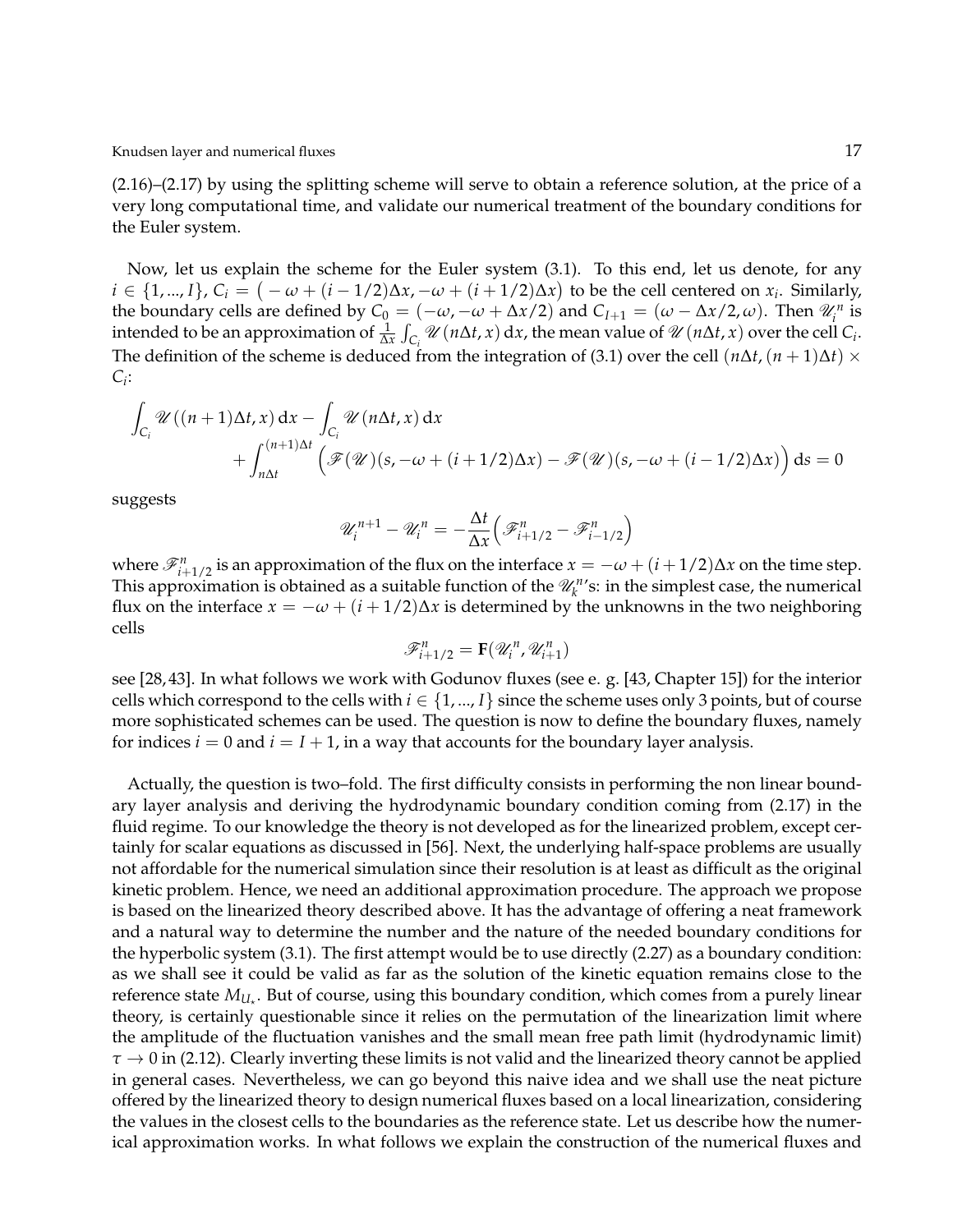details on the underlying formulae are given in the Appendix.

*Linearized equations.* Let us start by considering the linearized situation which assumes that the solution reads  $\mathcal{U} = \mathcal{U}_* + \mathcal{U}$ , where  $\mathcal{U}$  is a "small" perturbation of the constant state  $\mathcal{U}_*$ . Therefore (2.20) can be considered as an approximation of the non linear equations (3.1). In particular, the number of necessary boundary conditions is entirely determined by the reference state  $\mathcal{U}_\star$  and we shall distinguish the cases:

- $u_{\star}$  √  $3\theta_{\star}>0$ : the signature  $\sigma_{U_{\star}}$  is  $(3,0)$  and we do need 3 incoming data at  $x=-\omega$ , and all fields are outgoing at  $x = +\omega$ ,
- $u_{\star} > 0 > u_{\star}$  √  $\overline{3\theta_\star}$ : the signature  $\sigma_{U_\star}$  is  $(2,1)$  and we need to prescribe 2 incoming data at  $x = -\omega$ , only 1 at  $x = +\omega$ ,
- $\bullet$   $u_{\star}$  + √  $3\theta_\star > 0 > u_\star$ : the signature  $\sigma_{U_\star}$  is  $(1,2)$  and we need to prescribe 1 incoming data at  $x = -\omega$ , and 2 at  $x = +\omega$ ,
- $u_{\star} =$ √  $\overline{3\theta_\star}$ ,  $u_\star = 0$  and  $u_\star = -$ √ 3 $\theta_\star$  correspond to degenerate cases where there exists a field which is characteristic at the boundary; the signature  $\sigma_{U_\star}$  is (2,0), (1,1) or (0,2) respectively which means that 2 or 1 or 0 data are needed at  $x = -\omega$  (respectively 0, or 1 or 2 at  $x = +\omega$ ).

Let us focus on the non-degenerate cases. At the boundary, for the left–hand boundary the flux that we seek has the following expression

$$
\mathcal{F}_{\rm bd} = \int_{v>0} v \begin{pmatrix} 1 \\ v \\ |v|^2/2 \end{pmatrix} \Phi^{\rm data} dv + \int_{v<0} v \begin{pmatrix} 1 \\ v \\ |v|^2/2 \end{pmatrix} (1 + m_{\rm bd} + \gamma^{\rm out} G(0, v)) M_{U_{\star}} dv, \quad (3.2)
$$

with

$$
M_{U_{\star}}(v) = \frac{\rho_{\star}}{\sqrt{2\pi\theta_{\star}}} \exp\left(-\frac{(v-u_{\star})^2}{2\theta_{\star}}\right),
$$

the reference Maxwellian,

$$
m_{\text{bd}}(v) = \frac{\rho_{\text{bd}}}{\rho_{\star}} + u_{\text{bd}} \frac{v - u_{\star}}{\theta_{\star}} + \frac{\theta_{\text{bd}}}{2\theta_{\star}} \left( \frac{(v - u_{\star})^2}{\theta_{\star}} - 1 \right)
$$

an infinitesimal Maxwellian and *G* solution of the half-space problem (2.25) with incoming data  $Y^{\text{data}} = M_{U_{\star}}^{-1}(\Phi^{\text{data}} - M_{U_{\star}}(1 + m_{\text{bd}})).$  These quantities are well defined by Theorem 2.1, however their exact computation is out of reach. Therefore, we seek a suitable definition of the triple  $(\rho_{bd}, u_{bd}, \theta_{bd})$ , together with the outgoing distribution  $\gamma^{out}G(0, v)$ , for  $v < 0$ , intended to approximate the actual quantities.

Let us introduce a few notation, restricting our discussion to the boundary  $x = -\omega$  (the boundary  $x = +\omega$  is treated in a similar way, changing the sign of the velocity variable and adapting the definition of the outgoing/incoming characteristics). Let  $\bar{U} = (\bar{\rho}, \bar{u}, \bar{\theta})$  stand for the value of the hydrodynamic unknowns in the boundary cell (that is in  $C_0$  for the left–hand case where  $\bar{U} = U_0^n$ and in  $C_{I+1}$  for the right–hand case where  $\bar{U} = U_{I+1}^n$ ). We set

$$
U_{\text{fluc}} = \bar{U} - U_{\star} = (\rho_{\text{fluc}}, u_{\text{fluc}}, \theta_{\text{fluc}})
$$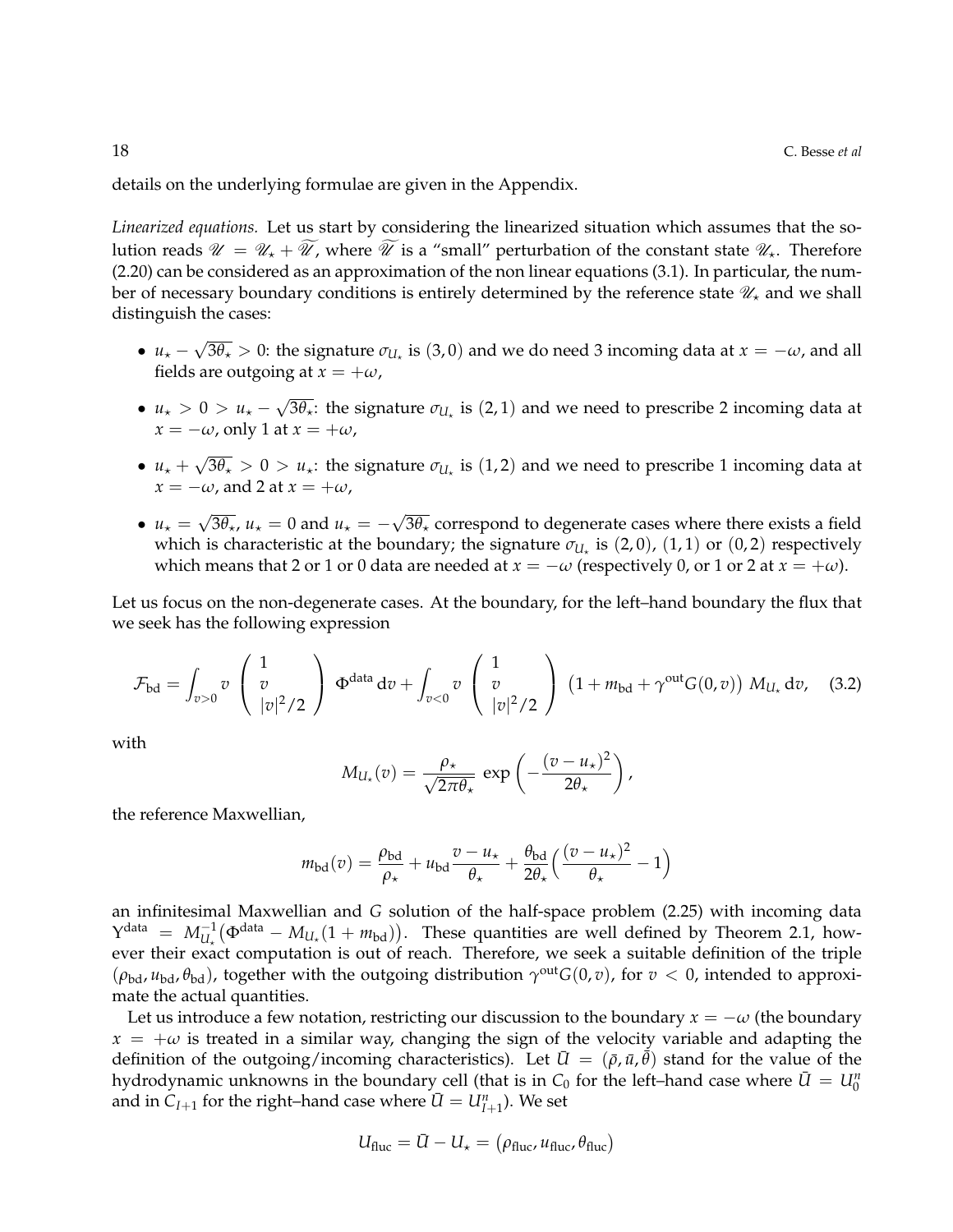to which we associate the infinitesimal Maxwellian

$$
m_{U_{\text{fluc}}}(v) = \frac{\rho_{\text{fluc}}}{\rho_{\star}} + u_{\text{fluc}} \frac{v - u_{\star}}{\theta_{\star}} + \frac{\theta_{\text{fluc}}}{2\theta_{\star}} \left(\frac{(v - u_{\star})^2}{\theta_{\star}} - 1\right).
$$

Remind that we can work with a suitable basis

$$
\chi_1(v) = \frac{1}{\sqrt{6}} \left( \sqrt{3} \frac{v - u_\star}{\sqrt{\theta_\star}} + \frac{|v - u_\star|^2}{\theta_\star} \right),
$$
  
\n
$$
\chi_0(v) = \frac{1}{\sqrt{6}} \left( \frac{|v - u_\star|^2}{\theta_\star} - 3 \right),
$$
  
\n
$$
\chi_2(v) = \frac{1}{\sqrt{6}} \left( \sqrt{3} \frac{v - u_\star}{\sqrt{\theta_\star}} - \frac{|v - u_\star|^2}{\theta_\star} \right),
$$
\n(3.3)

of  $\text{Ker}(L_{M_{U_{\star}}})$ , which is orthogonal for the quadratic form

$$
\mathbf{Q}:f\mapsto \int_{\mathbb{R}}v|f|^2M_{U_{\star}}\,\mathrm{d}v,
$$

and we split this subspace according to the signature of the quadratic form **Q**: it defines the subspaces  $Λ<sup>±</sup> (Λ<sup>0</sup> being reduced to {0} in the non-degenerate cases). Now, to define  $m_{bd}$ , we proceed as follows.$ 

• Firstly, we associate to  $m_{U_{\text{fluc}}}$  its projection on  $\Lambda^-$ :

$$
m_{-}(v) = \sum_{k \in I^{-}} \alpha_{k} \chi_{k}, \qquad \alpha_{k} = \frac{\int_{\mathbb{R}} v \, m_{U_{\text{fluc}}} \chi_{k} \, M_{U_{\star}} \, \mathrm{d}v}{\int_{\mathbb{R}} v \, |\chi_{k}|^{2} \, M_{U_{\star}} \, \mathrm{d}v}.
$$

• Secondly, we define  $m_+$  as to be an infinitesimal Maxwellian with fluxes imposed by the halfspace problem (2.25)-(2.26), with  $Y^{\text{data}} = Y^{\text{data},L} - m_$ , where we remind that the boundary data is given by  $\Psi^{\text{data},L} = \Phi^{\text{data},L}/M_{U_{\star}} - 1$ . Of course, the resolution of the half-space problem is usually not affordable and we shall use an approximation device. Integrating the half space problem (2.25) over the velocity variable, we obtain

$$
\frac{\mathrm{d}}{\mathrm{d}z} \int_{\mathbb{R}} v \begin{pmatrix} 1 \\ v \\ |v|^2 \end{pmatrix} G(z,v) M_{U_\star}(v) dv = 0.
$$
 (3.4)

By using the incoming boundary condition and (2.26) it follows that

$$
\int_{\mathbb{R}} v \begin{pmatrix} 1 \\ v \\ |v|^2 \end{pmatrix} G(0, v) M_{U_{\star}} dv = \int_{\mathbb{R}} v \begin{pmatrix} 1 \\ v \\ |v|^2 \end{pmatrix} G(\infty, v) M_{U_{\star}} dv = 0
$$
  
= 
$$
\int_{v>0} v \begin{pmatrix} 1 \\ v \\ |v|^2 \end{pmatrix} Y^{\text{data}}(v) M_{U_{\star}} dv + \int_{v<0} v \begin{pmatrix} 1 \\ v \\ |v|^2 \end{pmatrix} \gamma^{\text{out}} G(0, v) M_{U_{\star}} dv.
$$

Then, we make an approximation which has been already proposed by Maxwell [45]. It is related to the Marshak approximation [44] introduced in radiative transfer and it is precisely discussed for gas dynamics in [2], see also [30, 33]. We suppose that the outgoing distribution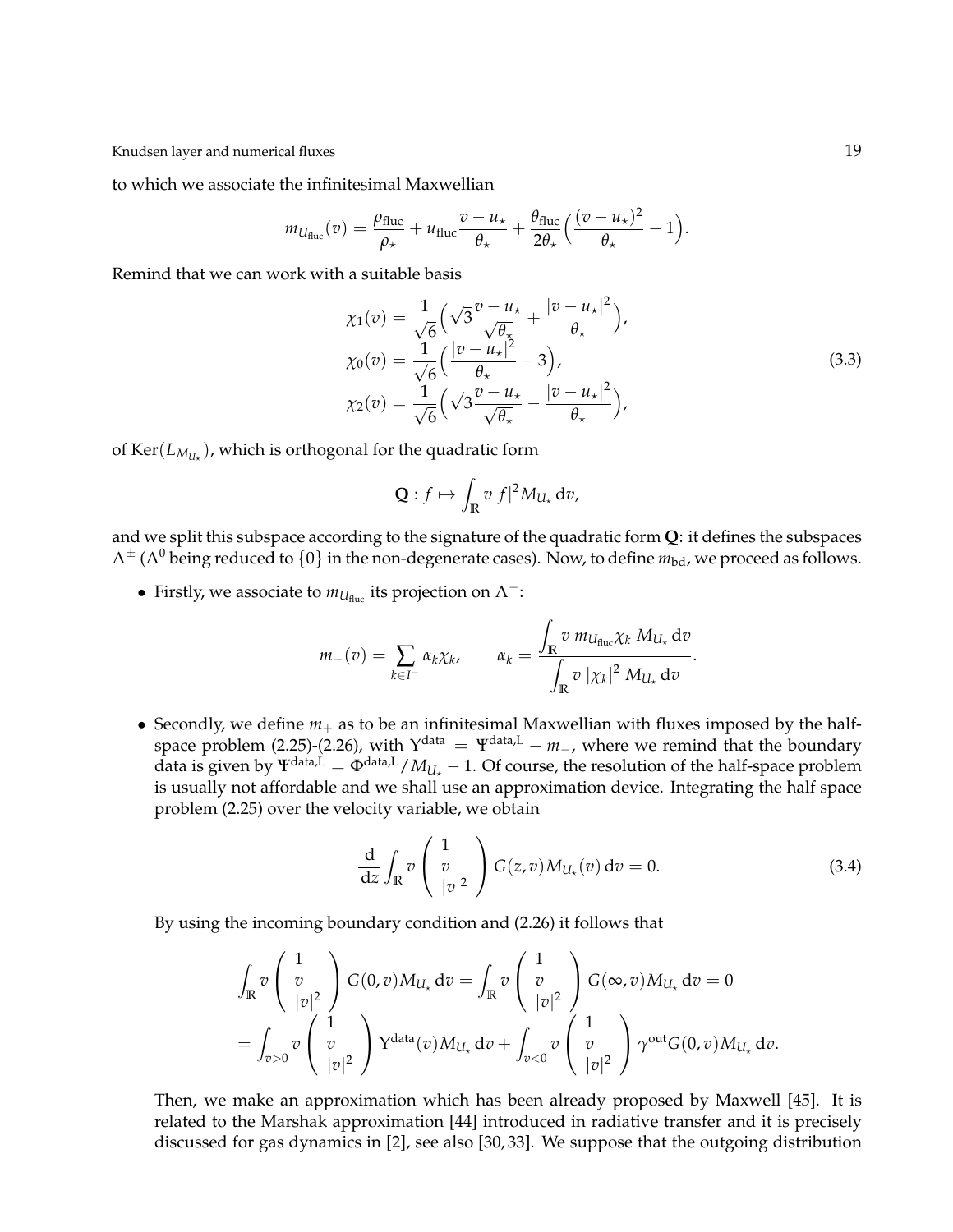coincides with the distribution at infinity:  $\gamma^{\text{out}}G(0, v) = G(\infty, v)$ , which, coming back to (2.26), leads to  $\gamma^{out}G(0,v) = 0$ . Hence we determine the coefficients of  $m_+$  in the basis  $\{\chi_k, k \in I^+\}$ by equating the incoming fluxes

$$
\int_{v>0} v\begin{pmatrix}1\\v\\|v|^2\end{pmatrix} (\Psi^{\text{data}}-m_{-})(v)M_{U_{\star}}dv-\int_{v>0} v\begin{pmatrix}1\\v\\|v|^2\end{pmatrix}m_{+}(v)M_{U_{\star}}dv=0.
$$

Except in the case  $#I^+ = dim(\Lambda^+) = 3$  this system is overdetermined. Therefore instead we solve the optimization problem

$$
m_{+} = \sum_{k \in I^{+}} \inf_{\alpha_{k} \chi_{k} \in \Lambda^{+}} \left| \int_{v>0} v \begin{pmatrix} 1 \\ v \\ |v|^{2} \end{pmatrix} (\Psi^{\text{data}} - m_{-})(v) M_{U_{\star}} dv - \int_{v>0} v \begin{pmatrix} 1 \\ v \\ |v|^{2} \end{pmatrix} m_{+}(v) M_{U_{\star}} dv \right|^{2}.
$$
\n(3.5)

It can be recast in matrix formulation

$$
\min_{B^+\alpha=0}|A\alpha-b^{\text{data}}|^2,
$$

where the coefficients of the  $3 \times 3$  matrix *A* only depend on the reference state  $U_{\star}$  and the coefficients of  $b^{data}$  ∈  $\mathbb{R}^3$  depend on  $U_{\star}$ ,  $\Psi^{data}$  and  $m_$ , while  $B^+$ , having  $n_+ \in \{0, ..., 3\}$  raws and 3 columns, is associated to the constraint  $m^+ \in \Lambda^+$  and only depends on  $U_*$  (see formulae in the Appendix). The solution is obtained by solving the linear system

$$
\begin{pmatrix} A^T A & B^{+T} \\ B^{+} & 0 \end{pmatrix} \begin{pmatrix} \alpha \\ \lambda \end{pmatrix} = \begin{pmatrix} A^T b^{data} \\ 0 \end{pmatrix}
$$
 (3.6)

with  $\lambda \in \mathbb{R}^{I^+}$  the Lagrange multiplier associated to the constraint  $\alpha \in \text{Ker}(B^+)$ .

• Eventually, we define the needed Maxwellian by

$$
m_{\rm bd}=m_++m_-.
$$

Clearly if the signature of **Q** is (3, 0) (resp. (0, 3)), then  $m_$  = 0 since  $I^-$  = ∅ (resp.  $m_$  =  $m_{U_{\text{fluc}}}$  since  $I^+ = \emptyset$ ).

Having disposed of this construction of  $m_{bd}$  and using the Maxwell approximation, we go back to (3.2) and we are led to the following definition of the (left–)boundary flux to be used in the numerical scheme:

$$
\mathcal{F}_{\rm bd} = \int_{v>0} v \begin{pmatrix} 1 \\ v \\ |v|^2/2 \end{pmatrix} \Phi^{\rm data} dv + \int_{v<0} v \begin{pmatrix} 1 \\ v \\ |v|^2/2 \end{pmatrix} (1+m_-+m_+) M_{U_{\star}} dv.
$$

In this formula, *m*− is determined by the "outgoing" part of the hydrodynamic flow, while the coefficients of  $m_+$  are determined by the resolution of a certain linear system.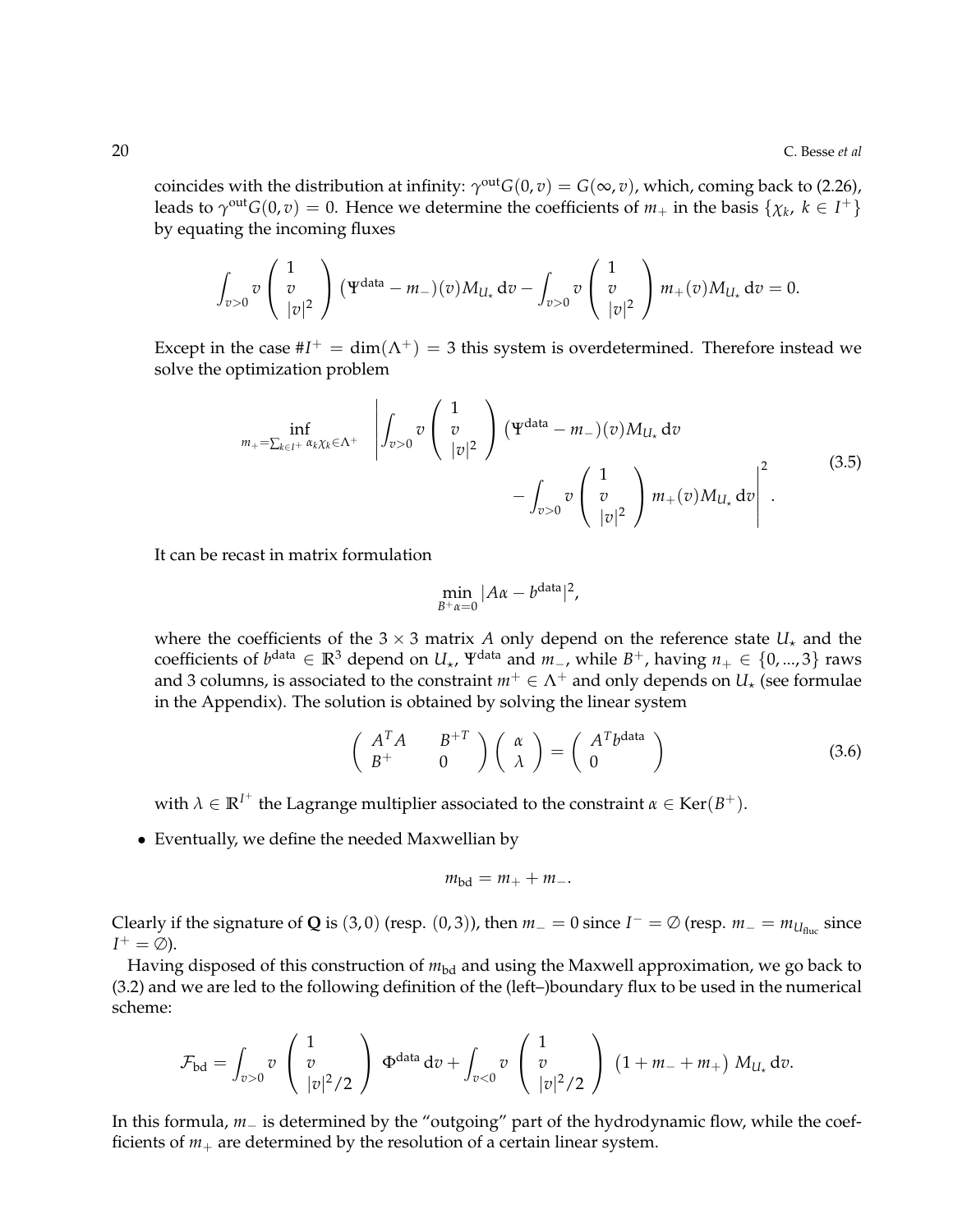Knudsen layer and numerical fluxes 21 and 21 and 22 and 22 and 22 and 22 and 22 and 22 and 22 and 22 and 22 and 22 and 22 and 22 and 22 and 22 and 22 and 22 and 22 and 22 and 22 and 22 and 22 and 22 and 22 and 22 and 22 an

**Remark 3.1.** *Instead of solving the minimization problem, another possibility is simply to pick as many relations as needed among the three fluxes identities. This is the definition proposed in [2, 33].*

This linearized approach produces satisfying results, but its applicability remains very limited. Indeed, starting from a given state, due to the incoming boundary condition, the solution of the BGK equation might be conducted far away from the reference state. In particular it might happen that, next to the boundary, the flow changes type, with modification of the number of incoming/outgoing characteristics. The fully linearized approach, that will be referred to as the global linearization, is not able to capture such phenomena and therefore produces wrong results as time becomes large (see Figures 1 and 2).

*Local linearization.* Nevertheless, we can adapt the ideas by reasoning locally. Knowing the numerical approximation  $U^\ell\,=\, (\rho^\ell, u^\ell, \theta^\ell)$  for  $\ell\,\in\,\{0,...,n\},$  the first step consists in defining a convenient reference state. Let  $0 \le \nu < 1$ . We find an approximation of  $\frac{2}{\Delta x} \int_{C_0} U((n+\nu)\Delta t, y) dy$  by linear interpolation and we set  $U_{\star} = U^{n} + \nu(U^{n} - U^{n-1})$ . (In practice, we work with  $\nu = 1/2$ .) Then we consider the unknown in the boundary cell as a perturbation of the reference state: we write  $U_0^n = U_* + U_{\text{fluc}}$ . Now, we construct the boundary fluxes by repeating the strategy detailed above. The noticeable point is that now all the coefficients of  $A$ ,  $b$ <sup>data</sup>,  $B$ <sup>+</sup> arising from (3.5) need to be updated at each time step. It thus requires the evaluation of several integrals, which has a non negligible computational cost (but of course, it still remains far less costly than the computation of the kinetic equation!). By the way, we notice that the evaluation of these integrals should be performed with enough accuracy, a basic requirement being to preserve the constant solutions when the initial data and boundary condition coincide with the reference state  $F^{\text{Init}} = \Psi^{\text{data}} = M_{\star}$  (the simulations presented here are obtained using the fourth order Simpson rule). Figures 1 compare the results of a kinetic simulation to the simulation of the hydrodynamic system with both the linearized and the localized approaches.

In the simulation  $(\rho^{\text{Init}}, u^{\text{Init}}, \theta^{\text{Init}}) = (\rho_\star, u_\star, \theta_\star) = (1, 0.1, 1)$  such that  $\sigma_{U_\star}$  is (2,1). At the boundary we choose  $\Phi^{\text{data}} = 0$  and  $t = 0.1$  as final time. As for section 4, we take  $\Delta x_{\text{hydro}} = \Delta x_{\text{kin}} = 1/1500$ and ∆*t* is determined by the CFL condition. Moreover the computation of the integrals respect to *v* are performed with regularly spaced nodes on the domain  $[-16, 16]$ . Finally we work with  $\tau = 10^{-3}$ .

It shows that the localized approach noticeably improves the hydrodynamic approximation. Figure 2 gives the evolution in time of the eigenvalues for the same test case of figure 1. Clearly at the beginning we have as signature  $\sigma_{U_{\star}} = (2, 1)$  and after a short time, this signature becomes (0,3) for the right boundary and (3,0) for the left one. This explain why the local linearization is better: the globally linearized scheme works well for short times but it is not able to adapt to the change of type (sub/supersonic) induced by the boundary conditions.

**Remark 3.2.** *It might be tempting to use as a reference state the value U<sup>n</sup>* 1 *in the first internal cell. Then, the fluctuation would be*  $U_1^n-U_0^n$ *, which resembles*  $\Delta x\partial_xU$ *; when discontinuities are produced this quantity becomes large and thus it is not a good candidate for being seen as a fluctuation. This strategy indeed leads to unstabilities.*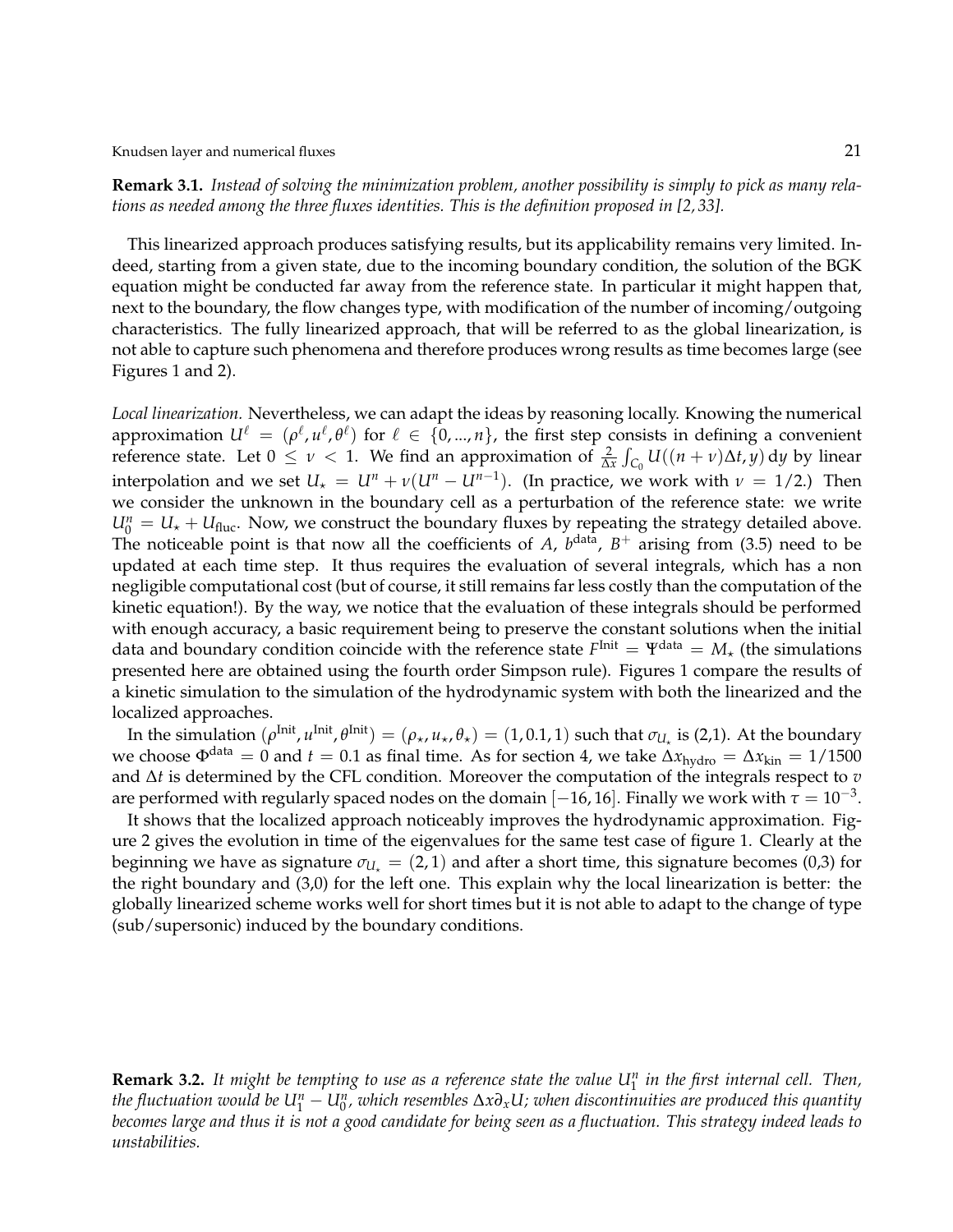

Figure 1: Local linearization vs. global linearization in the case  $(\rho_\star, u_\star, \theta_\star) = (1, 0.1, 1)$ ,  $\Phi^{\text{data}} = 0$  in (2.6), final time  $t = 0.1$ . Dashed line: kinetic simulation, solid line: hydrodynamic simulation.



Figure 2: Evolution of the eigenvalues on right and left boundaries for the simulation of figure. 1

*The degenerate case*  $u<sub>\star</sub> = 0$ . Let us explain how the previous machinery is modified in the specific degenerate case  $u_* = 0$  which yields  $\sigma_{U_*} = (1, 1)$ . The starting point consists in remarking that  $v\chi_0(v)=\frac{1}{\sqrt{2}}$  $\frac{1}{6}v\left(\frac{|v|^2}{\theta_\star}\right)$  $\frac{\partial |P|}{\partial x} - 3$ ) is orthogonal to Ker $(L_{U_{\star}})$  since

$$
\int_{\mathbb{R}} \left( \begin{array}{c} 1 \\ v \\ |v|^2 \end{array} \right) v \left( \frac{|v|^2}{\theta_\star} - 3 \right) M_{(\rho_\star, 0, \theta_\star)} dv = 0.
$$

Therefore, since  $\left(\text{Ker}(L_{U_\star})\right)^\perp = \text{Ran}(L_{U_\star})$ , we can (uniquely) define the auxiliary function  $\lambda$  verify-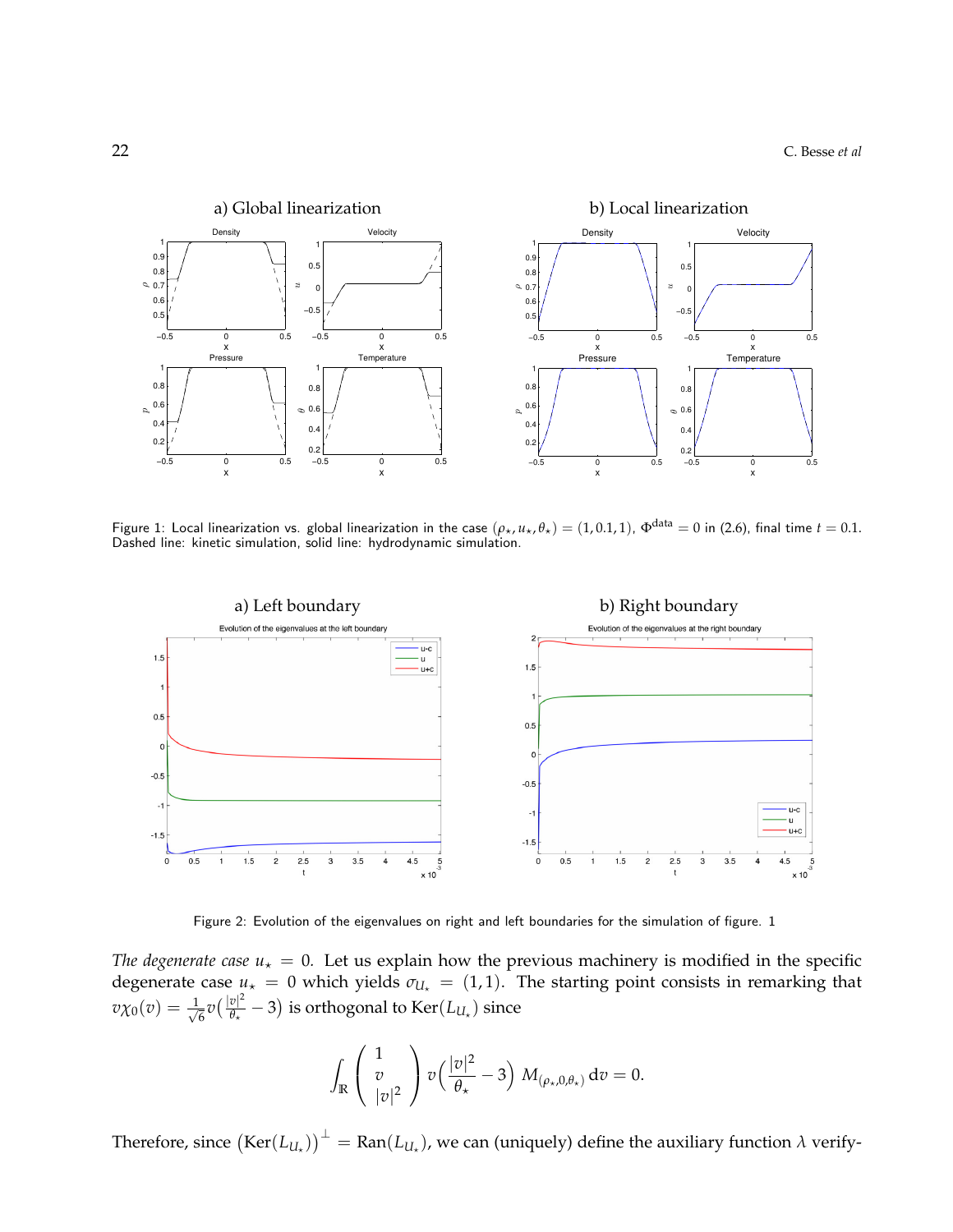ing

$$
L_{U_{\star}}\lambda = v\chi_0, \text{ with } \int_{\mathbb{R}} \left( \begin{array}{c} 1 \\ v \\ |v|^2 \end{array} \right) \lambda \ M_{(\rho_{\star},0,\theta_{\star})} dv = 0.
$$

For the BGK operator, we simply have

$$
\lambda(v) = -\frac{1}{\sqrt{6}}v\left(\frac{|v|^2}{\theta_\star} - 3\right) = -v\chi_0(v).
$$

Then, we observe that the solution of the half-space problem satisfies

$$
\frac{\mathrm{d}}{\mathrm{d}z} \int_{\mathbb{R}} v \lambda(v) G(z,v) M_{(\rho_\star,0,\theta_\star)}(v) dv = \frac{1}{\sqrt{6}} \int_{\mathbb{R}} v \left( \frac{|v|^2}{\theta_\star} - 3 \right) G(z,v) M_{(\rho_\star,0,\theta_\star)}(v) dv = K_0
$$

which does not depend on *z* since we bear in mind that (3.4) holds. Hence, if *G* is a bounded solution of the half-space problem, it imposes an additional conservation law:  $K_0 = 0$  that is

$$
\int_{\mathbb{R}} v\left(\frac{|v|^2}{\theta_\star} - 3\right) G(z, v) M_{(\rho_\star, 0, \theta_\star)}(v) dv = 0,
$$
\n(3.7)

and

$$
\int_{\mathbb{R}} v \lambda(v) G(z, v) M_{(\rho_{\star}, 0, \theta_{\star})}(v) dv = K \quad \text{(constant independent on } z).
$$

But we do not have any knowledge of the value of the constant *K*; this is the reason why we use a two steps method: the first step provides an evaluation of *K*, which in turn can be used to define the asymptotic state. Having defined  $m_-\$  as before, we construct  $m_+ = \sum_{k \in I^0 \cup I^+} \alpha_k \chi_k$  by taking into account this information. We follow the method presented in [30, 33]: it relies on a simple iteration argument, but it can be interpreted as the result of a variational problem. It is convenient to set  $\tilde{G}(z, v) = G(z, v) + m_+$  which thus verifies the half space problem

$$
\begin{cases}\n v\partial_z \tilde{G} = L_{U_\star} \tilde{G}, \\
 \gamma^{\text{inc}} \tilde{G}(0, v) = \Psi^{\text{data}, L}(v) - m_-(v) \quad \text{for } v > 0,\n\end{cases}
$$

and, as detailed in Theorem 2.1,  $m_+ \in \Lambda^+ \oplus \Lambda^0$  is the equilibrium state at infinity

$$
\lim_{z \to \infty} \tilde{G}(z, v) = m_+(v) = \alpha_0 \chi_0(v) + \alpha_1 \chi_1(v)
$$

that we seek.

The first step consists in using the Maxwell approximation to find a preliminary guess for *m*+. We have

$$
\int_{\mathbb{R}} v \begin{pmatrix} 1 \\ v \\ |v|^2 \end{pmatrix} \tilde{G}(z,v) M_{(\rho_\star,0,\theta_\star)}(v) dv = \int_{\mathbb{R}} v \begin{pmatrix} 1 \\ v \\ |v|^2 \end{pmatrix} m_+(v) M_{(\rho_\star,0,\theta_\star)}(v) dv.
$$

We assume that the outgoing trace coincides with the distribution at infinity. The obtained system is overdetermined since it contains 3 equations while we search for the two components of  $m_+$  in the basis ( $\chi_0$ , $\chi_1$ ). Hence, we pick two relations among the system and we define  $\tilde{m}_+ = \tilde{\alpha}_0 \chi_0(v) +$  $\tilde{\alpha}_1 \chi_1(v)$  as to be the solution of

$$
\int_{v>0} v\left(\begin{array}{c}1\\|v|^2\end{array}\right) \left(\Psi^{\text{data},L}-m_-\right) M_{(\rho_\star,0,\theta_\star)}(v) \, \mathrm{d}v = \int_{v>0} v\left(\begin{array}{c}1\\|v|^2\end{array}\right) \tilde{m}_+ M_{(\rho_\star,0,\theta_\star)}(v) \, \mathrm{d}v.
$$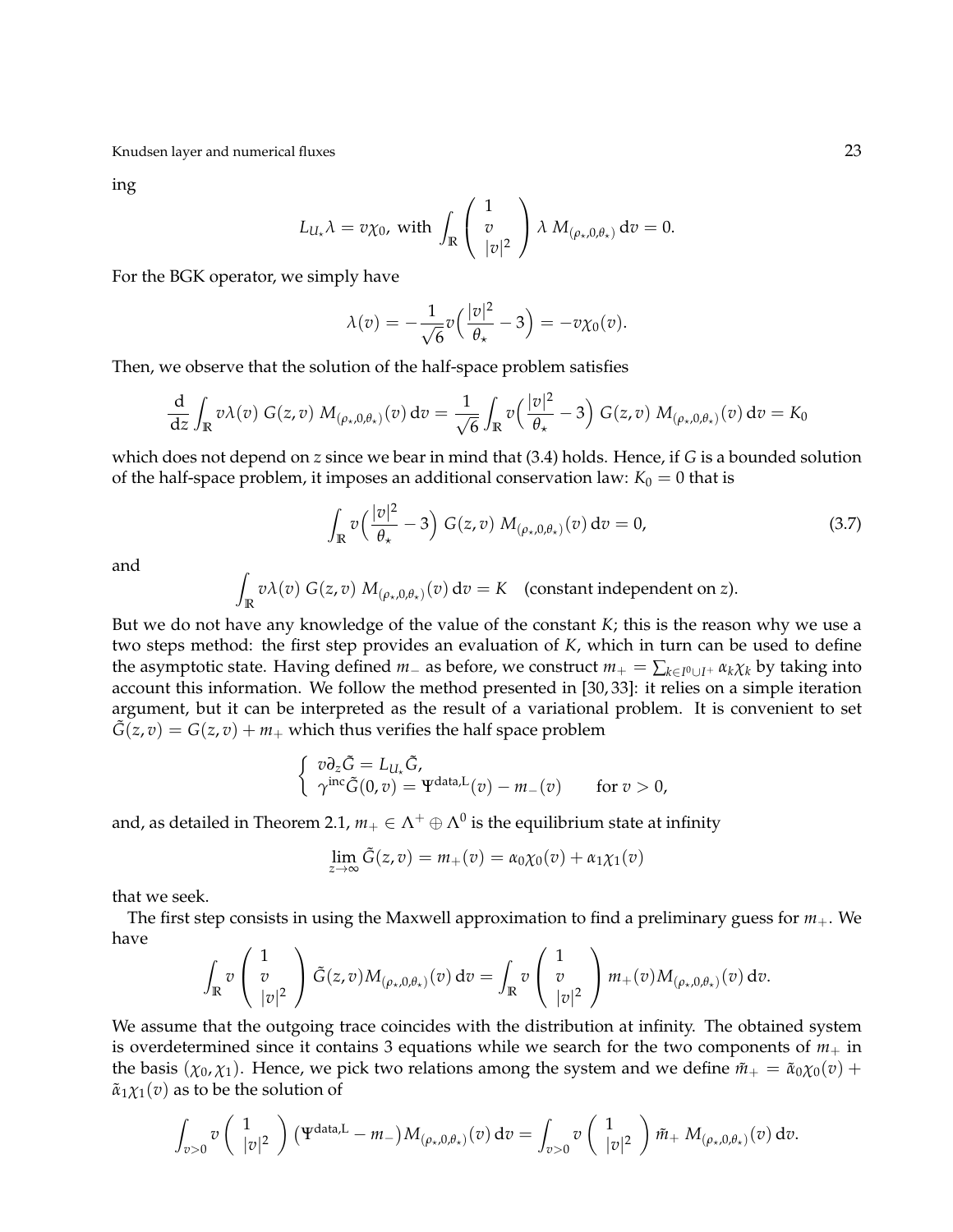Note that it is useless to use (3.7) as a constraint for defining  $m_+$  since (3.7) is satisfied by any infinitesimal Maxwellian (see below). For the second step, we use  $\tilde{m}_+$  as the outgoing distribution to evaluate the two following conserved quantities

$$
\int_{v>0} v\left(\begin{array}{c} \lambda(v) \\ v \end{array}\right) (\Psi^{\text{data},L} - m_-) M_{(\rho_\star,0,\theta_\star)}(v) \, dv + \int_{v<0} v\left(\begin{array}{c} \lambda(v) \\ v \end{array}\right) \tilde{m}_+ M_{(\rho_\star,0,\theta_\star)}(v) \, dv = \left(\begin{array}{c} \tilde{K} \\ \tilde{K}' \end{array}\right).
$$

Having these quantities at hand, we define  $m_+(v) = \alpha_0 \chi_0(v) + \alpha_1 \chi_1(v)$  as the solution of

$$
\int_{\mathbb{R}} v\left(\begin{array}{c} \lambda(v) \\ v \end{array}\right) m_+(v) M_{(\rho_\star,0,\theta_\star)}(v) dv = \left(\begin{array}{c} \tilde{K} \\ \tilde{K}' \end{array}\right).
$$

As a matter of fact, we remark that this construction is consistent with (3.7). Indeed, on the one hand, the asymptotic state  $m_+$  fulfills the constraint

$$
\int_{\mathbb{R}} \frac{v}{\sqrt{6}} \left( \frac{|v|^2}{\theta_\star} - 3 \right) m_+ M_{(\rho_\star,0,\theta_\star)}(v) dv = \int_{\mathbb{R}} v \chi_0 (\alpha_0 \chi_0 + \alpha_1 \chi_1) M_{(\rho_\star,0,\theta_\star)}(v) dv
$$
  
=  $\alpha_0 \int_{\mathbb{R}} v |\chi_0|^2 M_{(\rho_\star,0,\theta_\star)}(v) dv + \alpha_1 \int_{\mathbb{R}} v \chi_0 \chi_1 M_{(\rho_\star,0,\theta_\star)}(v) dv = 0$ 

by definition of  $\chi_0$  and  $\chi_1$ . On the other hand at the boundary we have

$$
\int_{v>0} \frac{v}{\sqrt{6}} \left(\frac{|v|^2}{\theta_\star} - 3\right) \left(\Psi^{\text{data},L} - m_-\right) M_{(\rho_\star,0,\theta_\star)}(v) \, dv + \int_{v<0} \frac{v}{\sqrt{6}} \left(\frac{|v|^2}{\theta_\star} - 3\right) \tilde{m}_+ M_{(\rho_\star,0,\theta_\star)}(v) \, dv
$$
\n
$$
= \int_{v>0} \frac{v}{\sqrt{6}} \left(\frac{|v|^2}{\theta_\star} - 3\right) \left(\Psi^{\text{data},L} - m_-\right) M_{(\rho_\star,0,\theta_\star)}(v) \, dv - \int_{\mathbb{R}} \frac{v}{\sqrt{6}} \left(\frac{|v|^2}{\theta_\star} - 3\right) \tilde{m}_+ M_{(\rho_\star,0,\theta_\star)}(v) \, dv = 0
$$

by using the definition of  $\tilde{m}_{+}$ .

Here we have detailed the computations for the left hand boundary  $x = -\omega$ . The right hand boundary  $x = +\omega$  is of course treated analogously, except that integration over  $v \in (0, +\infty)$  (resp. *v* ∈ (−∞, 0)) is replaced by integration over *v* ∈ (−∞, 0) (resp. *v* ∈ (0, +∞)).

**Remark 3.3.** *The treatment of the boundary condition differs from those presented by S. Dellacherie [22, 23]. There, the idea can be summarized as follows:*

• *Firstly we define hydrodynamic quantities* (*ρ*gh, *u*gh, *θ*gh) *in a ghost cell by solving*

$$
\int_{v>0} v\left(\begin{array}{c}1\\v\\|v|^2\end{array}\right) M_{(\rho_{gh},u_{gh},\theta_{gh})} dv = \int_{v>0} v\left(\begin{array}{c}1\\v\\|v|^2\end{array}\right) \Phi^{\text{data},L} dv.
$$

*Namely, we consider the Maxwellian having the same outgoing fluxes as the data. A first attempt would be to use these values as Dirichlet conditions, but a better approach is proposed.*

• *Secondly, the flux at the interface between the ghost cell and the computational domain is determined by using a kinetic scheme, as introduced in [49, 50], see also [12]: we set*

$$
\mathcal{F}_{\text{bd}}^n = \int_{v>0} v \left( \frac{1}{|v|^2/2} \right) M_{(\rho_{\text{gh}}, u_{\text{gh}}, \theta_{\text{gh}})} \, \mathrm{d}v + \int_{v<0} v \left( \frac{1}{|v|^2/2} \right) M_{(\rho_0^n, u_0^n, \theta_0^n)} \, \mathrm{d}v.
$$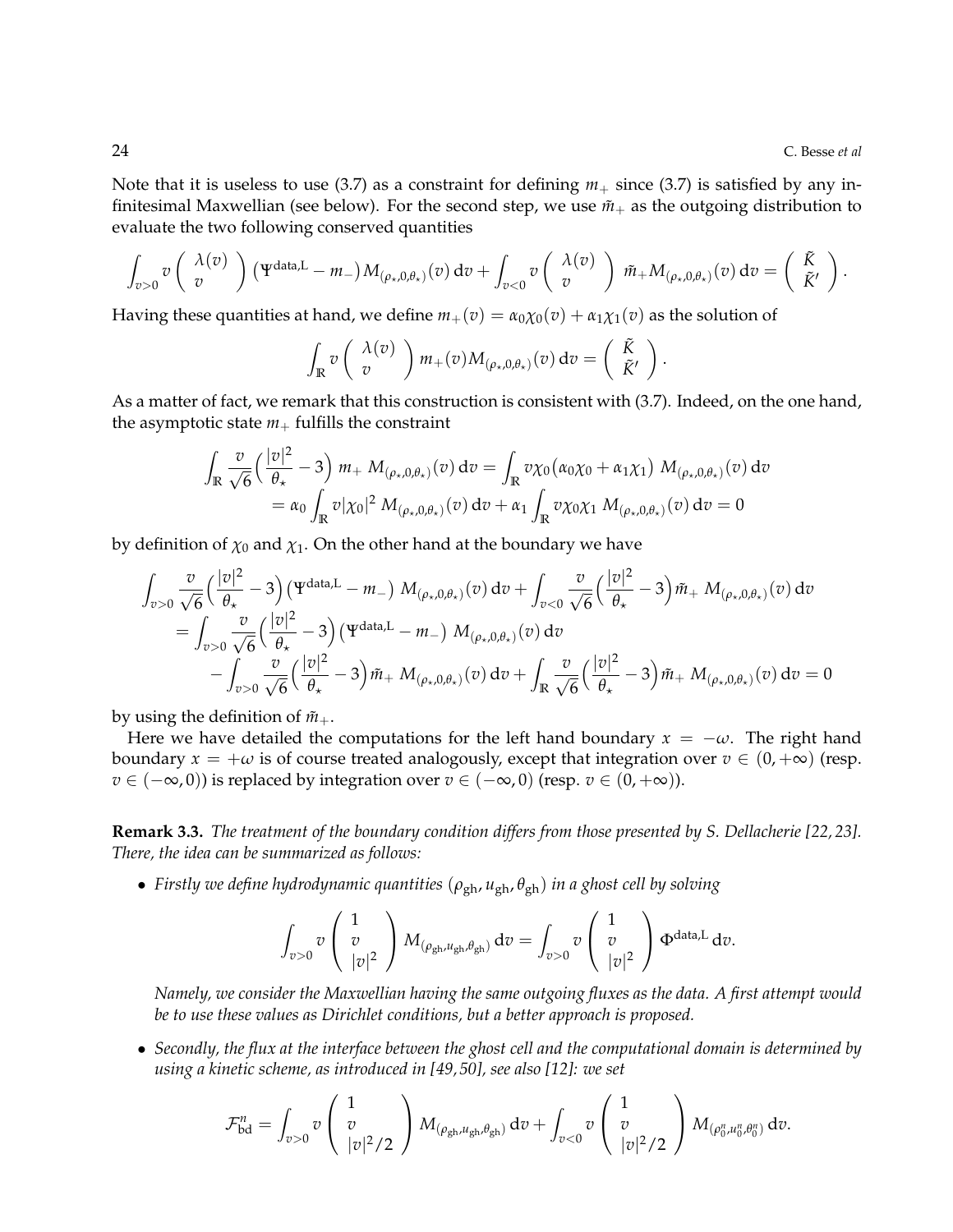*Consequently, owing to the specific definition of the numerical fluxes, we do not have to solve the nonlinear system in step 1, we simply use the relation*

$$
\mathcal{F}_{\text{bd}}^n = \int_{v>0} v \left( \frac{1}{|v|^2/2} \right) \Phi^{\text{data},L} dv + \int_{v<0} v \left( \frac{1}{|v|^2/2} \right) M_{(\rho_0^n, u_0^n, \theta_0^n)} dv.
$$

*This definition is very natural in the framework adopted in [22] where the resolution of the Euler system is precisely based on the use of a kinetic scheme. The definition of the numerical fluxes can be interpreted as a relevant version of the Enquist–Osher scheme [25] and [50, Chap. 6 & 8]. As crude as it might appear this definition of boundary fluxes is quite performing. We will go back in a future work to further comparison in the context of fluid/kinetic interfaces.*

**Remark 3.4.** *The discussion of Knudsen layers and their numerical treatment is strongly related to the question of finding relevant matching condition between the kinetic equation and the hydrodynamic system in a domain decomposition approach. This issue is discussed in details, with various numerical approaches, in [2, 12, 22, 23, 30–33, 41]. The mathematical analysis of such matching condition is highly delicate, and we refer to the breakthrough of A. Vasseur concerning nonlinear scalar conservation laws [56]. We shall go back to this problem elsewhere and we will also consider the effect of a coupling with an electric potential [19]. We also point out that our approach can be improved by using a more involved approximation of the half-space problem, while here the computations are simply based on the Maxwell approximation: the iterative procedure described in [33] looks quite appealing for this purpose. This refinement will be explored elsewhere.*

*Reflection boundary conditions.* It is relevant to consider generalized boundary conditions where the incoming distribution of particles depends on the outgoing distribution: such boundary condition is intended to describe the complex interaction between the impinging particles and the boundary. The simplest case corresponds to the specular reflection law

$$
\gamma^{\text{inc}} F(t, x = -\omega, v) = \alpha \gamma^{\text{out}} F(t, x = -\omega, -v) \quad \text{for } v > 0,
$$

where  $0 \le \alpha \le 1$ , but it is certainly too crude to model realistic boundary phenomena. More generally, the boundary condition is defined through a non–local relation

$$
\gamma^{\text{inc}} F(t, -\omega, v) = \alpha \int_{v' < 0} k(v, v') \, \gamma^{\text{out}} F(t, -\omega, v') \, |v'| \, \mathrm{d}v' = \mathcal{R} \big( \gamma^{\text{out}} F(t, -\omega, \cdot) \big) (v) \qquad \text{for } v > 0
$$

where all the physics is embodied in the kernel *k* and the coefficient  $0 \le \alpha \le 1$ . We refer for the derivation of boundary kernels and comments to [14, 15, 21, 36, 37, 42]. It is natural to require:

Non-negativity: 
$$
k(v, v') \ge 0
$$
,  
\nMass conservation:  $\int_{v>0} k(v, v') v dv = 1$ ,  
\nReciprocity principle: There exists a Maxwellian  $M_w$  verifying  
\n $M_w(v) = \int_{v' < 0} k(v, v') M_w(v') |v'| dv'$ .

The specular law corresponds to the case where *k* is the Dirac mass  $\delta(v' = -v)$ . A more relevant example of such a boundary condition is the Maxwell law where

$$
k(v, v') = \frac{M_{\rm w}(v)}{Z_{\rm w}}, \qquad M_{\rm w}(v) = \frac{\rho_{\rm w}}{\sqrt{2\pi\theta_{\rm w}}} e^{-|v|^2/(2\theta_{\rm w})}, \qquad Z_{\rm w} = \int_{v>0} v \, M_{\rm w}(v) \, dv.
$$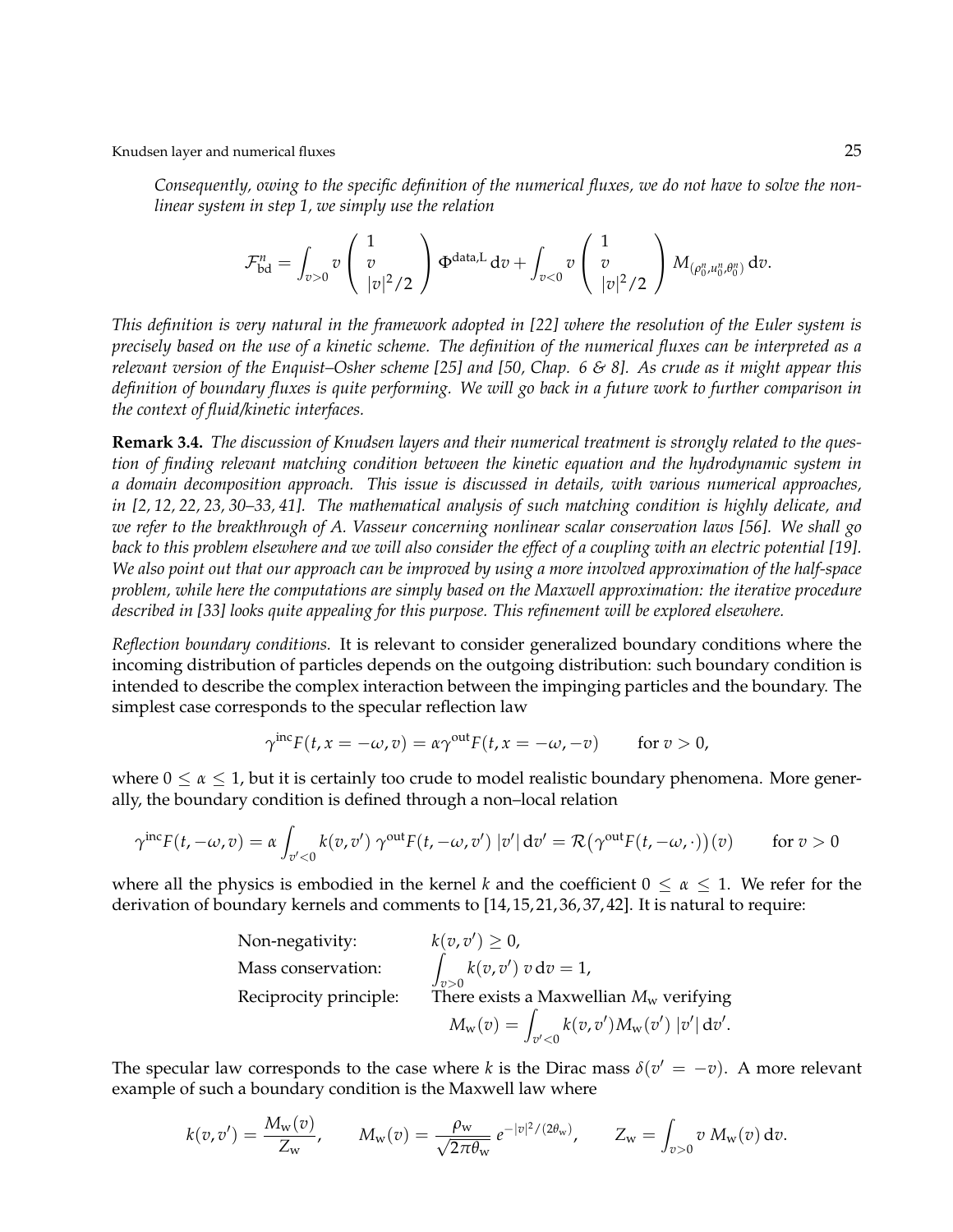In other words, the particles are reflected according to the Maxwellian distribution  $M_w(v)$ , proportionally to the outgoing mass flux:

$$
\gamma^{\text{inc}}F(t, -\omega, v) = \alpha \frac{M_{\text{w}}(v)}{Z_{\text{w}}} \int_{v' < 0} \gamma^{\text{out}} F(t, -\omega, v') \left| v' \right| dv' \quad \text{for } v > 0. \tag{3.8}
$$

Remark that such a boundary condition can be derived from the simple specular reflection law through an homogenization analysis [4]. The parameter  $\alpha$  is the so-called accomodation coefficient and it defines the fraction of reflected particles. Indeed, we have

$$
\int_{\mathbb{R}} vF(t, -\omega, v) dv = \int_{0}^{\infty} v\gamma^{\text{inc}} F(t, -\omega, v) dv + \int_{-\infty}^{0} v\gamma^{\text{out}} F(t, -\omega, v) dv
$$
  
=  $(1 - \alpha) \int_{-\infty}^{0} v\gamma^{\text{out}} F(t, -\omega, v) dv \leq 0.$ 

In particular, when  $\alpha = 1$  the mass flux vanishes.

The method described above can be adapted to treat these boundary conditions. Again, we restrict our purpose to the boundary  $x = -\omega$ . We obtain the following boundary condition for the half-space problem

$$
M_{U_{\star}} \gamma^{\text{inc}} G(0, v) = \mathcal{R}(M_{U_{\star}}(1 + m)) - M_{U_{\star}}(1 + m) + \mathcal{R}(M_{U_{\star}} \gamma^{\text{out}} G(0, v)) \text{ for } v > 0,
$$
\n(3.9)

where we use the shorthand notation  $\mathcal{R}: L^1(v < 0, |v| \, \mathrm{d} v) \to L^1(v > 0, |v| \, \mathrm{d} v)$  to denote the reflection operator, which in the simulation corresponds either to the diffuse Maxwell law or to the specular law. We detail in the Appendix the precise form of the linear systems to be solved for defining the boundary flux in this case. Note however that the specular reflection law (partial or total) is excluded from the boundary layer analysis in [20], while the diffuse condition can be considered (see Section 2 and Theorem 2.1.1 in [20]).

In the specific case of a totally reflexive boundary condition,  $\alpha = 1$  in (3.8), it is worth pointing out that the mass flux vanishes. Indeed, by combining (2.26) and (3.4) we observe that

$$
\int_{\mathbb{R}} v \ G(0,v) M_{U_{\star}}(v) \ dv = 0.
$$

Therefore, integrating (3.9) yields

$$
\int_{v>0} v \Big( \mathcal{R} \big( M_{U_{\star}}(1+m) \big) - M_{U_{\star}}(1+m) \Big) dv = 0
$$
  
= 
$$
\int_{v<0} |v| M_{U_{\star}}(1+m)(v) dv - \int_{v>0} v M_{U_{\star}}(1+m)(v) dv.
$$

We remind that *m* splits as *m*<sup>−</sup> + *m*<sup>+</sup> and we arrive at the constraint

$$
\int_{\mathbb{R}} v m_{+} M_{U_{\star}} \, \mathrm{d}v = - \int_{\mathbb{R}} v (1 + m_{-}) M_{U_{\star}} \, \mathrm{d}v
$$

to be satisfied by the asymptotic state  $m_+$ . It simply means that the numerical mass flux is set to 0 and this is exactly what our definition does.

**Remark 3.5.** *For the specular reflection and*  $\alpha = 1$ , *both the mass and energy fluxes vanish; in this very specific case the boundary condition for the hydrodynamic system are simply the wall condition that corresponds to use a ghost cell and to reverse the velocity in the ghost cell while keeping the same density and temperature.*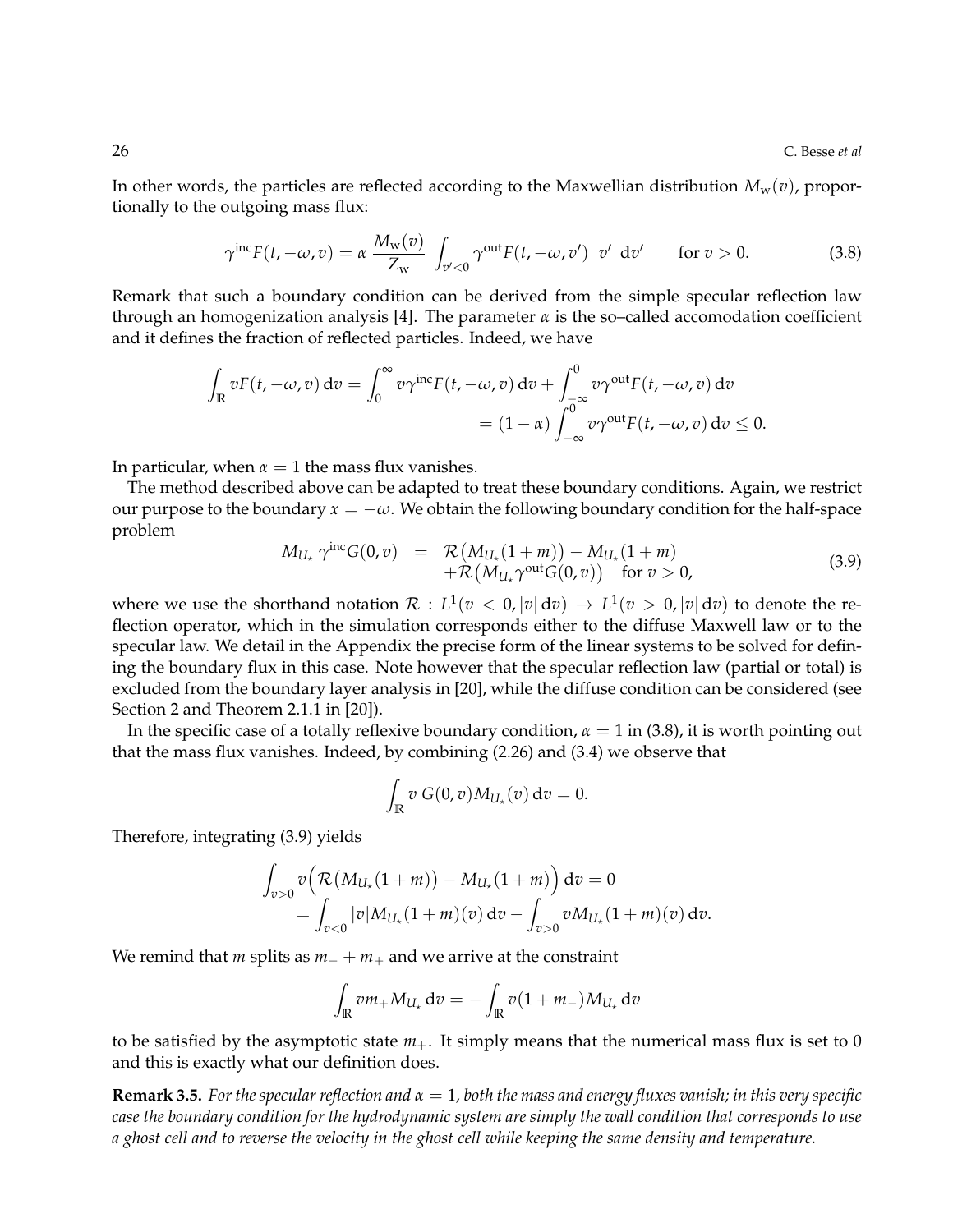### **4 Numerical results**

As a preliminary remark, we point out that direct comparisons between hydrodynamic and kinetic simulations should be considered with caution since they could be slightly unfair. Indeed, using the Euler system makes sense when the scaling parameter *τ* is very small. Positive values of *τ* naturally induce diffusion effects, and Navier-Stokes correction should be taken into account. In particular diffusion will certainly become sensible for large time simulation. Next, performing kinetic simulations with  $\tau \ll 1$  is numerically demanding since capturing layer effects requires to make use of resolved meshes, with ∆*x τ*. Additionally to the large size of the unknown in such conditions, the stability constraint associated to the advection term makes rapidly the simulation not affordable, especially with the quite naive scheme we are using (performances can be improved by using AP scheme, as introduced in [26, 40]). Nevertheless, we shall see below that the comparison is qualitatively satisfactory, and of course, the hydrodynamic simulations run much faster than the microscopic simulations. Furthermore, we observe that the mesh size can be safely increased in the hydrodynamic simulation without altering that much the solution.

A relevant test case corresponds to the simulation of evaporation-condensation phenomena. The problem is presented in great details in works of Y. Sone and K. Aoki [1, 54, 55], we also refer to the survey [9]. The incoming data are given by two Maxwellians with different macroscopic quantities

$$
\Phi^{\text{data,L}} = \frac{\rho_{\text{w}}^{\text{L}}}{\sqrt{2\pi\theta_{\text{w}}^{\text{L}}}} \exp\left(-\frac{|v|^2}{2\theta_{\text{w}}^{\text{L}}}\right), \qquad \Phi^{\text{data,R}} = \frac{\rho_{\text{w}}^{\text{R}}}{\sqrt{2\pi\theta_{\text{w}}^{\text{R}}}} \exp\left(-\frac{|v|^2}{2\theta_{\text{w}}^{\text{R}}}\right). \tag{4.1}
$$

where  $\rho_w^L$ ,  $\theta_w^L$  can differ from  $\rho_w^R$ ,  $\theta_w^R$ . We start either from a constant state  $(\rho^{Init}, u^{Init}, \theta^{Init})$  which can be not in equilibrium with the incoming data or from a discontinuous profile. For the kinetic equation the initial data is the Maxwellian defined by these macroscopic quantities.

Of course, the basic requirement is that the code preserves the equilibrium: for  $(\rho^{\text{Init}}, u^{\text{Init}}, \theta^{\text{Init}}) =$  $(\rho_{w}^{L}, 0, \theta_{w}^{L}) = (\rho_{w}^{R}, 0, \theta_{w}^{R})$  the solution remains constant. We check that it is indeed the case, the error being governed by the accuracy of the computation of the integrals arising in (3.5). The same conclusion applies if the reference velocity does not vanish. We do not present a specific figure but an evidence of the ability of the scheme in preserving equilibrium can be seen in the far right hand side of Figures 3, 4 and 5: the data at  $x = +\omega$  coincides with the initial Maxwellian and we stop the simulation at a short time so that the perturbation arising from the boundary  $x = -\omega$  has not crossed the domain.

In Figures 3, 4 and 5, we compare the results of the kinetic simulation to the hydrodynamic simulation for  $(\rho_w^{\rm R}, u_w^{\rm R}, \theta_w^{\rm R}) = (\rho^{\rmInit}, u^{\rmInit}, \theta^{\rmInit}) = (1, 0, 0.5)$  and for several values of  $(\rho_w^{\rm L}, \theta_w^{\rm L}) \neq (\rho^{\rmInit}, \theta^{\rmInit})$ . The computational parameters are

$$
\Delta x_{\text{hydro}} = 1/1500
$$

and ∆*t* is determined by the CFL condition. The computation of the integrals with respect to the *v* variable are performed using the Simpson approximation rule with regularly spaced nodes in the domain [ $-16, +16$ ]. For the kinetic simulations we work with the scaled mean free path  $\tau = 1/1000$ and

$$
\Delta x_{\rm kin} = 1/1500
$$

in order to resolve the fine scales. We observe a remarkable agreement between the microscopic and the macroscopic simulations; the definition of the numerical fluxes is able to capture the boundary phenomena issued from the kinetic model. We point out that the kinetic model produces inherently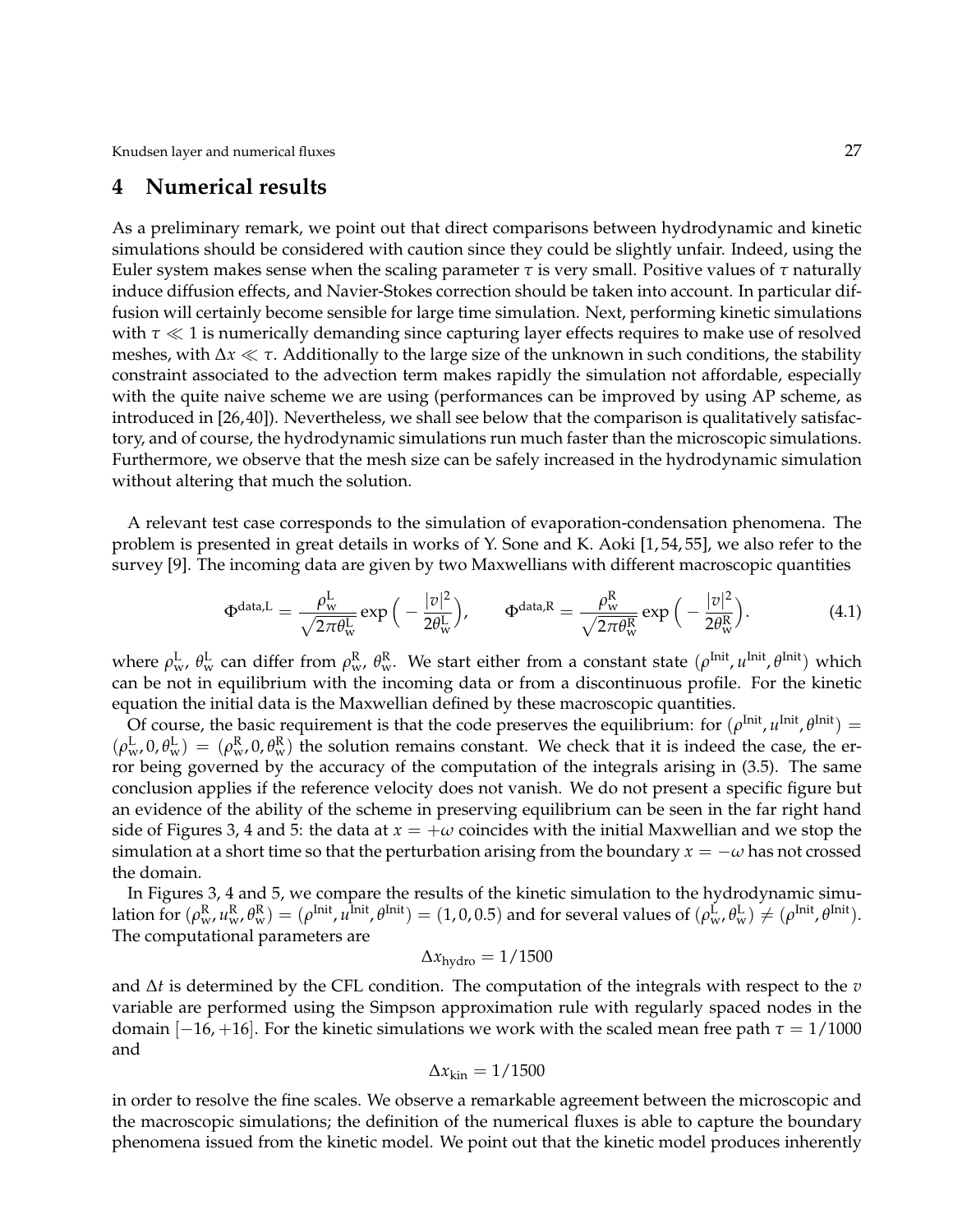diffusion terms, typically of size  $\mathcal{O}(\tau)$ : for long time simulation this effect would become sensible and it would become more realistic for such a value of *τ* to compare with the Navier-Stokes equations, having  $\mathcal{O}(\tau)$  viscous terms. Performing simulations with smaller  $\tau$ 's requires a considerable numerical effort as it has been done in [1, 54, 55]. These effects are also visible as the density ratio increases: in Figure 5 the discrepancies between kinetic and hydrodynamic models appear essentially in smoother profiles for the temperature and the velocity produced by the microscopic simulation. In Figure 6 we show the results of the simulation of the hydrodynamic system for long times. The solution reaches a stationary state, which is entirely determined by the boundary data, in agreement with the observation and analysis in [1,54, 55]. (Note that these references deal with the case  $v \in \mathbb{R}^3$ so that it does not make sense to compare directly the asymptotic states, the values of which depend on the velocity dimension.)



Figure 3: Evaporation-condensation problem: kinetic simulation (dashed line) vs. the hydrodynamic simulation (solid line) for  $\rho_{\rm w}^{\rm L} = 2/1.2$ ,  $\theta_{\rm w}^{\rm L} = 1.2/2$ , and a final time  $t=0.1$ .

Figures 7, 8, 9 are concerned with examples of a diffusive reflection law. Simulations are done with  $(\rho^{\text{Init}}, u^{\text{Init}}, \theta^{\text{Init}}) = (1, 0.1, 1), \ \alpha = 0.5, \ \rho^{\text{L}}_{w} = \rho^{\text{R}}_{w} = 1, \ \theta^{\text{L}}_{w} = \theta^{\text{R}}_{w} = 1$  and a final time  $t = 0.1$ for figure 7. In figure 8 the differences are uniquely that  $u^{\text{Init}} = -0.1$  and  $\theta_{w}^{R} = 0.5$ . Finally figure 9 corresponds to the same case as figure 8 but with  $\theta_{\rm w}^{\rm L}=$  0.5,  $\theta_{\rm w}^{\rm R}=$  1 and  $\alpha=$  1. It turns out that this simulation is highly sensible to the value of the mean free path *τ*; a fair comparison with the hydrodynamic simulation is obtained with  $\tau=10^{-5}$  (and thus accordingly  $\Delta x=10^{-5}$  at least for the kinetic run). Again, we point out that the scheme preserves the equilibrium solution. Note also that the velocity vanishes at the boundary for the reflection coefficient equal to one, and, the construction of the numerical fluxes does its job. We point out also that the values of the hydrodynamic quantities in the extreme cells fit with the kinetic simulation, hence capturing the boundary layer (even if this is not visible on the graphs).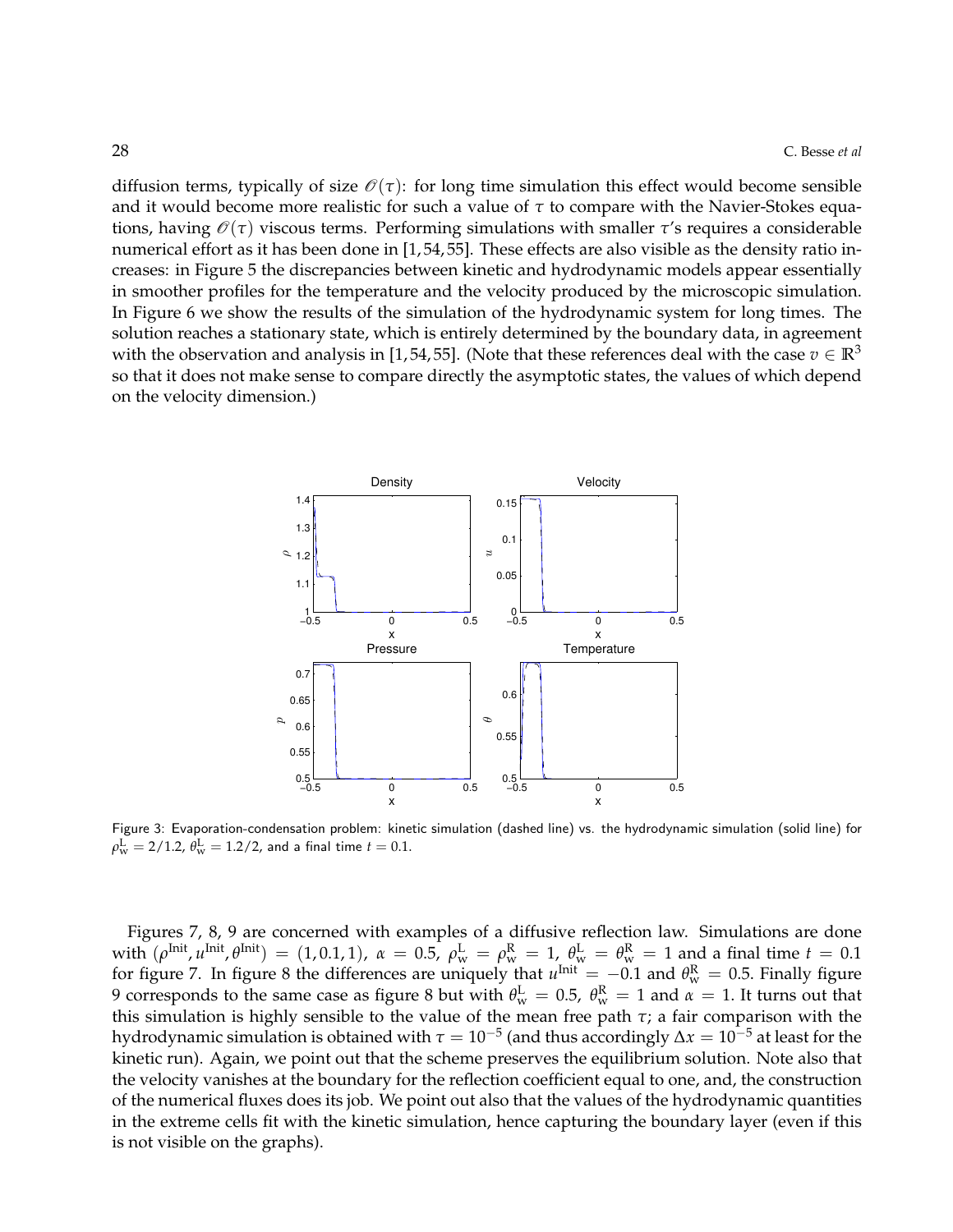

Figure 4: Evaporation-condensation problem: kinetic simulation (dashed line) vs. the hydrodynamic simulation (solid line) for  $\rho_{\rm w}^{\rm L} = 1.2/1.1$ ,  $\theta_{\rm w}^{\rm L} = 1.1/2$  and a final time  $t=0.1.$ 

## **A Details on the construction of the boundary fluxes**

Let us consider a general boundary condition at  $x = -\omega$  which combines a given source to the reflection of particles as follows

$$
\gamma^{\text{inc}} F(t, -\omega, v) = \Phi^{\text{data}, L}(t, v) + \mathcal{R}(\gamma^{\text{out}} F(t, -\omega, \cdot))(v), \quad \text{for } v > 0.
$$

Let us describe the construction of the numerical boundary fluxes that we propose for the hydrodynamic equations, restricting the discussion to the boundary  $x = -\omega$ .

We have at hand the numerical approximation  $\mathscr{U}_i^{\ell}$ ,  $n \in \mathbb{N}$ ,  $i \in \{0, ..., I+1\}$ ,  $\ell \in \{0, ..., n\}$ . As explained above, the evolution of the discrete unknowns is governed by a finite volume scheme, here using Godunov's definition for the internal fluxes. In the boundary cell C<sub>0</sub>, the evolution is driven by

$$
\mathscr{U}_0^{n+1} = \mathscr{U}_0^n - \frac{\Delta t}{\Delta x} (\mathcal{F}_{1/2}^n - \mathcal{F}_{\text{bd}}^n)
$$

where  $\mathcal{F}^n_{1/2}$  is the standard Godunov flux between the cell  $C_0$  and the cell  $C_1$  and we are going to detail the construction of the boundary flux  $\mathcal{F}_{bd}^n$ . The reference state  $U_{\star}$  is therefore defined by the density, velocity and temperature associated to the  $\mathscr{U}_0^{\ell}$ 's by interpolation, e. g.  $U_\star = U_0^n + \nu(U_0^n-U_0^{n-1})$  for some  $0 \leq \nu \leq 1$ . We consider the value of the numerical unknown in the cell  $C_0$  as a fluctuation from the reference state, defining  $U_{\text{fluc}} = (\rho_{\text{fluc}}, u_{\text{fluc}}, \theta_{\text{fluc}}) = U_0^n - U_*$ . The strategy is to define the numerical fluxes  $\mathcal{F}_{bd}^n$  by a formula involving integrals of  $M_{U_\star}(1+m_{bd})$ , with the decomposition  $m_{\text{bd}} = m_+ + m_-.$  The infinitesimal Maxwellian

$$
m_{-} = \frac{\rho_{-}}{\rho_{\star}} + \frac{v - u_{\star}}{\theta_{\star}} u_{-} + \frac{\theta_{-}}{2\theta_{\star}} \left( \frac{(v - u_{\star})^2}{\theta_{\star}} - 1 \right) = \sum_{k \in I^{-}} \alpha_{-k} \chi_{k}
$$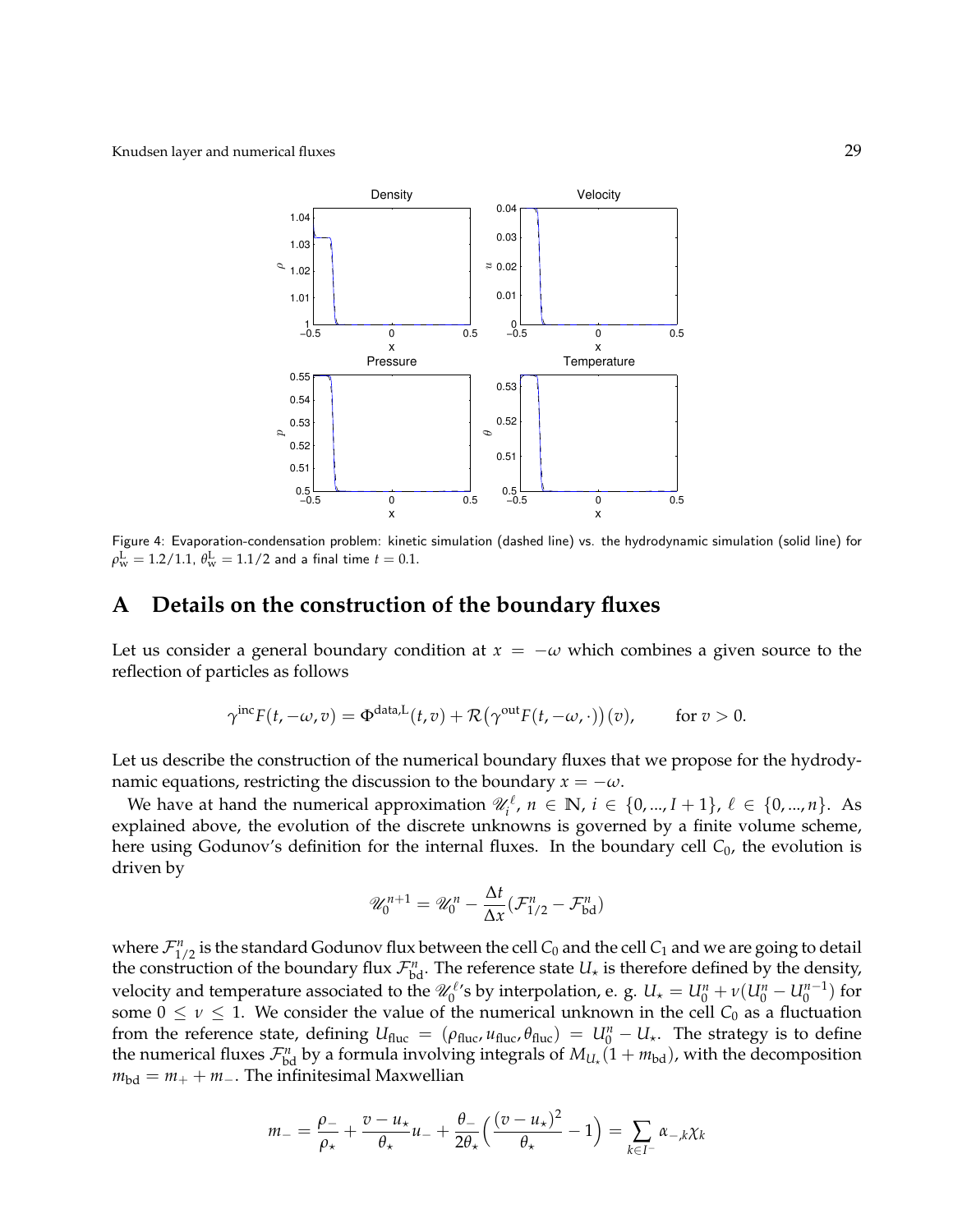

Figure 5: Evaporation-condensation problem: kinetic simulation (dashed line) vs. the hydrodynamic simulation (solid line) for  $\rho_{\rm w}^{\rm L} = 10/1.1$ ,  $\theta_{\rm w}^{\rm L} = 1.1/2$  and a final time  $t=0.1.$ 

is the projection on  $\Lambda^-$  = Span $\{\chi_k, k \in I^-\}$  of

$$
m_{\text{fluc}} = \frac{\rho_{\text{fluc}}}{\rho_{\star}} + \frac{v - u_{\star}}{\theta_{\star}} u_{\text{fluc}} + \frac{\theta_{\text{fluc}}}{2\theta_{\star}} \left( \frac{(v - u_{\star})^2}{\theta_{\star}} - 1 \right).
$$

Namely, the coefficients *α*−,*<sup>k</sup>* are given by

$$
\alpha_{-,k} = \frac{\int_{\mathbb{R}} v m_{\text{fluc}} \, \chi_k M_{U_\star} \, \text{d}v}{\int_{\mathbb{R}} v |\chi_k|^2 M_{U_\star} \, \text{d}v}
$$

and the macroscopic quantities are obtained with

$$
\begin{pmatrix}\n\rho_{-} \\
u_{-} \\
\theta_{-}\n\end{pmatrix} = \int_{\mathbb{R}} \begin{pmatrix}\n1 & & & \\
\frac{\partial - u_{+}}{\rho_{+}} & & \\
\frac{\partial_{+}}{\rho_{+}} (\frac{|\nu - u_{+}|^{2}}{\rho_{+}} - 1) & \\
\frac{\partial_{+}}{\rho_{+}} (\frac{|\nu - u_{+}|^{2}}{\rho_{+}} - 1)\n\end{pmatrix} m_{-} M_{U_{+}} \, \mathrm{d}v -
$$

We now need to define the infinitesimal Maxwellian

$$
m_+(v)=\frac{\rho_+}{\rho_\star}+\frac{v-u_\star}{\theta_\star}u_++\frac{\theta_+}{2\theta_\star}\Big(\frac{(v-u_\star)^2}{\theta_\star}-1\Big)=\sum_{k\in I^+}\alpha_{+,k}\chi_k\in\Lambda^+.
$$

The boundary condition for the half space problem is obtained with the approximation  $F(t, x, v) \simeq$  $M_{U_\star}(1 + m_\text{bd}(v) + G^{\text{L}}(t,(x + \omega)/\tau,v))$  next to the boundary  $x = -\omega$ . We are led to

$$
M_{U_{\star}}\big(1+m_{\text{bd}}+\gamma^{\text{inc}}G^{\text{L}}\big)(t,0,v)=\Phi^{\text{data,L}}(t,v)+\mathcal{R}\big(M_{U_{\star}}(1+m_{\text{bd}}+\gamma^{\text{out}}G^{\text{L}})\big)(t,0,v),
$$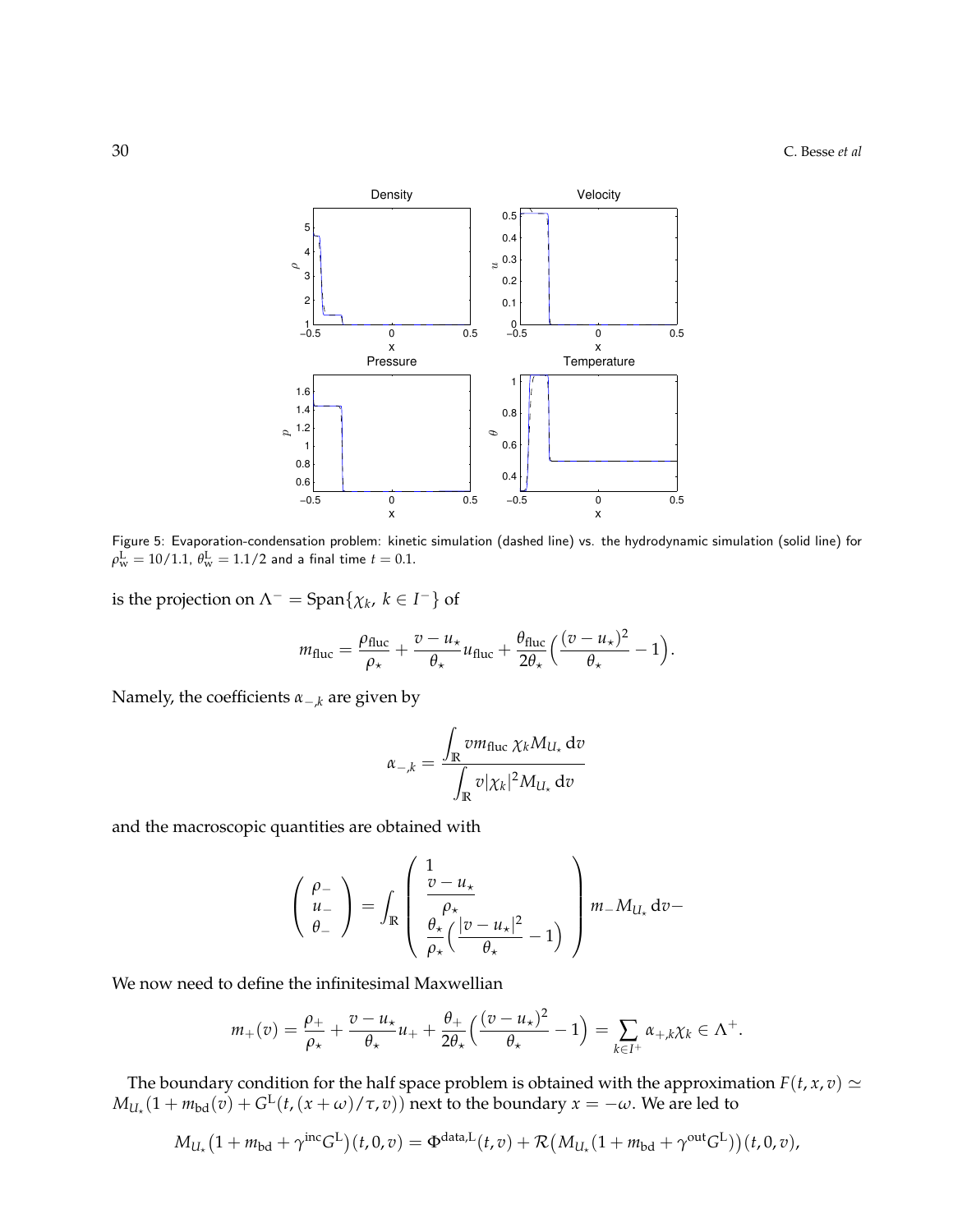

Figure 6: Evaporation-condensation problem and convergence towards a stationary state: long time behaviour for the hydrodynamic simulation for  $\rho_{\rm w}^{\rm L} = 2/1.2$ ,  $\theta_{\rm w}^{\rm L} = 1.2/2$  and a final time  $t=15$ .

for  $v > 0$ . The conservation laws impose

$$
\int_{\mathbb{R}} v\begin{pmatrix}1\\v\\|v|^2\end{pmatrix} G^{\mathcal{L}}(t,0,v) M_{U_{\star}} dv = \lim_{z\to\infty} \int_{\mathbb{R}} v\begin{pmatrix}1\\v\\|v|^2\end{pmatrix} G^{\mathcal{L}}(t,z,v) M_{U_{\star}} dv = 0,
$$

which therefore recasts as

$$
\int_{v>0} v \begin{pmatrix} 1 \\ v \\ |v|^2 \end{pmatrix} \left[ \frac{\Phi^{\text{data},L} + \mathcal{R}\left(M_{U_\star}(1 + m_{bd} + \gamma^{\text{out}} G^L)\right)}{M_{U_\star}} - (1 + m_{bd}) \right] (t, 0, v) M_{U_\star} dv + \int_{v<0} v \begin{pmatrix} 1 \\ v \\ |v|^2 \end{pmatrix} \gamma^{\text{out}} G^L(t, 0, v) M_{U_\star} dv = 0.
$$

We define  $m_+$  by

- using the Maxwell approximation, which consists in approximating the outgoing distribution  $\gamma^\text{out} G^\text{L}$  by its asymptotic state, that is 0,
- minimizing the obtained system under the constraints associated to the fact that  $m_+$  is searched for in the subspace  $\Lambda^+$ .

Let us define the matrix *A* such that

$$
A\left(\begin{array}{c}\rho_+\\\nu_+\\\theta_+\end{array}\right)=\int_{v>0}v\left(\begin{array}{c}1\\\vphantom{-}v\\|v|^2\end{array}\right)\left[m_+-\frac{\mathcal{R}(M_{U_\star}m_+)}{M_{U_\star}}\right]M_{U_\star}\,\mathrm{d}v.
$$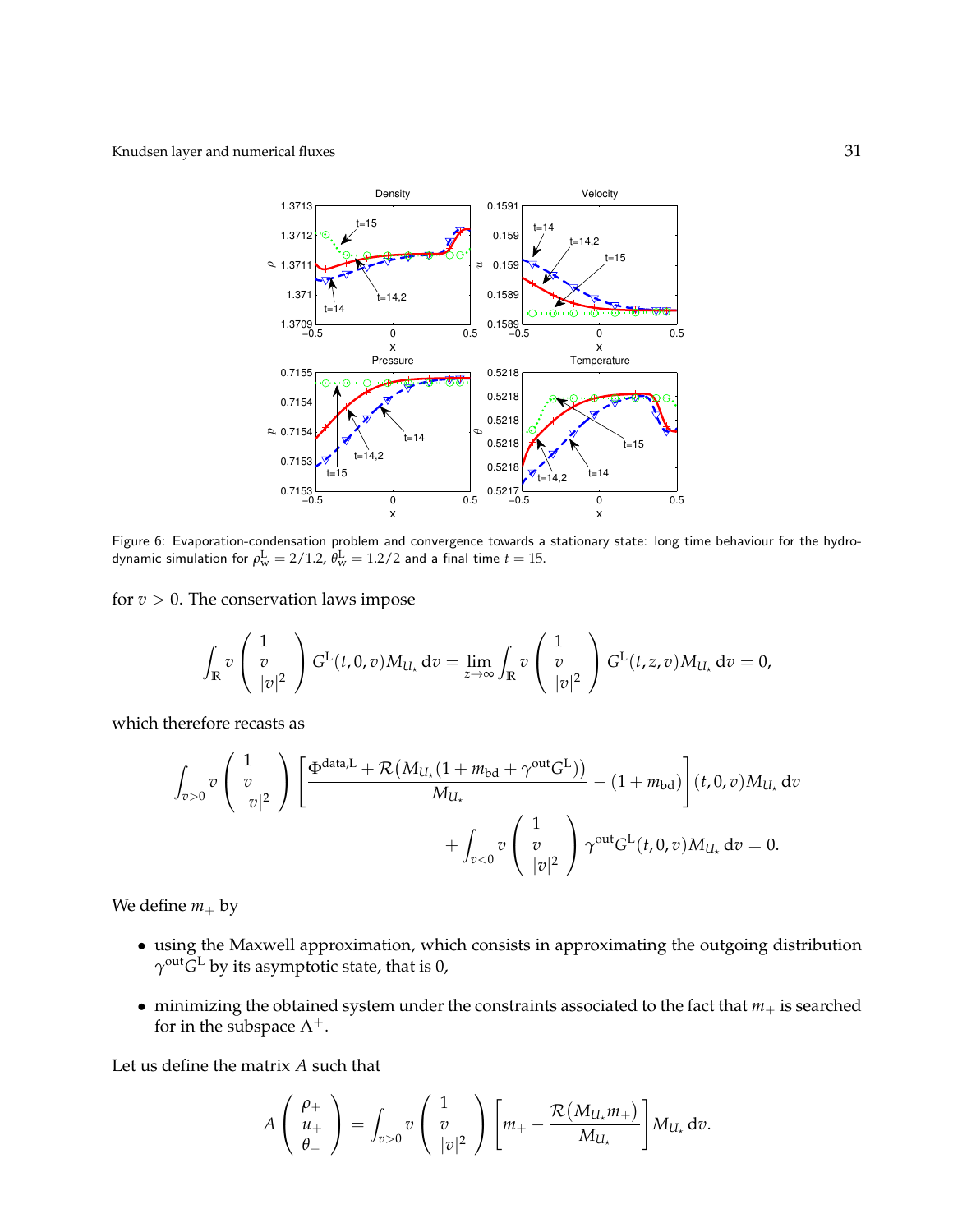

Figure 7: Example of diffusive reflection law with  $(\rho_\star, u_\star, \theta_\star) = (1, 0.1, 1)$  and  $\alpha = 0.5$ ,  $\rho_{\rm w}^{\rm L} = 1$ ,  $\rho_{\rm w}^{\rm R} = 1$ ,  $\theta_{\rm w}^{\rm L} = 1$ ,  $\theta_{\rm w}^{\rm R} = 1$  for a final time  $t = 0.1$ . Dashed line: kinetic simulation, solid line: hydrodynamic simulation.

For  $\mathcal{R} = 0$ , we simply have

$$
A_{k1} = \frac{1}{\rho_{\star}} \int_{v>0} v^{k} M_{U_{\star}} dv,
$$
  
\n
$$
A_{k2} = \frac{1}{\theta_{\star}} \int_{v>0} v^{k} (v - u_{\star}) M_{U_{\star}} dv,
$$
  
\n
$$
A_{k3} = \frac{1}{2\theta_{\star}} \int_{v>0} v^{k} \left( \frac{(v - u_{\star})^{2}}{\theta_{\star}} - 1 \right) M_{U_{\star}} dv.
$$

We also set

$$
b^{\text{data}} = \int_{v>0} v \begin{pmatrix} 1 \\ v \\ |v|^2 \end{pmatrix} \left[ \frac{\mathcal{R}(M_{U_\star}) + \Phi^{\text{data},L}}{M_{U_\star}} - 1 + \frac{\mathcal{R}(M_{U_\star}m_-)}{M_{U_\star}} - m_- \right] M_{U_\star} dv
$$

We are thus led to consider the following cases:

- if  $\sigma_{U_{\star}} = (0, 3)$  all characteristics are outgoing,  $\Lambda^{+}$  is reduced to  $\{0\}$  and  $m_{+}$  simply vanishes;
- if  $\sigma_{U_{\star}} = (3,0)$  all characteristics are incoming,  $m_0 = 0$  and  $m_+$  is defined by the linear system

$$
A\left(\begin{array}{c}\rho_+\\u_+\\\theta_+\end{array}\right)=b^{\text{data}};
$$

• if  $\sigma_{U_+} = (2, 1)$  or  $(1, 2)$  we solve the system  $(3.6)$ 

$$
\begin{pmatrix} A^T A & B^{+T} \\ B^{+} & 0 \end{pmatrix} \begin{pmatrix} \alpha_{+} \\ \lambda \end{pmatrix} = \begin{pmatrix} A^T b^{data} \\ 0 \end{pmatrix}
$$

where  $B^+$  accounts for the constraints: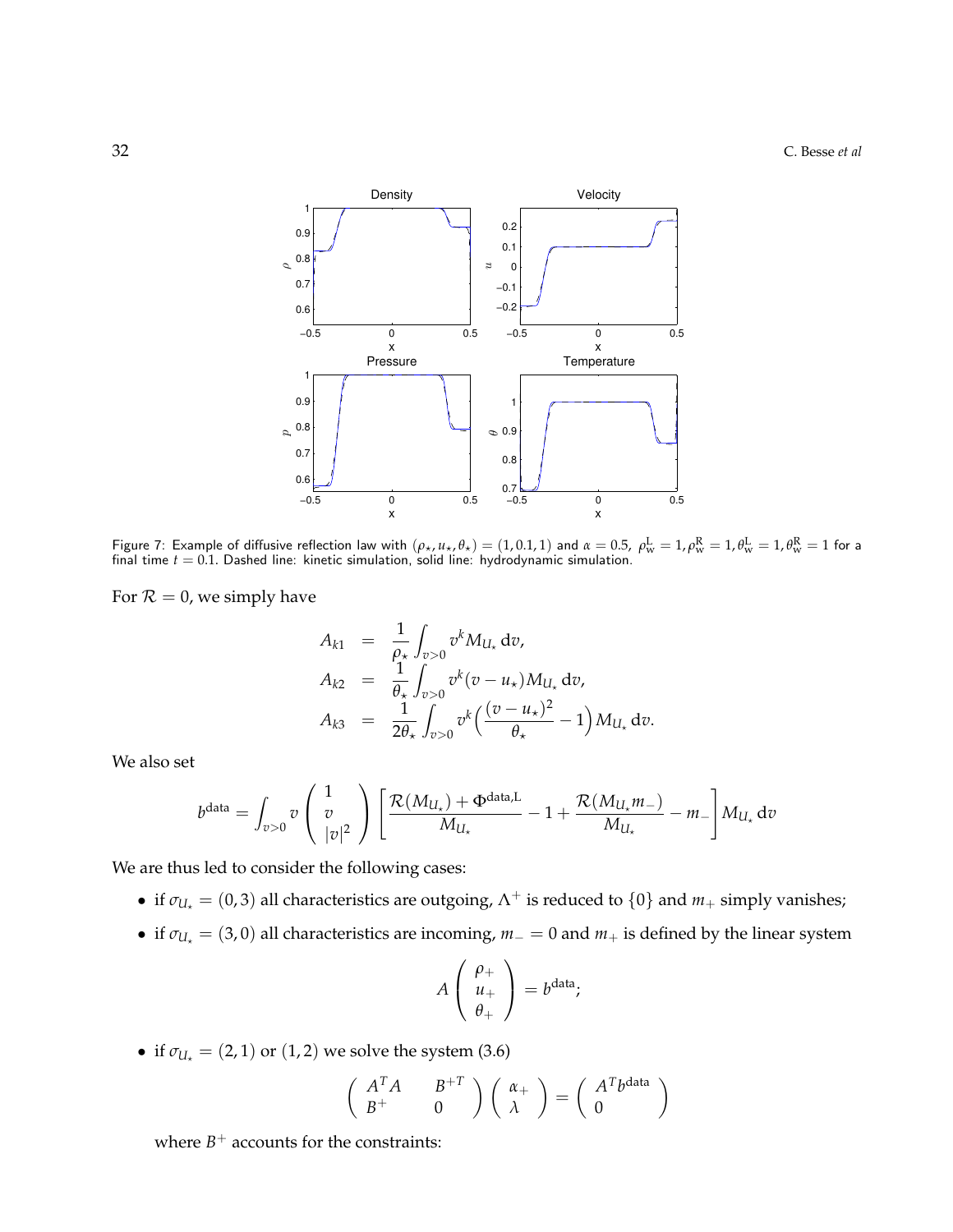

Figure 8: Example of diffusive reflection law with  $(\rho_\star,\mu_\star,\theta_\star)=(1,-0.1,1)$  and  $\alpha=0.5,~\rho_{\rm w}^{\rm L}=1,\rho_{\rm w}^{\rm R}=1,\theta_{\rm w}^{\rm L}=1,\theta_{\rm w}^{\rm R}=0.5$ for a final time  $t = 0.1$ . Dashed line: kinetic simulation, solid line: hydrodynamic simulation.

– when  $\sigma_{U_{\star}} = (2, 1)$ ,  $\Lambda^{+}$  is two-dimensional, hence there is one constraint relating the coefficients  $(\rho_+, u_+, \theta_+)$ ; it reads:

$$
B^+ = \Big(\frac{1}{\rho_\star} - \frac{3}{\sqrt{3\theta_\star}} \frac{1}{\theta_\star}\Big);
$$

– when  $\sigma_{U_{\star}} = (1, 2)$ ,  $\Lambda^{+}$  is one-dimensional, hence there are two constraints relating the coefficients  $(\rho_+, u_+, \theta_+)$ ; we get

$$
B^{+} = \begin{pmatrix} \frac{1}{\rho_{\star}} & 0 & -\frac{1}{2\theta_{\star}} \\ 0 & \frac{1}{\sqrt{3\theta_{\star}}} & -\frac{1}{2\theta_{\star}} \end{pmatrix};
$$

• in the very specific case where  $u<sub>\star</sub> = 0$ , and thus  $\sigma_{U<sub>\star</sub>} = (1, 1)$ ,  $m<sub>+</sub>$  is evaluated by the two steps iteration procedure described in Section 3.

Finally, still using the Maxwell approximation, we set

$$
\mathcal{F}_{\text{bd}}^n = \int_{v>0} v \begin{pmatrix} 1 \\ v \\ |v|^2 \end{pmatrix} (\Phi^{\text{data},L} + \mathcal{R}(M_{U_\star}(1+m_{\text{bd}})) dv + \int_{v<0} v \begin{pmatrix} 1 \\ v \\ |v|^2 \end{pmatrix} M_{U_\star}(1+m_{\text{bd}}) dv
$$

When the reflection operator  $R$  is conservative ( $\alpha = 1$  for the diffuse reflection operator), the mass flux at the boundary is given by

$$
\int_{\mathbb{R}} vF dv = \int_{v>0} v \Phi^{\text{data}} dv.
$$

It can be recast as

$$
\int_{\mathbb{R}} v M_{U_{\star}} \big(1 + m_{\text{bd}} + G^{\text{L}}(t, 0, v)\big) dv = \int_{v > 0} v \Phi^{\text{data}} dv.
$$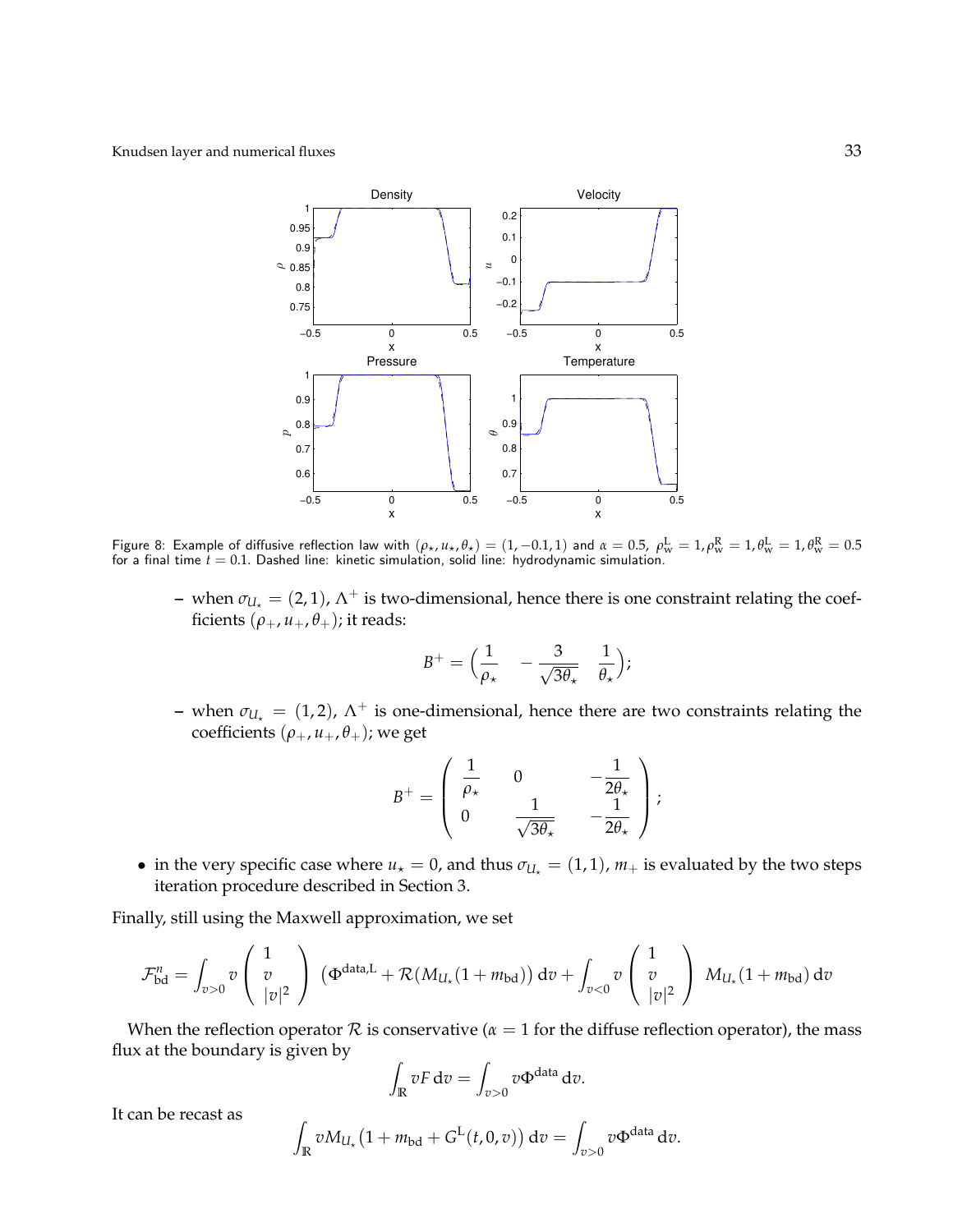

Figure 9: Example of diffusive reflection law with  $(\rho_\star,u_\star,\theta_\star)=(1,-0.1,1)$  and  $\alpha=1$ ,  $\rho_{\rm w}^{\rm L}=1$ , $\rho_{\rm w}^{\rm R}=1$ , $\theta_{\rm w}^{\rm L}=0.5$ , $\theta_{\rm w}^{\rm R}=1$  for a final time  $t=0.1$ . Dashed line: kinetic simulation (with  $\tau=10^{-5}$ ), solid line: hydrodynamic simulation.

The Maxwell approximation replaces  $\gamma^\text{out} G^\text{L}$  by 0 so that we are led to

$$
\int_{\mathbb{R}} v M_{U_{\star}} \left(1 + m_- + m_+\right) \mathrm{d}v = \int_{v > 0} v \Phi^{\text{data}} \mathrm{d}v.
$$

Therefore, our construction guarantees that the numerical boundary mass flux is given by

$$
\mathcal{F}_{\text{bd}}^n = \int_{v>0} v \Phi^{\text{data}} \, \mathrm{d}v.
$$

## **Acknowledgements**

This work is supported by Thales Alenia Space. We are gratefully indebted to J.-F. Coulombel, F. Golse and K. Aoki for many useful advices concerning this work and for their kind encouragements.

While preparing the final version of this paper, we learn that similar questions have been addressed by L. Wang, J. Liu and S. Jin for relaxation models with numerical treatment by domain decomposition methods, [58].

## **References**

- [1] K. Aoki and N. Masukawa. Gas flows caused by evaporation and condensation on two parallel condensed phases and the negative temperature gradient: Numerical analysis by using a nonlinear kinetic equation. *Phys. Fluids*, 6(3):1379–1395, 1994.
- [2] A. Arnold and U. Giering. An analysis of the Marshak conditions for matching Boltzmann and Euler equations. *Math. Models Methods Appl. Sci.*, 7(4):557–577, 1997.
- [3] M. Arthur and C. Cercignani. Non-existence of a steady rarefied supersonic flow in a half-space. *ZAMP*, 31:635–645, 1980.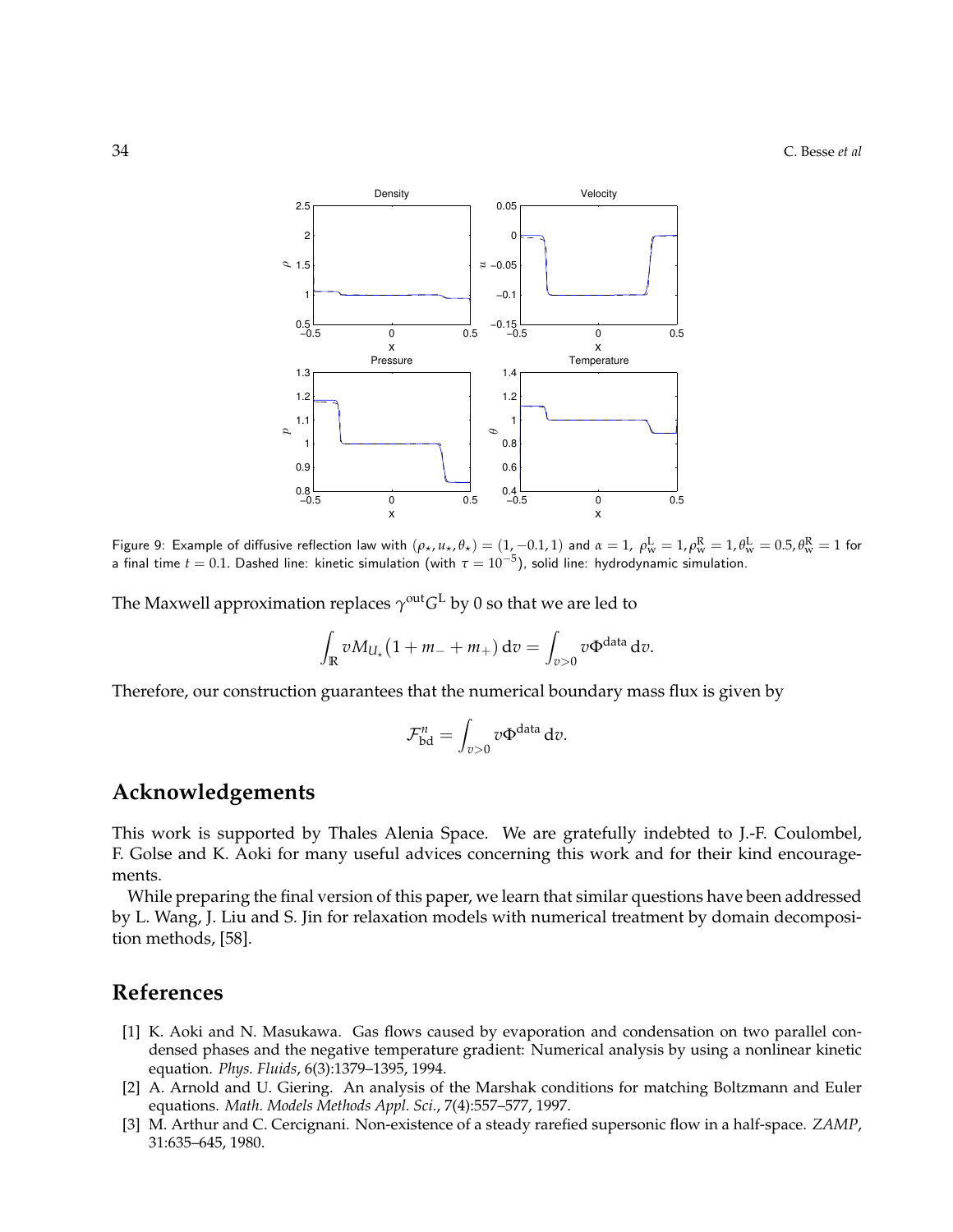- [4] H. Babovsky. Derivation of stochastic reflection laws from specular reflection. *Transport Theory Statist. Phys*, 16(1):113–126, 1987.
- [5] C. Bardos. Problèmes aux limites pour les équations aux dérivées partielles du premier ordre à coefficients réels; théorèmes d'approximation; application à l'équation de transport. Ann. Sci. École Norm. Sup. *(4)*, 3:185–233, 1970.
- [6] C. Bardos, R. Caflisch, and B. Nicolaenko. The Milne and Kramers problems for the Boltzmann equation of a hard sphere gas. *Comm. Pure Appl. Math.*, 39:323–352, 1986.
- [7] C. Bardos, F. Golse, and D. Levermore. Fluid dynamic limits of kinetic equations. I. Formal derivations. *J. Statist. Phys.*, 63(1-2):323–344, 1991.
- [8] C. Bardos, F. Golse, and D. Levermore. Fluid dynamic limits of kinetic equations. II. Convergence proofs for the Boltzmann equation. *Comm. Pure Appl. Math.*, 46(5):667–753, 1993.
- [9] C. Bardos, F. Golse, and Y. Sone. Half-space problems for the Boltzmann equation: a survey. *J. Stat. Phys.*, 124(2-4):275–300, 2006.
- [10] R. Beals and V. Protopopescu. Abstract time-dependent transport equations. *J. Math. Anal. Appl.*, 121:370– 405, 1987.
- [11] P. L. Bhatnagar, E. P. Gross, and M. Krook. A model for collision processes in gases. i. small amplitude processes in charged and neutral one-component systems. *Phys. Rev.*, 94:511–525, 1954.
- [12] J.-F. Bourgat, P. Le Tallec, B. Perthame, and Y. Qiu. Coupling Boltzmann and Euler equations without overlapping. In A. Quarteroni, J. Periaux, Y. Kutznetsov, and O. Widlund, editors, *Domain Decomposition Methods in Science and Engineering, The sixth international conference on domain decomposition, Como, Italy, June 1992*, volume 157 of *Contemp. Math.*, pages 377–398. AMS, 1994.
- [13] C. Cercignani. Half-space problems in the kinetic theory of gases. In E. Kröner and K. Kirchgässner, editors, *Trends to Applications of Pure Mathematics to Mechanics*, volume 249 of *Lecture Notes in Physics*, pages 35–51. Springer-Verlag, 1987.
- [14] C. Cercignani. *The Boltzmann equation and its applications*, volume 67 of *Applied Mathematical Sciences*. Springer-Verlag, 1988.
- [15] C. Cercignani. Scattering kernels for gas-surface interaction. In *Proceedings of the Workshop on Hypersonic Flows for Reentry Problems, INRIA, Antibes*, volume I, pages 9–29, 1990.
- [16] C. Cercignani, M. Lampis, and A. Lentati. A new scattering kernel in kinetic theory of gases. *Transport Theory Statist. Phys.*, 24(9):1319–1336, 1995.
- [17] M. Cessenat. Théorèmes de trace L<sup>p</sup> pour des espaces de fonctions de la neutronique. C. R. Acad. Sci. *Paris S´er. I Math*, 299:831–834, 1984.
- [18] M. Cessenat. Théorèmes de trace pour des espaces de fonctions de la neutronique. C. R. Acad. Sci. Paris *S´er. I Math*, 300:89–92., 1985.
- [19] F. Charles, N. Vauchelet, C. Besse, T. Goudon, I. Lacroix-Violet, J.-P. Dudon, and L. Navoret. Numerical approximation of Knudsen layesr for Euler–Poisson system. Technical report, Cemracs 2010, 2011.
- [20] F. Coron, F. Golse, and C. Sulem. A classification of well-posed kinetic layer problems. *Comm. Pure Appl. Math.*, 41(4):409–435, 1988.
- [21] J.-S. Darrozès and J.-P. Guiraud. Généralisation formelle du théorème H en présence de parois. C. R. *Acad. Sci. Paris*, 262:369–371, 1966.
- [22] S. Dellacherie. Coupling of the Wang Chang-Uhlenbeck equations with the multispecies Euler system. *J. Comput. Phys.*, 189:239–276, 2003.
- [23] S. Dellacherie. *Etude et discrétisation de modèles cinétiques et de modèles fluides à bas nombre de Mach*. Habilitation à diriger des recherches, Univ. Paris 6, 2010.
- [24] R. J. DiPerna and P.-L. Lions. On the Cauchy problem for Boltzmann equations: global existence and weak stability. *Ann. of Math.*, 130(2):321–366, 1989.
- [25] B. Enquist and S. Osher. Stable and entropy satisfying approximations for transonic flow calculations. *Math. Comp.*, 31:45–75, 1981.
- [26] J. Filbet and S. Jin. A class of asymptotic–preserving schemes for kinetic equations and related problems with stiff sources. *J. Comp. Phys.*, 229(20):7625–7648, 2010.
- [27] K. O. Friedrichs and P. D. Lax. Systems of conservation equations with a convex extension. *Proc. Nat. Acad. Sci. U.S.A.*, 68:1686–1688, 1971.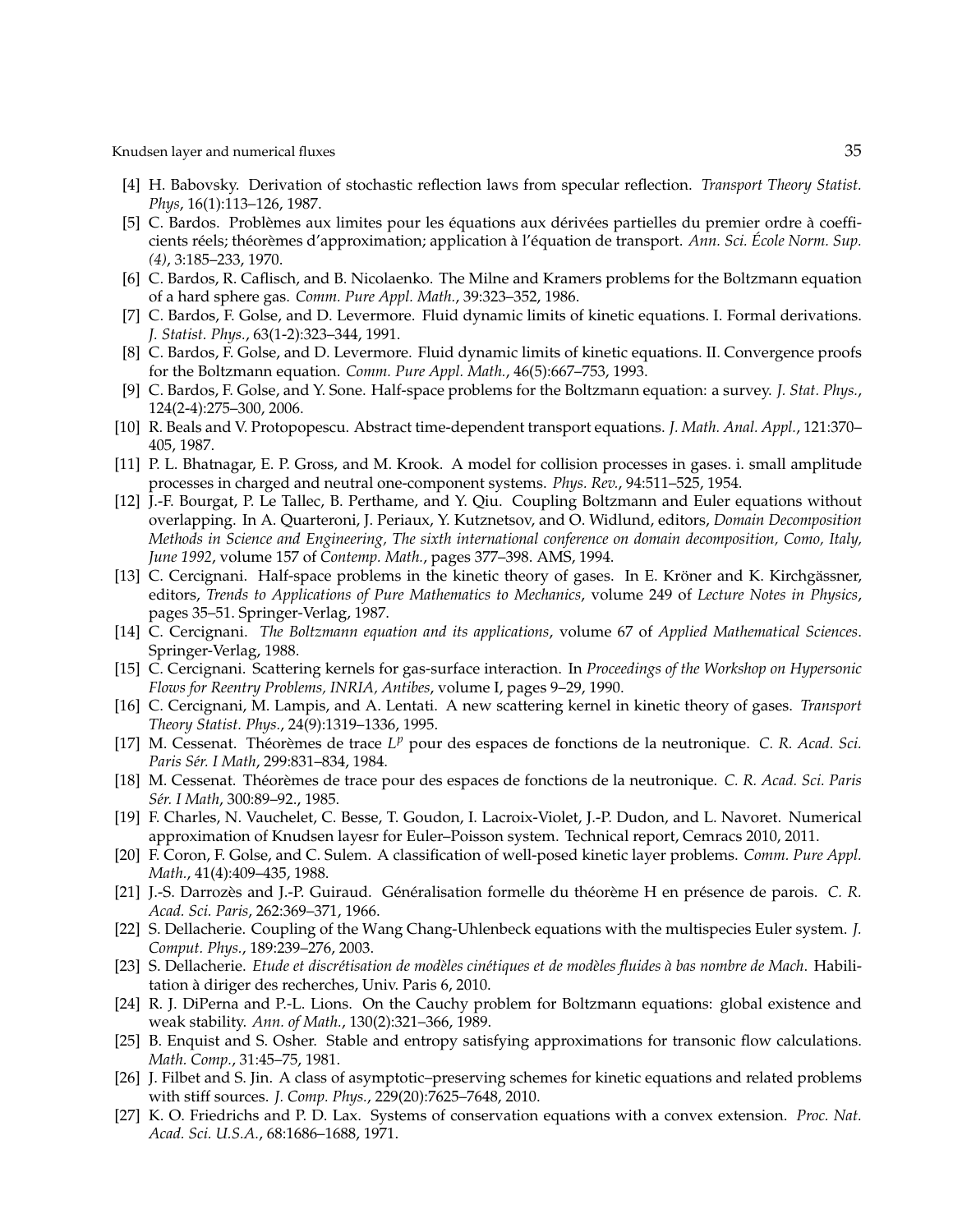- [28] E. Godlewski and P.-A. Raviart. *Numerical approximation of hyperbolic systems of conservation laws*, volume 118 of *Applied Mathematical Sciences*. Springer, New-York, 1996.
- [29] S. K. Godounov. Lois de conservation et intégrales d'énergie des équations hyperboliques. In C. Carasso, P.-A. Raviart, and D. Serre, editors, *Nonlinear hyperbolic problems (St. Etienne, 1986)*, volume 1270 of *Lecture Notes in Math.*, pages 135–149. Springer, Berlin, 1987.
- [30] F. Golse. Applications of the Boltzmann equation within the context of upper atmosphere vehicle aerodynamics. *Comp. Methods Appl. Mech. Engng.*, 75:299–316, 1989.
- [31] F. Golse. Knudsen layers from a computational viewpoint. *Transport Theory Statist. Phys.*, 21(3):211–236, 1992.
- [32] F. Golse. Boundary and interface layers for kinetic models. Technical report, GdR SPARCH–CNRS, September 1997. Lecture Notes of the 4th Summer School of the GdR SPARCH, St Pierre d'Oléron.
- [33] F. Golse and A. Klar. A numerical method for computing asymptotic states and outgoing distributions for kinetic linear half-space problems. *J. Statist. Phys.*, 80(5-6):1033–1061, 1995.
- [34] F. Golse and F. Poupaud. Stationary solutions of the linearized Boltzmann equation in a half-space. *Math. Meth. Appl. Sci.*, 11:486–502, 1989.
- [35] F. Golse and L. Saint-Raymond. The Navier-Stokes limit of the Boltzmann equation for bounded collision kernels. *Invent. Math.*, 155(1):81–161, 2004.
- [36] T. Goudon. Existence of solutions of transport equations with nonlinear boundary conditions. *European J. Mech. B Fluids*, 16(4):557–574, 1997.
- [37] T. Goudon. Sur quelques questions relatives à la théorie cinétique des gaz et à l'équation de Boltzmann. PhD thesis, Universite Bordeaux 1, 1997. ´
- [38] W. Greenberg and C. V. M. van der Mee. An abstract approach to evaporation models in rarefied gas dynamics. *Z. Angew. Math. Phys.*, 35(2):156–165, 1984.
- [39] K. Hamdache. Initial-boundary value problems for the Boltzmann equation: global existence of weak solutions. *Arch. Rational Mech. Anal.*, 119(4):309–353, 1992.
- [40] S. Jin. Efficient asymptotic–preserving (AP) schemes for some multiscale kinetic equations. *SIAM J. Sci. Comput.*, 21(2):441–454, 1999.
- [41] A. Klar. Domain decomposition for kinetic problems with nonequilibrium states. *European J. Mech. B Fluids*, 15(2):203–216, 1996.
- [42] I. Kuscer. Phenomenological aspects of gas-surface interaction. In E. Cohen and W. Fiszdon, editors, *Fundamental problems in statistical mechanics*, volume IV, pages 441–467, 1978.
- [43] R. J. LeVeque. *Finite volume methods for hyperbolic problems*. Cambridge Texts in Applied Mathematics. Cambridge University Press, Cambridge, 2002.
- [44] R. E. Marshak. Note on the spherical harmonic method as applied to the Milne problem for a sphere. *Phys. Rev.*, 71:443–446, 1947.
- [45] J. C. Maxwell. On stresses in rarefied gases arising from inequalities of temperature. *Phil. Trans. Royal Soc. London*, 170:231–256, 1879.
- [46] S. Mischler. On the trace problem for solutions of the Vlasov equation. *Comm. Partial Differential Equations*, 25(7-8):1415–1443, 2000.
- [47] S. Mischler. Kinetic equations with Maxwell boundary condition. Technical report, Univ. Paris Dauphine, 2010. hal-00346628.
- [48] B. Perthame. Global existence to the BGK model of Boltzmann equation. *J. Differential Equations*, 82(1):191–205, 1989.
- [49] B. Perthame. Second order Boltzmann schemes for compressible Euler equations in one and two space dimensions. *SIAM J. Numer. Anal.*, 29(1):1–19, 1992.
- [50] B. Perthame. *Kinetic formulation of conservation laws*, volume 21 of *Oxford Lecture Series in Math. and its Appl.* Oxford Univ. Press, 2002.
- [51] B. Perthame and M. Pulvirenti. Weighted *L* <sup>∞</sup> bounds and uniqueness for the Boltzmann BGK model. *Arch. Rational Mech. Anal.*, 125(3):289–295, 1993.
- [52] D. Serre. *Systems of conservation laws. Volume 1: Hyperbolicity, entropies, shock waves*. Cambridge University Press, Cambridge, 1999.
- [53] D. Serre. *Systems of conservation laws. Volume 2: Geometric structures, oscillation and mixed problems*. Cam-